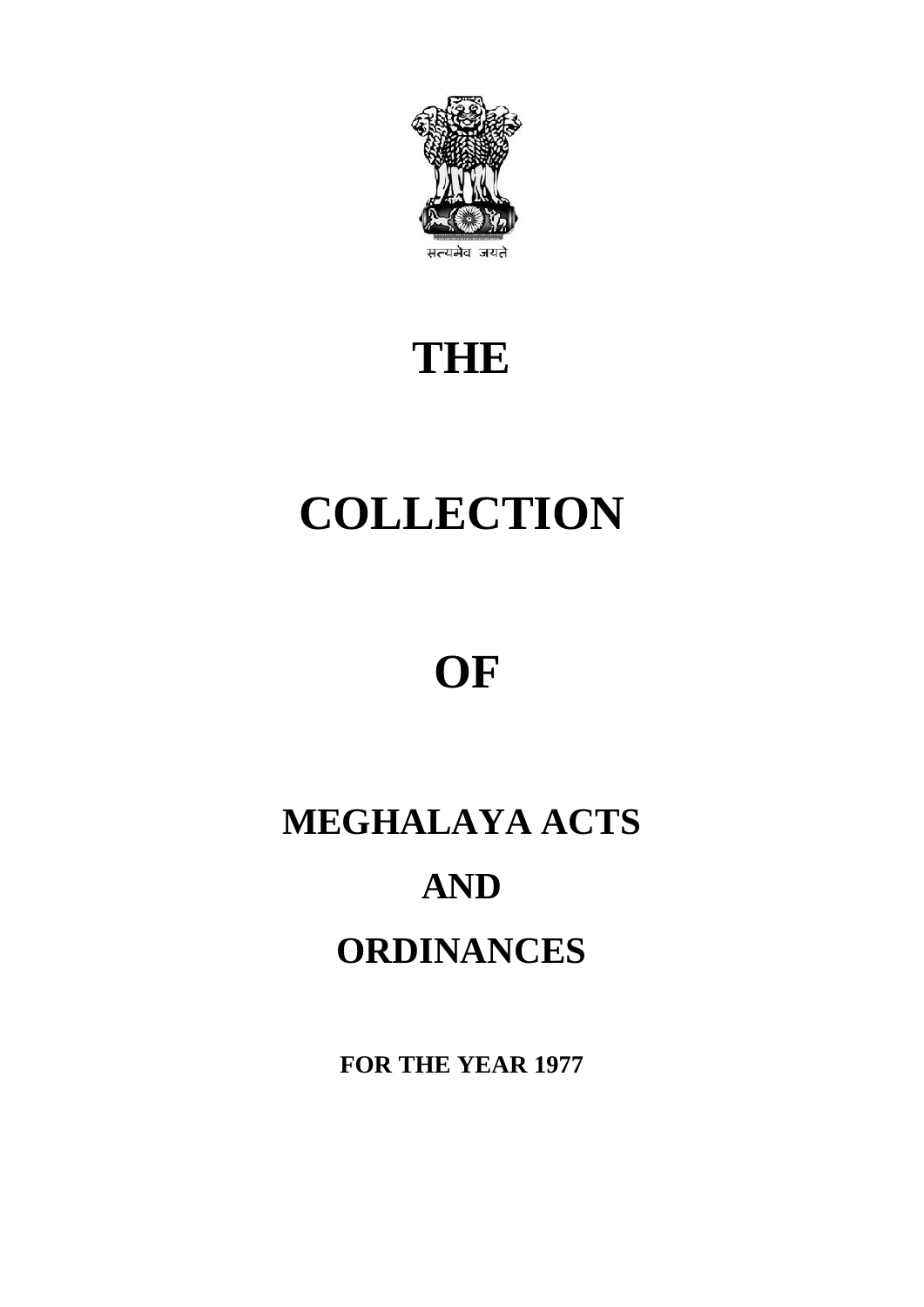# **CONTENTS**

# **LIST OF MEGHALAYA ACTS AND ORDINANCES, 1977**

| Sl No.         | <b>Short Title</b>                                                                                              | Page No.  |
|----------------|-----------------------------------------------------------------------------------------------------------------|-----------|
| $\mathbf{1}$   | The Meghalaya Appropriation (No. I) Act, 1977 (Act of 1976)                                                     | $1-3$     |
| $\overline{2}$ | The Meghalaya Appropriation (Vote-on-Account) Act, 1975<br>(Act 2 of 1977).                                     | $4 - 14$  |
| 3              | The Meghalaya Finance act, 1977 (Act 3 of 1977).                                                                | 15        |
| $\overline{4}$ | The Legislative Assembly of Meghalaya (Member's Salary and<br>Allowances) (Amendment) Act, 1977 (Act4 of 1977). | 16        |
| 5              | The Meghalaya Appropriation (No. II) Act, 1977 (Act 5 of<br>1977).                                              | 17-28     |
| 6              | The Legislative Assembly of Meghalaya (Members' Pension)<br>Act, 1977 (Act 6 of 1977).                          | 29-31     |
| $\overline{7}$ | The Meghalaya Assembly Proceedings (Protection of<br>Publication) Act, 1977 (Act 7 of 1977).                    | 32        |
| 8              | The Meghalaya Appropriation (No. III) Act, 1977 (Act 8 of<br>1977).                                             | 33-35     |
| 9              | The Meghalaya Excise (Amendment) Act, 1977 (Act 9 of 1977)                                                      | $35 - 36$ |
| 10             | The Shillong Electric Supply Undertaking (Acquisition) Act.<br>1977 (Act 10 of 1977).                           | $37 - 52$ |

# **ORDINANCES**

| The Legislative Assembly of Meghalaya (Members' Salaries and | 53    |  |
|--------------------------------------------------------------|-------|--|
| Allowances) (Amendment) Ordinance, 1977 (1 of 1977)          |       |  |
|                                                              |       |  |
| The Shillong Electric Supply Undertaking (Acquisition)       | 54-66 |  |

Ordinance, 1977 (2 0f 1977).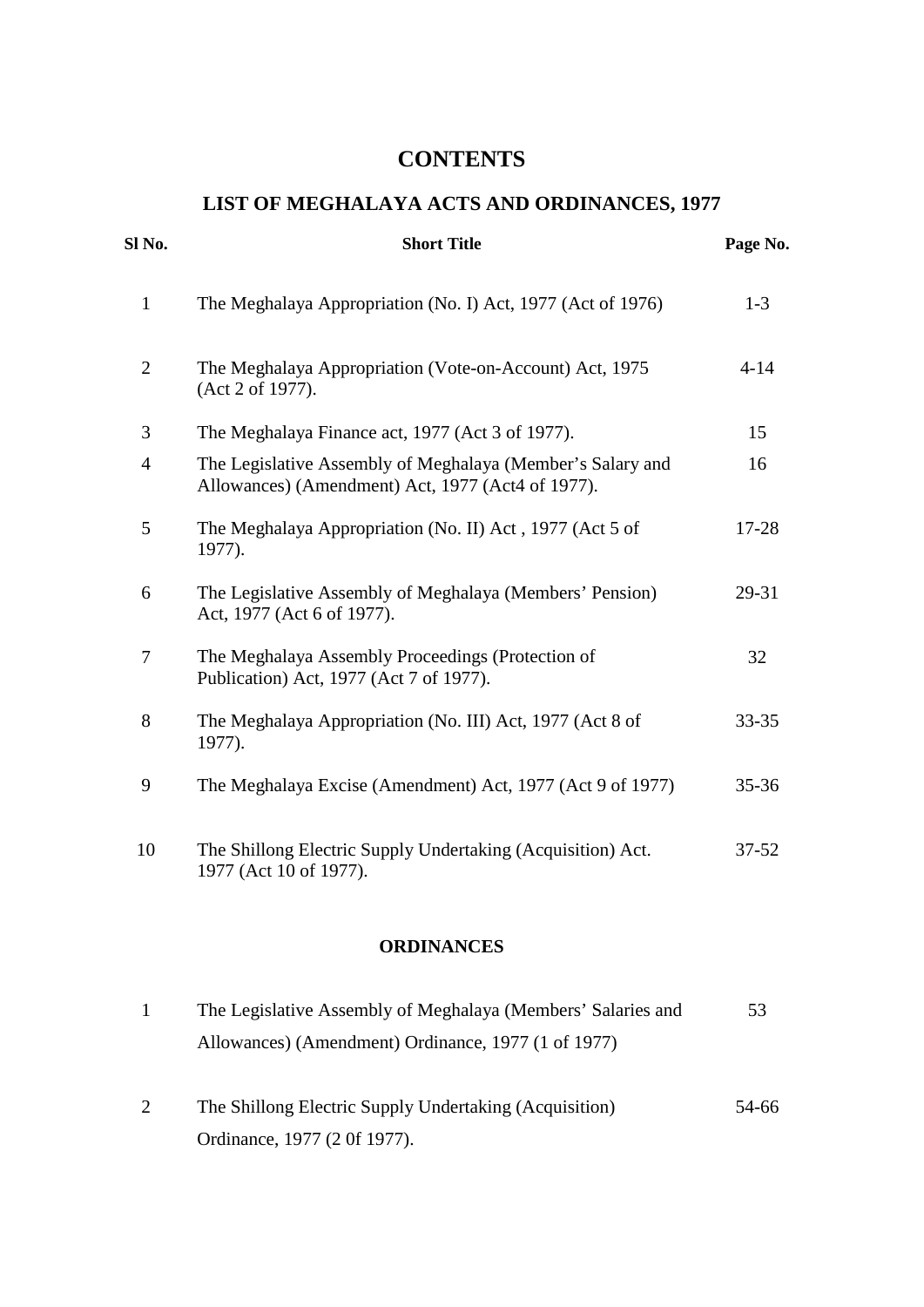#### **MEGHALAYA ACT 1 OF 1977**

#### **THE MEGHALAYA APPROPRIATION (No. I) ACT, 1977 (As passed by the Assembly)**

[Received the assent of the Governor on the  $26<sup>th</sup>$  March, 1977] (Published in the Gazette of Meghalaya, Extraordinary, dated the  $26<sup>th</sup>$  March, 1977)

#### **An**

#### *Act*

#### **to authorise payment and appropriation of certain further sums from and out of the Consolidated Fund of Meghalaya for the services of the financial year, 1976-77.**

Be it enacted by the Legislature of Meghalaya in the Twenty-eight Year of the Republic of India as follows:-

| Short title                                                                                                                       | 1. This Act may be called the Meghalaya Appropriation<br>(No. I) Act, 1977.                                                                                                                                                                                                                                                                                                                                                                                                                 |
|-----------------------------------------------------------------------------------------------------------------------------------|---------------------------------------------------------------------------------------------------------------------------------------------------------------------------------------------------------------------------------------------------------------------------------------------------------------------------------------------------------------------------------------------------------------------------------------------------------------------------------------------|
| Withdrawal of Rs.1,<br>23, 76,512 from and<br>out of the Consolidated<br>Fund of Meghalaya for<br>the financial year,<br>1976-77. | 2. From and out of the Consolidated Fund of Meghalaya,<br>there may be paid and applied sums not exceeding those<br>specified in column (3) of the Schedule amounting in the<br>aggregate to the sum of one crore, twenty-three lakhs,<br>seventy-six thousand five hundred and twelve rupees<br>towards defraying the several charges, which will come<br>in course of payment during the financial year 1976-77<br>in respect of the service, specified in column (2) of the<br>Schedule. |
| Appropriation.                                                                                                                    | 3. The sums authorised to be paid and applied from and out<br>of the Consolidated Fund of Meghalaya by this Act,<br>shall be appropriated for the services and purposes<br>expressed in the Schedule in relation to the said year.                                                                                                                                                                                                                                                          |
|                                                                                                                                   | <b>SCHEDULE</b>                                                                                                                                                                                                                                                                                                                                                                                                                                                                             |

#### (*See* Sections 2 and 3)

| (1)          |     |                          | (2)                                           |          |                           | (3)                                    | (4)      |  |
|--------------|-----|--------------------------|-----------------------------------------------|----------|---------------------------|----------------------------------------|----------|--|
| Grant<br>No. |     |                          | <b>Services and purposes</b><br>(Major heads) |          | <b>Sums not exceeding</b> | <b>Total</b>                           |          |  |
|              |     |                          |                                               |          | Voted by the<br>Assembly  | Charged on the<br>Consolidated<br>Fund |          |  |
|              |     |                          |                                               |          | Rs.                       | Rs.                                    | Rs.      |  |
| 3            | 213 | $\sim$                   | <b>Council of Ministers</b>                   | $\cdots$ | 76,728                    | $\cdots$                               | 76,728   |  |
| 8            | 289 | $\overline{\phantom{a}}$ | <b>State Excise</b><br>$\cdots$               | $\cdots$ | 1,09,080                  | $\cdots$                               | 1,09,080 |  |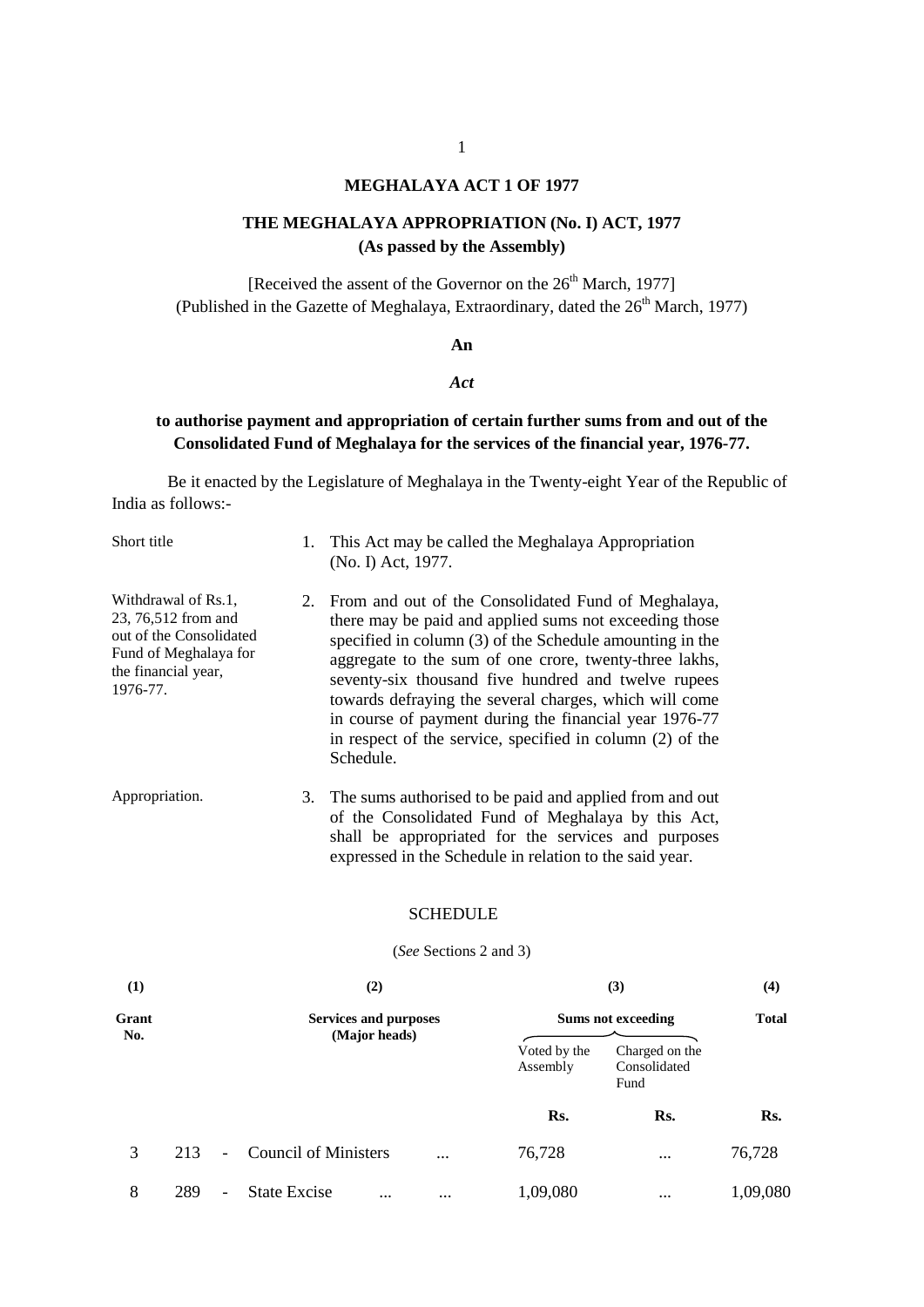# **SCHEDULE**

#### **(***See* **Sections 2 and 3)**

| (1)   | (2) |                              |                                                                                                                                      |                          | (3)                                    | (4)          |
|-------|-----|------------------------------|--------------------------------------------------------------------------------------------------------------------------------------|--------------------------|----------------------------------------|--------------|
| Grant |     |                              | <b>Services and purposes</b>                                                                                                         |                          | <b>Sums not exceeding</b>              | <b>Total</b> |
| No.   |     |                              | (Major heads)                                                                                                                        | Voted by the<br>Assembly | Charged on the<br>Consolidated<br>Fund |              |
|       |     |                              |                                                                                                                                      | Rs.                      | Rs.                                    | Rs.          |
| 10    | 241 | $\overline{a}$               | Taxes on Vehicle                                                                                                                     | 6,49,952                 |                                        | 6,49,952     |
| 13    | 252 | $\overline{\phantom{a}}$     | Secretariat General Services-I-Civil<br>Departments.                                                                                 | 4,52,200                 | $\cdots$                               | 4,52,200     |
| 15    | 253 | $\overline{\phantom{m}}$     | <b>District Administration</b><br>$\ddotsc$                                                                                          | 4,52,200                 |                                        | 4,52,200     |
| 17    | 255 | $\overline{\phantom{a}}$     | Police and 260-Five Protection and<br>Control.                                                                                       | 3,46,000                 |                                        | 3,46,000     |
| 20    | 259 | $\blacksquare$               | <b>Public Works</b><br>                                                                                                              | 35,000                   |                                        | 35,000       |
| 21    | 265 | $\overline{\phantom{a}}$     | Other Administrative Services-I-<br>Civil Defence and Home Guards.                                                                   | 2,36,560                 | $\cdots$                               | 2,36,560     |
| 24    | 265 | $\overline{\phantom{a}}$     | Other Administrative Services-IV-<br>Census, Vital Statistics, Guest<br>Houses, etc.                                                 | 1,49,751                 | $\cdots$                               | 1,49,751     |
| 29    | 276 | $\blacksquare$               | Secretariat-Social and Community<br>Services-I-Civil Departments.                                                                    | 21,700                   |                                        | 21,700       |
| 35    | 280 | $\overline{\phantom{a}}$     | Medical<br>                                                                                                                          | 1,72,000                 | $\cdots$                               | 1,72,000     |
| 36    | 281 | $\qquad \qquad \blacksquare$ | <b>Family Planning</b><br>$\cdots$                                                                                                   | 3,94,927                 |                                        | 3,94,927     |
| 37    | 282 | $\overline{\phantom{a}}$     | Public Health, Sanitation and Water<br>Supply-A-Public Health and<br>Sanitation.                                                     | 2,00,000                 | $\cdots$                               | 2,00,000     |
| 38    | 282 | $\qquad \qquad \blacksquare$ | Public Health, Sanitation and Water<br>Supply-B-Sewerage and Water<br>Supply and 283-Housing-C-<br>Government Residential Buildings. | 40,000                   |                                        | 40,000       |
| 41    | 281 | $\frac{1}{2}$                | Urban Development-A-General-I-<br>Municipal Administration.                                                                          | 3,00,000                 |                                        | 3,00,000     |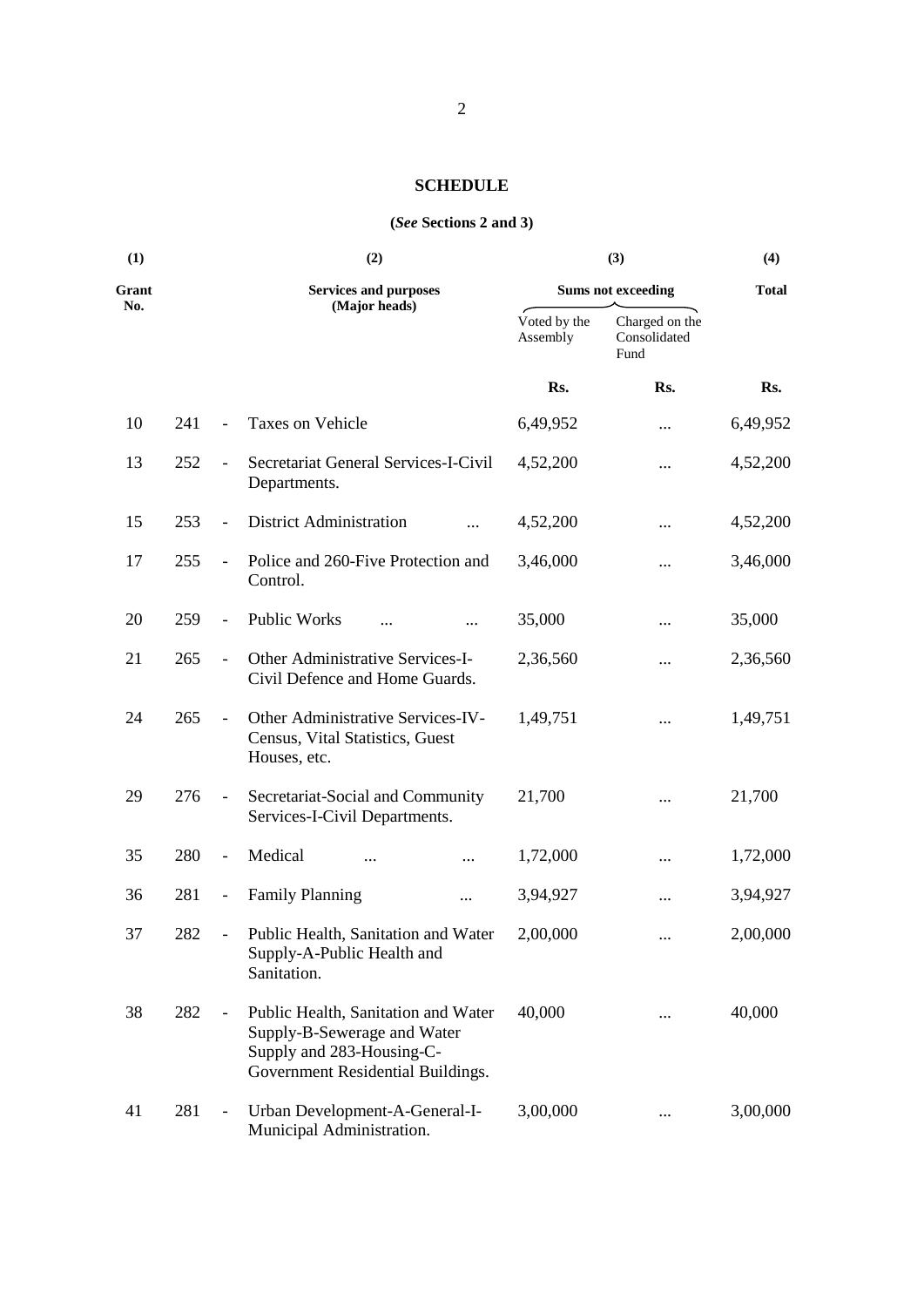| (1)     |     |                              | (2)                                                                                                                             | (3)                      | (4)                                    |              |
|---------|-----|------------------------------|---------------------------------------------------------------------------------------------------------------------------------|--------------------------|----------------------------------------|--------------|
| Grant   |     |                              | <b>Services and purposes</b>                                                                                                    |                          | <b>Sums not exceeding</b>              | <b>Total</b> |
| No.     |     |                              | (Major heads)                                                                                                                   | Voted by the<br>Assembly | Charged on the<br>Consolidated<br>Fund |              |
|         |     |                              |                                                                                                                                 | Rs.                      | Rs.                                    | Rs.          |
| 43      | 285 | $\frac{1}{2}$                | <b>Information and Publicity</b>                                                                                                | 1,10,000                 |                                        | 1,10,000     |
| 50      | 288 | $\qquad \qquad \blacksquare$ | Social Security and Welfare-D-<br>Other Social Security and Welfare<br>Programmes-IV-Soldiers', Sailors'<br>and Airmen's Board. | 1,00,000                 |                                        | 1,00,000     |
| 54      | 296 | $\overline{\phantom{a}}$     | Secretariat-Economic Services-I-<br>Civil Departments.                                                                          | 66,000                   |                                        | 66,000       |
| $56-A$  | 299 |                              | Special and Backward Areas-C-<br>North Eastern Areas.                                                                           | 10,14,300                |                                        | 10,14,300    |
| 66      | 313 | $\overline{\phantom{a}}$     | Forests<br>                                                                                                                     | 3,48,000                 | $\cdots$                               | 3,48,000     |
| 67      | 314 | $\overline{\phantom{a}}$     | Community Development and 283-<br>Housing -C-VIII Government<br>Residential Buildings and 288-<br>Social Security and Welfare.  | 3,57,000                 |                                        | 3,57,000     |
| 77      | 339 | $\qquad \qquad \blacksquare$ | Tourism                                                                                                                         | 10,000                   |                                        | 10,000       |
| 80      | 432 | $\qquad \qquad -$            | Capital Outlay on Public Health,<br>Sanitation and Water Supply.                                                                | 2,91,000                 |                                        | 2,91,000     |
| $84-A$  | 499 | $\qquad \qquad -$            | Capital Outlay on Special and<br>Backward Areas-C- North Eastern<br>Areas.                                                      | 3.02,563                 | .                                      | 3,02,563     |
| 94      | 537 |                              | Capital Outlay on Roads and<br>Bridges.                                                                                         | 23,23,000                |                                        | 23,23,000    |
| 96      | 544 |                              | Capital Outlay on Other Transport                                                                                               | 50,000                   |                                        | 50,000       |
|         | 604 |                              | and Communication Services.<br>Loans and Advances from the                                                                      |                          | 1,10,744                               | 1,10,744     |
| 99      | 683 | $\overline{\phantom{a}}$     | Central Government.<br>Loans for Housing                                                                                        | 4,65,000                 |                                        | 4,65,000     |
| 101     | 688 | $\overline{\phantom{a}}$     | Loans for Social Security and<br>Welfare - I- Relief Measures and                                                               | 14,500                   | $\cdots$                               | 14,500       |
| 112     | 734 | $\overline{\phantom{a}}$     | Rehabilitation Schemes.<br>Loans for Power Projects                                                                             | 32,50,000                |                                        | 32,50,000    |
| $113-A$ | 767 | $\overline{\phantom{a}}$     | Miscellaneous Loans                                                                                                             | 32,000                   |                                        | 32,000       |
|         |     |                              | <b>Total</b>                                                                                                                    | 1,22,65,768              | 1,10,744                               | 1,23,76,512  |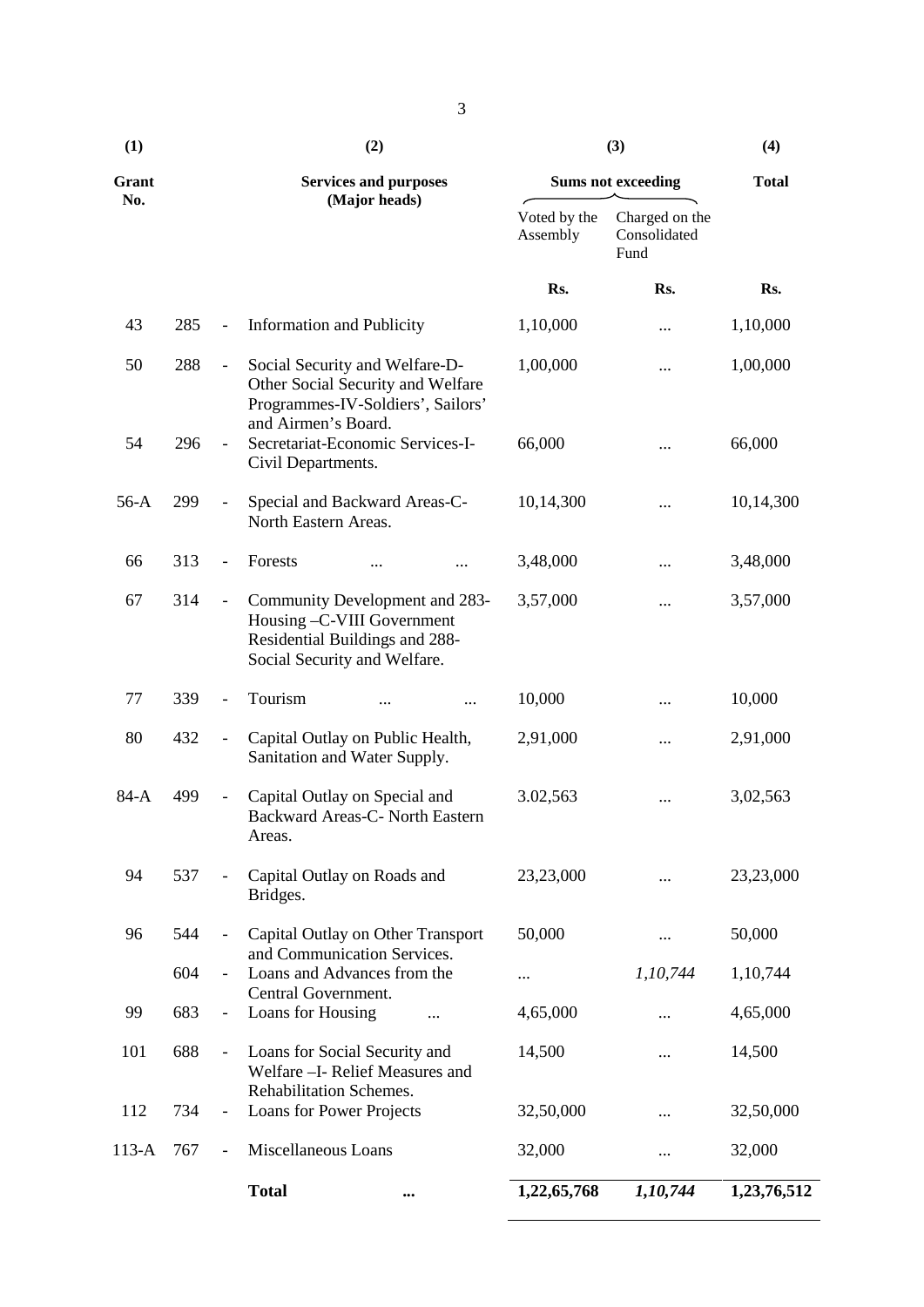#### **MEGHALAYA ACT 2 OF 1977**

#### **THE MEGHALAYA APPROPRIATION (VOTE-ON-ACCOUNT) ACT, 1977**

(As passed by the Assembly)

[Received the assent of the Governor on the  $26<sup>th</sup>$  March, 1977]

(Published in the *Gazette of Meghalaya*, Extraordinary, dated the 26<sup>th</sup> March, 1977)

**An**

*Act*

#### **to provide for the withdrawal of certain sums from and out of the Consolidated Fund of Meghalaya for the services of a part of the financial year, 1977-78.**

| Short title and<br>commencement                                                                                                    | 1. | (1) This Act may be called the Meghalaya Appropriation<br>(Vote-on Account) Act, 1977.<br>(2) It shall come into force on the first day of April,<br>1977.                                                                                                                                                                                                                                                                                                                                                                |
|------------------------------------------------------------------------------------------------------------------------------------|----|---------------------------------------------------------------------------------------------------------------------------------------------------------------------------------------------------------------------------------------------------------------------------------------------------------------------------------------------------------------------------------------------------------------------------------------------------------------------------------------------------------------------------|
| Withdrawal of Rs.13,<br>23, 19,900 from and<br>out of the Consolidated<br>Fund of Meghalaya for<br>the financial year,<br>1977-78. |    | 2. From and out of the Consolidated Fund of Meghalaya,<br>there may be withdrawn sums not exceeding those<br>specified in column (3) of the Schedule amounting in the<br>aggregate to the sum of thirteen crores, twenty-three<br>lakhs, nineteen thousand and nine hundred rupees<br>towards defraying the several charges which will come<br>in course of payment during the period of three months<br>beginning on the first day of April, 1977 in respect of<br>the services specified in column (2) of the Schedule. |
| Appropriation.                                                                                                                     | 3. | The sums authorised to be withdrawn from and out of<br>the Consolidated Fund of Meghalaya by this Act shall be<br>appropriated for the services and purposes expressed in<br>the Schedule in relation to the financial year, 1977-78.                                                                                                                                                                                                                                                                                     |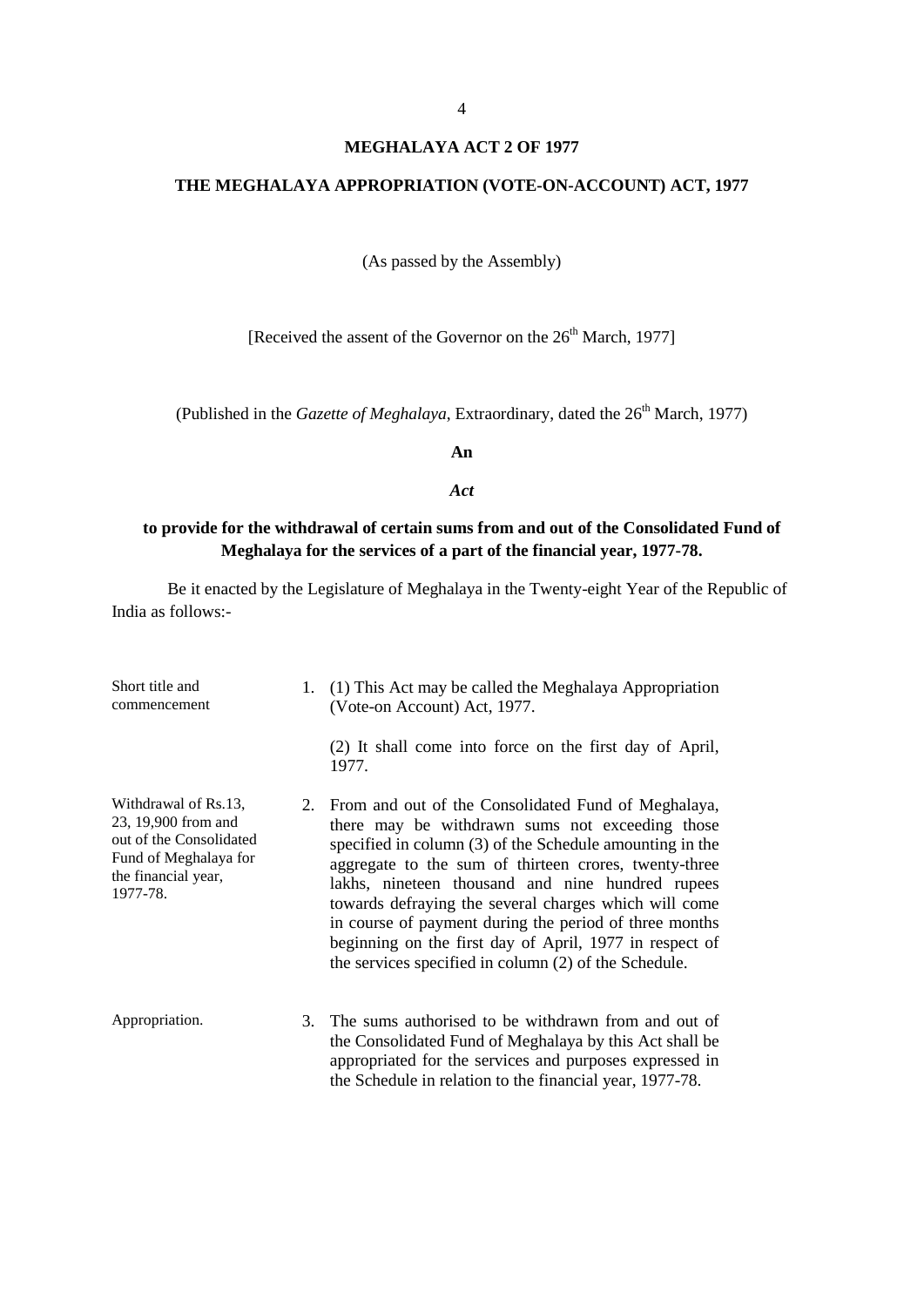#### **SCHEDULE**

#### **(***See* **Sections 2 and 3)**

| (1)            |     | (2)                          |                                                                                             |                           | (4)                                    |           |
|----------------|-----|------------------------------|---------------------------------------------------------------------------------------------|---------------------------|----------------------------------------|-----------|
| Grant          |     | <b>Services and purposes</b> |                                                                                             | <b>Sums not exceeding</b> | <b>Total</b>                           |           |
| No.            |     |                              | (Major heads)                                                                               | Voted by the<br>Assembly  | Charged on the<br>Consolidated<br>Fund |           |
|                |     |                              |                                                                                             | Rs.                       | Rs.                                    | Rs.       |
| $\mathbf{1}$   | 211 | $\overline{\phantom{a}}$     | Parliament/State/Union Territory<br>Legislatures-B-State Legislature.                       | 5,37,600                  | 26,900                                 | 5,64,500  |
| $\overline{2}$ | 212 | $\blacksquare$               | Governor<br>$\cdots$                                                                        | 2,500                     | 2,07,800                               | 2,10,300  |
| 3              | 213 | $\blacksquare$               | <b>Council of Ministers</b><br>                                                             | 2,35,800                  | $\cdots$                               | 2,35,800  |
| $\overline{4}$ | 214 | $\overline{\phantom{a}}$     | Administration of justice                                                                   | 2,62,800                  | 74,800                                 | 3,37,600  |
| $\mathfrak{S}$ | 215 | $\blacksquare$               | Elections<br>$\cdots$                                                                       | 2,61,000                  | $\cdots$                               | 2,61,000  |
| 6              | 229 | $\overline{\phantom{a}}$     | <b>Land Revenue</b><br>$\cdots$<br>                                                         | 3,49,800                  | $\cdots$                               | 3,49,800  |
| $\tau$         | 230 | $\overline{\phantom{a}}$     | <b>Stamps and Registration</b>                                                              | 15,800                    | $\cdots$                               | 15,800    |
| 8              | 239 | $\blacksquare$               | <b>State Excise</b><br>$\dddotsc$<br>$\cdots$                                               | 1,75,000                  | $\cdots$                               | 1,75,000  |
| 9              | 240 | $\overline{\phantom{a}}$     | Sales Tax and 245-I-Other Taxes<br>and Duties on Commodities and<br>Services.               | 1,46,300                  | $\cdots$                               | 1,46,300  |
| 10             | 241 | $\overline{\phantom{a}}$     | Taxes on Vehicles<br>$\cdots$                                                               | 2,75,000                  | $\cdots$                               | 2,75,000  |
| 11             | 245 | $\blacksquare$               | Other Taxes and Duties on<br>Commodities and Services - II-<br>Inspectorate of Electricity. | 29,300                    | $\cdots$                               | 29,300    |
| 12             | 247 | $\blacksquare$               | Other Fiscal Services-Promotion of<br>Small Savings.                                        | 13,200                    |                                        | 13,200    |
|                | 248 | $\overline{\phantom{a}}$     | Appropriation for reduction or<br>Avoidance of Debt.                                        |                           |                                        | $\cdots$  |
|                | 249 | $\overline{\phantom{a}}$     | Interest payment                                                                            | $\cdots$                  | 47,68,900                              | 47,68,900 |
|                | 251 |                              | <b>Public Services Commission</b>                                                           |                           | 83,000                                 | 83,000    |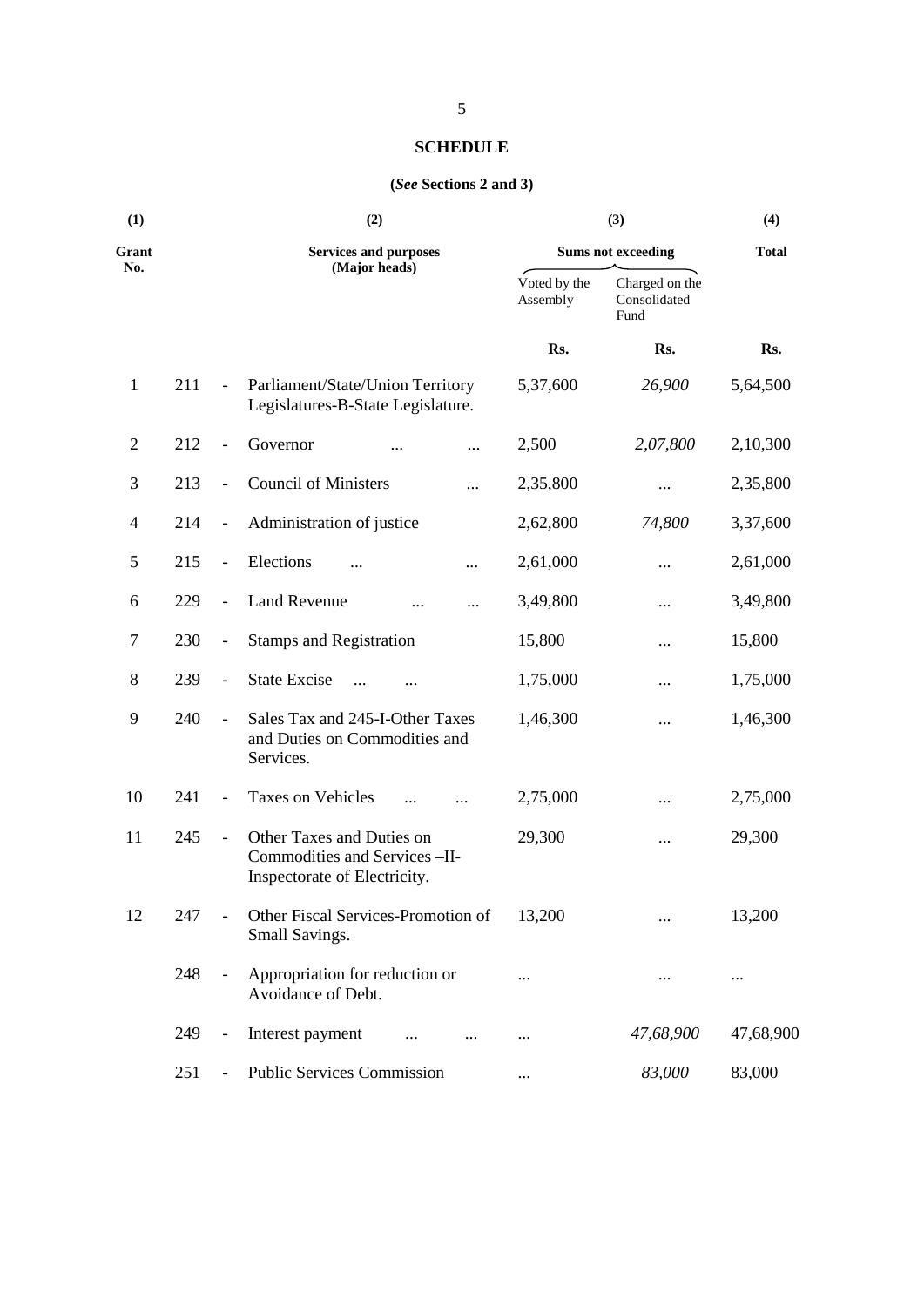| (1)   |     |                          | (2)                                                                                                                  |                          | (3)                                    | (4)<br><b>Total</b> |
|-------|-----|--------------------------|----------------------------------------------------------------------------------------------------------------------|--------------------------|----------------------------------------|---------------------|
| Grant |     |                          | <b>Services and purposes</b>                                                                                         |                          | <b>Sums not exceeding</b>              |                     |
| No.   |     |                          | (Major heads)                                                                                                        | Voted by the<br>Assembly | Charged on the<br>Consolidated<br>Fund |                     |
|       |     |                          |                                                                                                                      | Rs.                      | Rs.                                    | Rs.                 |
| 13    | 252 |                          | Secretariat General Services-I-Civil<br>Departments.                                                                 | 13,28,800                | .                                      | 13,28,800           |
| 14    | 252 |                          | Secretariat General Services-II-<br>Public Works Departments.                                                        | 1,84,500                 |                                        | 1,84,500            |
| 15    | 253 | $\overline{\phantom{a}}$ | <b>District Administration</b>                                                                                       | 9,03,500                 |                                        | 9,03,500            |
| 16    | 254 | $\overline{\phantom{a}}$ | Treasury and Account<br>Administration.                                                                              | 3,75,000                 |                                        | 3,75,000            |
| 17    | 255 |                          | Police and 260-Fire Protection and<br>Control.                                                                       | 76,25,000                |                                        | 76,25,000           |
| 18    | 256 | $\blacksquare$           | Jails<br>$\cdots$                                                                                                    | 3,22,500                 |                                        | 3,22,500            |
| 19    | 258 | $\overline{\phantom{a}}$ | <b>Stationery and Printing</b>                                                                                       | 9,79,800                 |                                        | 9,79,800            |
| 20    | 259 | $\overline{\phantom{a}}$ | Public Works<br>                                                                                                     | 47,05,600                |                                        | 47,05,600           |
| 21    | 265 | $\overline{\phantom{0}}$ | Other Administrative Services-I-<br>Civil Defence.                                                                   | 14,87,500                |                                        | 14,87,500           |
| 22    |     | Do                       | -II- Motor Garages, etc.                                                                                             | 82,500                   |                                        | 82,500              |
| 23    |     | Do                       | -III-Gazetteer and Statistical<br>Members.                                                                           | 18,300                   |                                        | 18,300              |
| 24    |     | Do                       | -IV-Census, Vital Statistics, Guest<br>Houses, etc.                                                                  | 2,00,000                 |                                        | 2,00,000            |
| 25    |     | D <sub>o</sub>           | -V-Miscellaneous Administrative<br>Services.                                                                         | 96,000                   |                                        | 96,000              |
| 26    | 266 |                          | Pension and other Retirement<br>Benefits.                                                                            | 4,47,500                 | 2,500                                  | 4,50,000            |
| 27    | 267 | $\overline{\phantom{0}}$ | Aid Materials and Equipments.                                                                                        | 2,10,800                 | .                                      | 2,10,800            |
| 28    | 268 |                          | Miscellaneous general Services,<br>Pre-partition Payment, State<br>Lotteries, Pension for Distinguished<br>Services. | 1,000                    |                                        | 1,000               |

6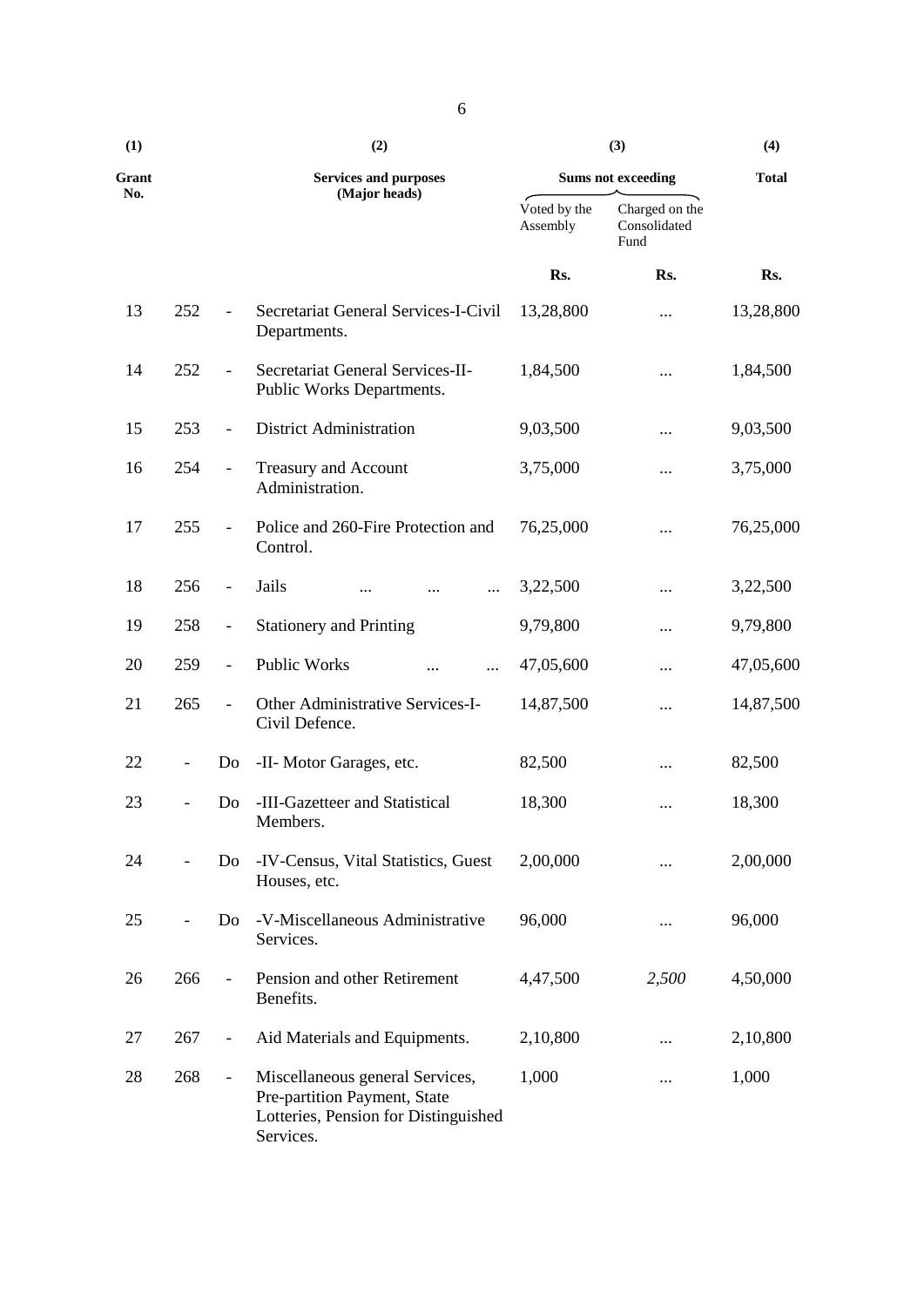| (1)   | (2) |                              |                                                                                                                                       |                          | (3)                                    | (4)          |
|-------|-----|------------------------------|---------------------------------------------------------------------------------------------------------------------------------------|--------------------------|----------------------------------------|--------------|
| Grant |     |                              | <b>Services and purposes</b>                                                                                                          |                          | <b>Sums not exceeding</b>              | <b>Total</b> |
| No.   |     |                              | (Major heads)                                                                                                                         | Voted by the<br>Assembly | Charged on the<br>Consolidated<br>Fund |              |
|       |     |                              |                                                                                                                                       | Rs.                      | Rs.                                    | Rs.          |
| 29    | 276 | $\blacksquare$               | Secretariat – Social and Community<br>Services - I- Civil Departments.                                                                | 1,50,500                 |                                        | 1,50,500     |
| 30    | Do  | $\qquad \qquad \blacksquare$ | II-Public Health Engineering<br>Secretariat.                                                                                          | 10,500                   |                                        | 10,500       |
| 31    | 277 | $\overline{\phantom{a}}$     | Education<br>                                                                                                                         | 1,38,13,300              |                                        | 1,38,13,300  |
| 32    | 277 | $\overline{\phantom{a}}$     | Education, 280-Medical, etc.                                                                                                          | 1,18,800                 |                                        | 1,18,800     |
| 33    | 278 | $\overline{\phantom{a}}$     | Art and Culture<br>.                                                                                                                  | 1,93,800                 |                                        | 1,93,800     |
| 34    | 279 | $\qquad \qquad \blacksquare$ | Scientific Services and Research.                                                                                                     | 59,300                   |                                        | 59,300       |
| 35    | 280 | $\qquad \qquad -$            | Medical<br>$\cdots$<br>                                                                                                               | 42,88,800                |                                        | 42,88,800    |
| 36    | 281 | $\overline{\phantom{a}}$     | <b>Family Planning</b><br><br>                                                                                                        | 8,69,700                 |                                        | 8,69,700     |
| 37    | 282 | $\overline{\phantom{a}}$     | Public Health, Sanitation and Water<br>Supply-A-Public Health and<br>Sanitation                                                       | 19,06,800                |                                        | 19,06,800    |
| 38    | 282 | $\overline{\phantom{a}}$     | Public Health, Sanitation and Water<br>Supply-B-Sewerage and Water<br>Supply and 283-Housing -C-<br>Government Residential Buildings. | 20,87,300                |                                        | 20,87,300    |
| 39    | 283 | $\sim$                       | Housing-I-A-General and B-<br>Housing Schemes.                                                                                        | 1,48,800                 |                                        | 1,48,800     |
| 40    | 283 |                              | Housing-II-C-Government<br>Residential Buildings (In-charge,<br>$P.W.D$ ).                                                            | 5,01,800                 |                                        | 5,01,800     |
| 41    | 284 | $\qquad \qquad \blacksquare$ | Urban Development-I-Municipal<br>Administration.                                                                                      | 63,000                   |                                        | 63,000       |
| 42    | 284 | $\overline{\phantom{a}}$     | Urban Development-A-General-II-<br>Town and Regional Planning.                                                                        | 3,15,500                 |                                        | 3,15,500     |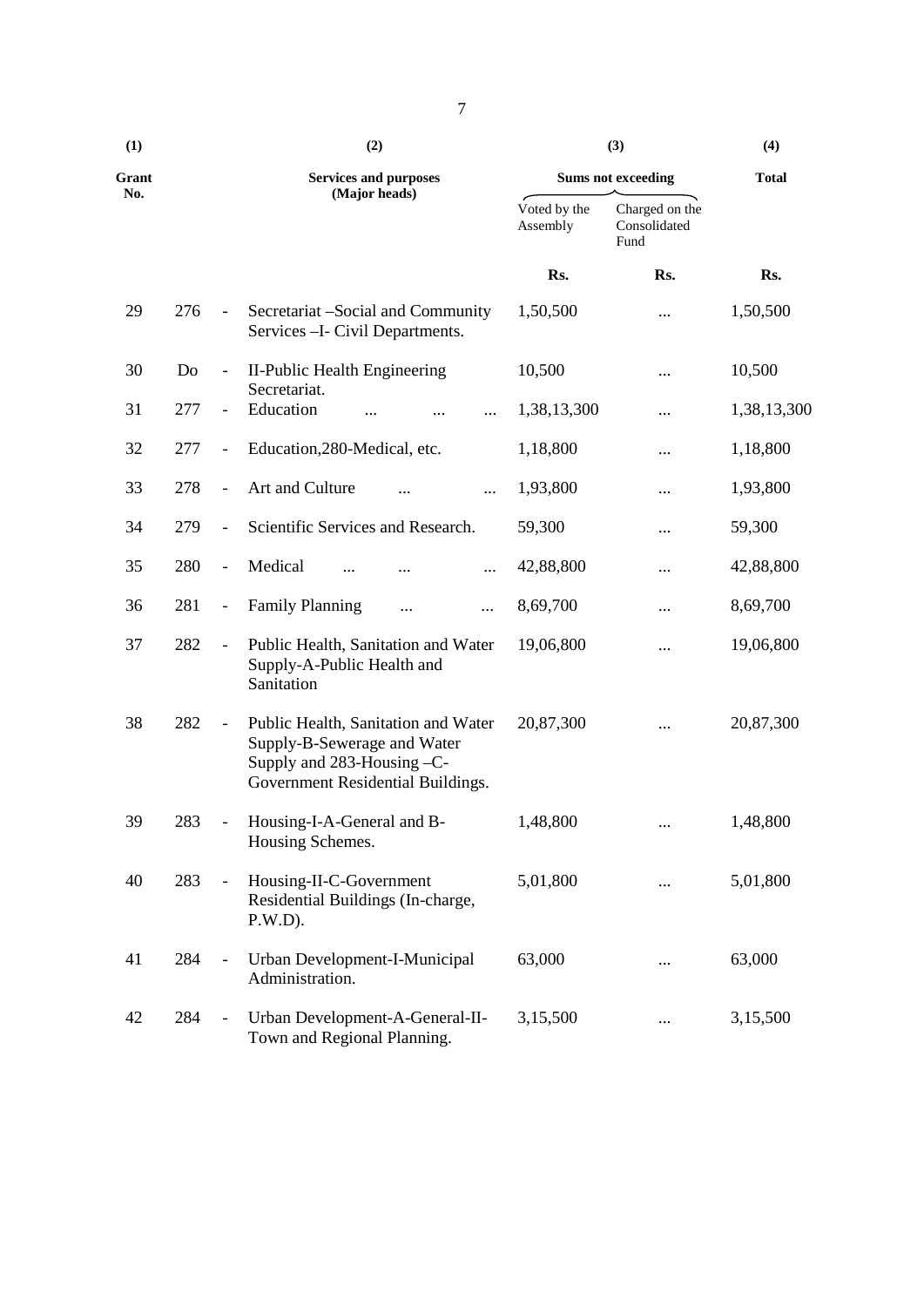| (1)   |     | (2)                      |                                                                                                 |                          | (3)                                    | (4)          |
|-------|-----|--------------------------|-------------------------------------------------------------------------------------------------|--------------------------|----------------------------------------|--------------|
| Grant |     |                          | <b>Services and purposes</b>                                                                    |                          | <b>Sums not exceeding</b>              | <b>Total</b> |
| No.   |     |                          | (Major heads)                                                                                   | Voted by the<br>Assembly | Charged on the<br>Consolidated<br>Fund |              |
|       |     |                          |                                                                                                 | Rs.                      | Rs.                                    | Rs.          |
| 43    | 285 | $\overline{\phantom{a}}$ | <b>Information and Publicity</b>                                                                | 3,64,300                 |                                        | 3,64,300     |
| 44    | 287 | $\overline{\phantom{a}}$ | Labour and Employment -I-A-<br>Labour.                                                          | 5,69,300                 |                                        | 5,69,300     |
| 45    | 287 | $\blacksquare$           | Labour and Employment-II-A-<br>Labour-Inspectorate of Factories and<br>Steam Boilers.           | 21,000                   | $\cdots$                               | 21,000       |
| 46    | 287 | $\overline{\phantom{a}}$ | Labour and Employment-III-B-<br>Employment and Training.                                        | 2,72,000                 | .                                      | 2,72,000     |
| 47    | 288 | $\overline{\phantom{a}}$ | Social Security and Welfare-A-I-<br>Civil Supplies.                                             | 3,37,500                 | $\cdots$                               | 3,37,500     |
| 48    | 288 | $\overline{\phantom{a}}$ | B-II-Relief and Rehabilitation of<br>Displaced persons.                                         | 2,10,500                 | $\cdots$                               | 2,10,500     |
| 49    | 288 | $\overline{\phantom{a}}$ | C-III- Welfare of Scheduled Castes,<br>Tribes and other Backward Classes-<br>D- Social Welfare. | 12,23,500                | $\cdots$                               | 12,23,500    |
| 50    | 288 | $\overline{\phantom{a}}$ | IV-Soldiers', Sailors' and Airmen's<br>Board.                                                   | 20,500                   | $\cdots$                               | 20,500       |
| 51    | 288 | $\overline{\phantom{a}}$ | E-Other Social Security and Welfare<br>Programmes-V-Other Programmes.                           | 1,300                    |                                        | 1,300        |
| 52    | 289 | $\blacksquare$           | Relief on account of Natural<br>Calamities.                                                     | 1,00,000                 | .                                      | 1,00,000     |
| 53    | 295 |                          | Other Social and Community<br>Services.                                                         | 60,000                   |                                        | 60,000       |
| 54    | 296 | $\overline{\phantom{a}}$ | Secretariat Economic Services-I-<br>Civil Departments.                                          | 2,48,800                 |                                        | 2,48,800     |
| 55    | 296 |                          | Secretariat Economic Services-II-<br>Planning Board, etc.                                       | 2,08,900                 | $\ddot{\phantom{0}}$                   | 2,08,900     |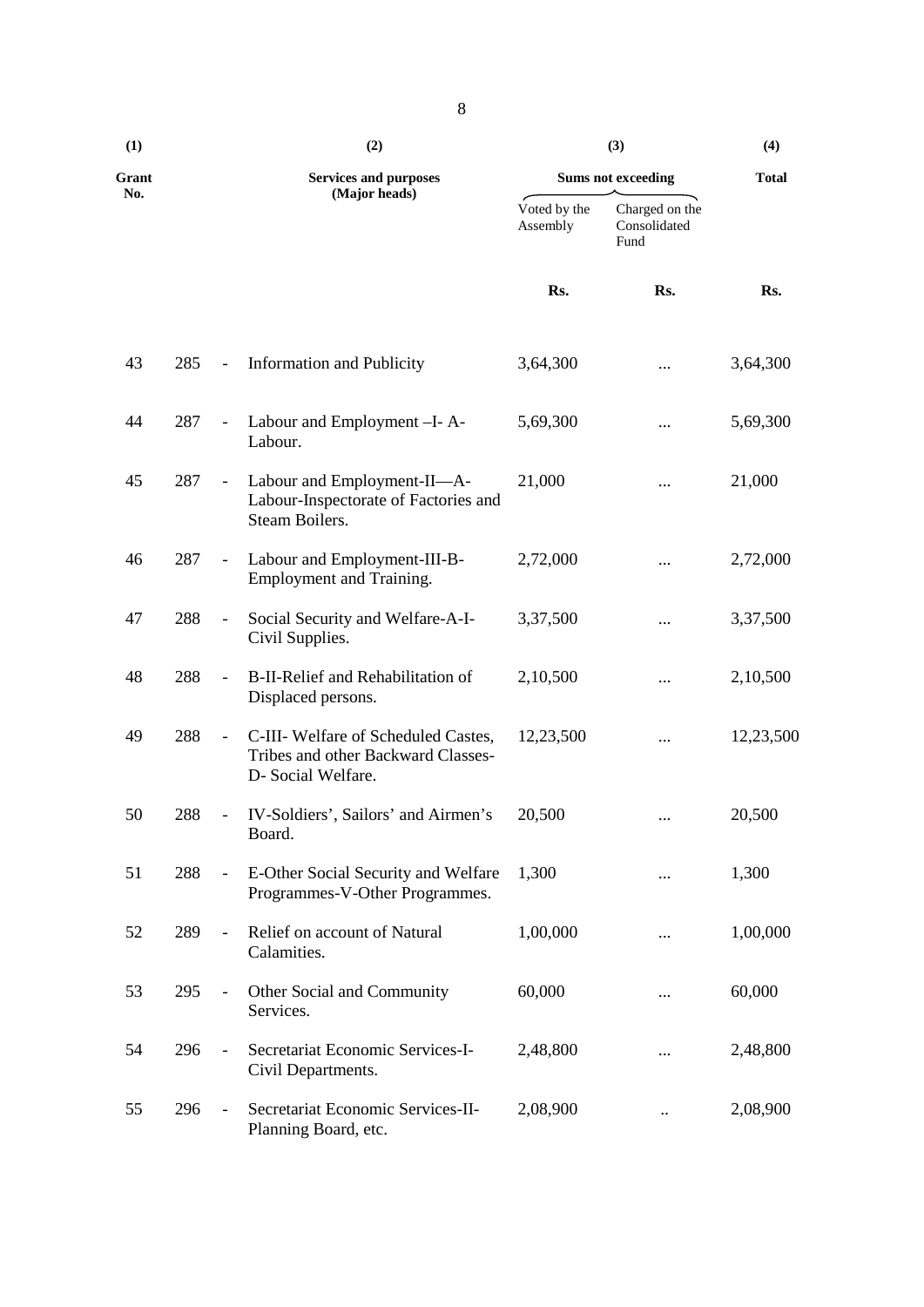| (1)   |     |                              | (2)                                                                                                                                          |                          | (3)                                    | (4)<br><b>Total</b> |
|-------|-----|------------------------------|----------------------------------------------------------------------------------------------------------------------------------------------|--------------------------|----------------------------------------|---------------------|
| Grant |     |                              | <b>Services and purposes</b>                                                                                                                 |                          | <b>Sums not exceeding</b>              |                     |
| No.   |     |                              | (Major heads)                                                                                                                                | Voted by the<br>Assembly | Charged on the<br>Consolidated<br>Fund |                     |
|       |     |                              |                                                                                                                                              | Rs.                      | Rs.                                    | Rs.                 |
| 56    | 298 | $\qquad \qquad \blacksquare$ | Co-operation                                                                                                                                 | 13,58,800                |                                        | 13,58,800           |
| 56A   | 299 | $\overline{\phantom{a}}$     | Special and Backward Areas-C-<br>North Eastern Area.                                                                                         | 22,43,800                |                                        | 22,43,800           |
| 57    | 304 | $\blacksquare$               | Other Genera Economic Services-I-<br>Economic Advice and Statistics.                                                                         | 3,50,300                 |                                        | 3,50,300            |
| 58    | 304 | $\overline{\phantom{a}}$     | Other General Economic Services-<br>II-Regulation of Weights and<br>Measures.                                                                | 1,11,500                 |                                        | 1,11,500            |
| 59    | 304 | $\blacksquare$               | Other General Economic Services-<br>III-Land Ceilings.                                                                                       | 48,800                   |                                        | 48,800              |
| 59    | 305 | $\overline{\phantom{a}}$     | Agriculture/306-Minor<br>Irrigation/295-Other Social and<br>Community Services/283-Housing-<br><b>C-Government Residential</b><br>Buildings. | 58,11,000                |                                        | 58,11,000           |
| 60    | 306 | $\overline{\phantom{a}}$     | Minor Irrigation-II-Works under<br>Embankment and Drainage Wing,<br>Public Works Department.                                                 |                          | $\cdots$                               | $\cdots$            |
| 61    | 307 | $\overline{\phantom{a}}$     | Soil and Water Conservation and<br>283-Housing-C-Government<br>Residential Buildings.                                                        | 35,70,000                |                                        | 35,70,000           |
| 62    | 308 |                              | Area Development                                                                                                                             | 30,50,000                |                                        | 30,50,000           |
| 63    | 610 | $\blacksquare$               | Animal Husbandry and 283-<br>Housing-C-Government Residential<br>Buildings.                                                                  | 34,42,000                |                                        | 34,42,000           |
| 64    | 311 | $\overline{\phantom{a}}$     | Dairy Development and 283-<br>Housing-C-Government Residential<br>Buildings.                                                                 | 8,31,300                 |                                        | 8,31,300            |
| 65    | 312 |                              | Fisheries<br><br>$\cdots$                                                                                                                    | 4,20,500                 | $\ldots$                               | 4,20,500            |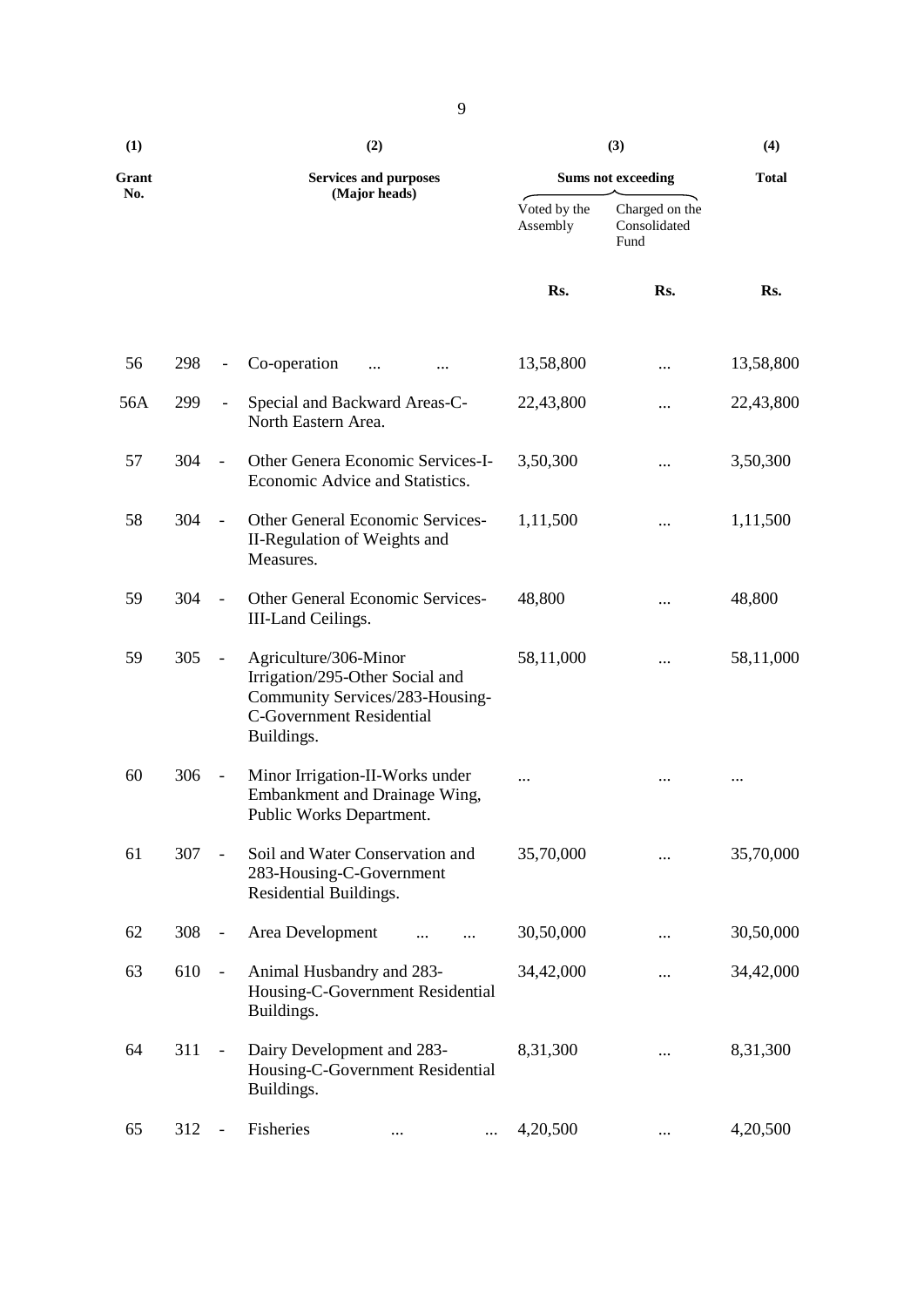| (1)   |     |                          | (2)                                                                                                                    |                          | (3)                                    | (4)          |
|-------|-----|--------------------------|------------------------------------------------------------------------------------------------------------------------|--------------------------|----------------------------------------|--------------|
| Grant |     |                          | <b>Services and purposes</b>                                                                                           |                          | <b>Sums not exceeding</b>              | <b>Total</b> |
| No.   |     |                          | (Major heads)                                                                                                          | Voted by the<br>Assembly | Charged on the<br>Consolidated<br>Fund |              |
|       |     |                          |                                                                                                                        | Rs.                      | Rs.                                    | Rs.          |
| 66    | 313 | $\overline{\phantom{a}}$ | Forest                                                                                                                 | 31,87,500                |                                        | 31,87,500    |
| 67    | 314 | $\overline{\phantom{a}}$ | Community Development and 283-<br>Housing-C-Government Residential<br>Buildings.                                       | 33,98,600                | $\cdots$                               | 33,98,600    |
| 68    | 314 | $\blacksquare$           | Community Development-II-C-<br>Rural Works Programme.                                                                  | 2,00,000                 |                                        | 2,00,000     |
| 69    | 320 | $\blacksquare$           | Industries                                                                                                             | 3,75,900                 |                                        | 3,75,900     |
| 70    | 321 | $\blacksquare$           | Village and Small Industries-I-<br>Handloom and Sericulture and 283-<br>Housing-C-Government Residential<br>Buildings. | 9,82,000                 | $\cdots$                               | 9,82,000     |
| 71    | 321 | $\overline{\phantom{a}}$ | Village and Small Industries-II-<br>Small Industries.                                                                  | 11,71,000                |                                        | 11,71,000    |
| 72    | 328 | $\blacksquare$           | Mines and Minerals-B-Regulation<br>and Development of Mines.                                                           | 6,26,000                 |                                        | 6,26,000     |
| 73    | 331 | $\overline{\phantom{a}}$ | Water and Power Development<br>Services -B-Power Development.                                                          | $\cdots$                 |                                        |              |
| 74    | 333 |                          | Irrigation, Navigation, Drainage and<br>Flood Control Projects.                                                        | 1,66,500                 |                                        | 1,66,500     |
| 75    | 337 | $\qquad \qquad -$        | Roads and Bridges<br>$\cdots$                                                                                          | 58,75,000                |                                        | 58,75,000    |
| 76    | 338 | $\overline{\phantom{a}}$ | Roads and Water Transport<br>Services.                                                                                 | $\cdots$                 |                                        | $\cdots$     |
| 77    | 339 |                          | Tourism<br>$\cdots$                                                                                                    | 3,86,000                 |                                        | 3,86,000     |
| 78    | 363 | $\overline{\phantom{a}}$ | Compensation and Assignments to<br>Local Bodies and Panchayati Raj<br>Institution.                                     | $\cdots$                 |                                        | $\cdots$     |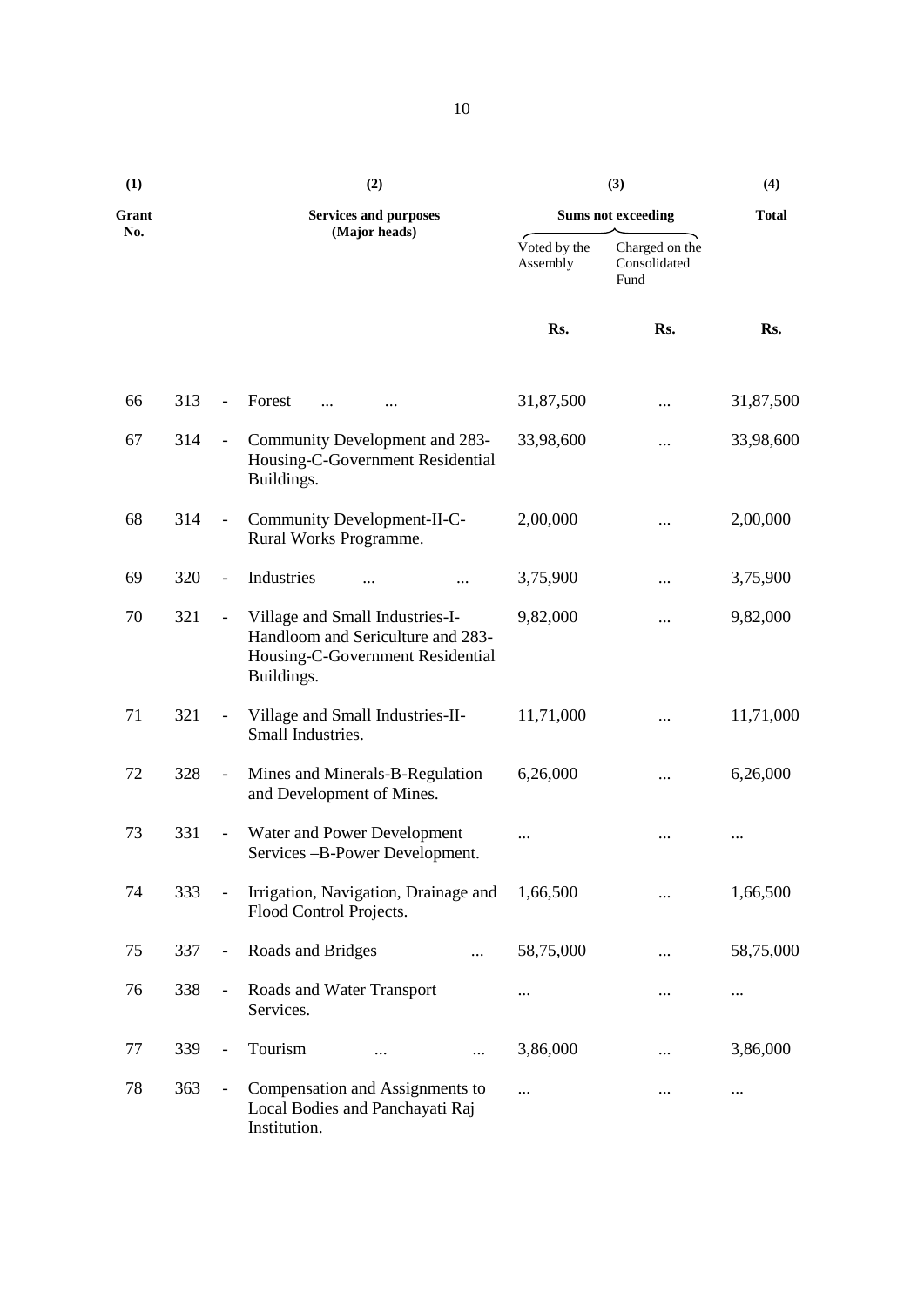| (1)   |     |                          | (2)                                                                                                                                                                                                                        |                          | (3)                                    | (4)          |  |
|-------|-----|--------------------------|----------------------------------------------------------------------------------------------------------------------------------------------------------------------------------------------------------------------------|--------------------------|----------------------------------------|--------------|--|
| Grant |     |                          | <b>Services and purposes</b>                                                                                                                                                                                               |                          | <b>Sums not exceeding</b>              | <b>Total</b> |  |
| No.   |     |                          | (Major heads)                                                                                                                                                                                                              | Voted by the<br>Assembly | Charged on the<br>Consolidated<br>Fund |              |  |
|       |     |                          |                                                                                                                                                                                                                            | Rs.                      | Rs.                                    | Rs.          |  |
| 79    | 459 | $\overline{\phantom{a}}$ | Capital Outlay on Public Works.                                                                                                                                                                                            | 17,64,300                |                                        | 17,64,300    |  |
| 79A   | 477 |                          | Capital Outlay on Education, Arts<br>and Culture, 480-Capital Outlay on<br>Medical, 481-Capital Outlay on<br>Family Planning, 510-Capital<br>Outlay on Animal Husbandry and<br>511-Capital Outlay on Dairy<br>Development. | 11,17,500                |                                        | 11,17,500    |  |
| 80    | 482 |                          | Capital Outlay on Public Health,<br>Sanitation and Water Supply.                                                                                                                                                           | 35,15,000                |                                        | 35,15,000    |  |
| 81    | 483 |                          | Capital Outlay on Housing.                                                                                                                                                                                                 | 4,20,000                 | $\cdots$                               | 4,20,000     |  |
| 82    | 484 | $\overline{\phantom{a}}$ | Capital Outlay on Urban<br>Development.                                                                                                                                                                                    | $\cdots$                 | $\cdots$                               |              |  |
| 83    | 488 |                          | Capital Outlay on Social Security<br>and Welfare -E- Other Social<br>Security and Welfare Programmes-<br>I-Civil Supplies.                                                                                                 | $\cdots$                 | $\cdots$                               | $\cdots$     |  |
| 84    | 498 |                          | Capital Outlay on Co-operation.                                                                                                                                                                                            | 4,68,800                 |                                        | 4,68,800     |  |
| 84A   | 499 |                          | Capital Outlay on Special and<br><b>Backward Areas-C-North Eastern</b><br>Areas.                                                                                                                                           | 26,50,000                |                                        | 26,50,000    |  |
| 85    | 500 |                          | Investment in General Financial<br>and Trading Institutions.                                                                                                                                                               |                          | $\cdots$                               |              |  |
| 85A   | 505 | $\overline{\phantom{a}}$ | Capital Outlay on Agriculture.                                                                                                                                                                                             | 50,000                   |                                        | 50,000       |  |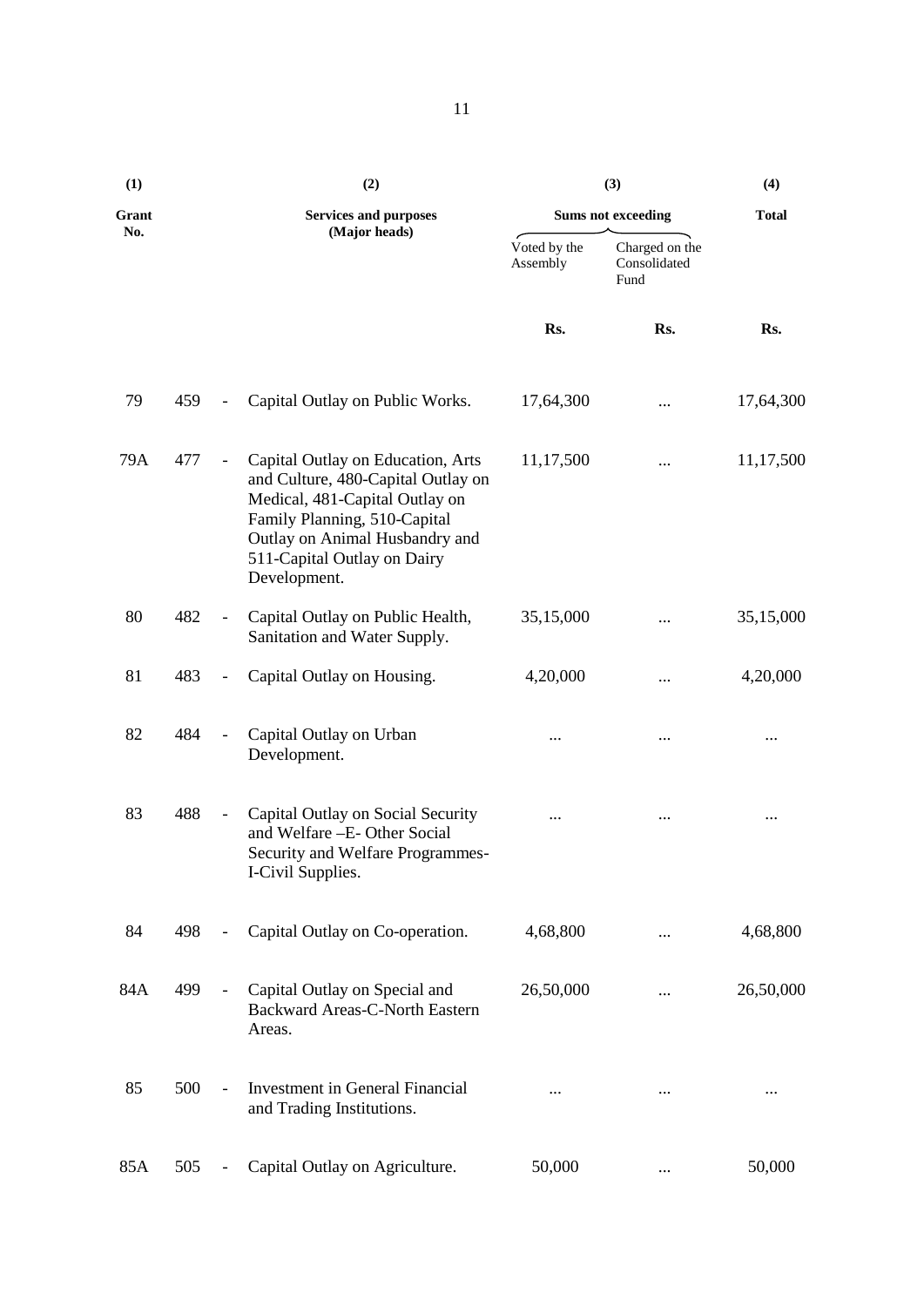| (1)   |     |                          | (2)                                                                                  |                          | (3)                                    | (4)          |  |
|-------|-----|--------------------------|--------------------------------------------------------------------------------------|--------------------------|----------------------------------------|--------------|--|
| Grant |     |                          | <b>Services and purposes</b>                                                         |                          | <b>Sums not exceeding</b>              | <b>Total</b> |  |
| No.   |     |                          | (Major heads)                                                                        | Voted by the<br>Assembly | Charged on the<br>Consolidated<br>Fund |              |  |
|       |     |                          |                                                                                      | Rs.                      | Rs.                                    | Rs.          |  |
| 86    | 506 | $\overline{\phantom{a}}$ | Capital Outlay on Minor Irrigation,<br>Soil Conservation and Area<br>Development.    | 50,000                   |                                        | 50,000       |  |
| 86A   | 509 |                          | Capital Outlay on Food and<br>Nutrition.                                             | 1,08,000                 |                                        | 1,08,000     |  |
| 87    | 513 | $\overline{\phantom{a}}$ | Capital Outlay on Forest                                                             | $\cdots$                 | $\cdots$                               | $\cdots$     |  |
| 88    | 520 | $\overline{\phantom{a}}$ | Capital Outlay on Industrial<br>Research and Development.                            | 8,06,300                 | $\cdots$                               | 8,06,300     |  |
| 89    | 521 | $\blacksquare$           | Capital Outlay on Village and<br>Small Industries.                                   | 71,500                   |                                        | 71,500       |  |
| 90    | 222 |                          | Capital Outlay on Machinery and<br>Engineering Industries.                           |                          | $\cdots$                               |              |  |
| 91    | 526 | $\overline{\phantom{a}}$ | Capital Outlay on Consumer<br>Industries.                                            |                          | $\ldots$                               | $\cdots$     |  |
| 92    | 528 | $\overline{\phantom{a}}$ | Capital Outlay on Mining and<br>Metallurgical Industries.                            | $\cdots$                 |                                        | $\cdots$     |  |
| 92A   | 530 |                          | Investment in Industrial Financial<br>Institutions.                                  |                          | $\cdots$                               | $\cdots$     |  |
| 93    | 533 |                          | Capital Outlay on irrigation,<br>Navigation, Drainage and Flood<br>Control Projects. | 3,00,000                 |                                        | 3,00,000     |  |
| 94    | 537 |                          | Capital Outlay on Roads and<br>Bridges.                                              | 1,05,00,000              |                                        | 1,05,00,000  |  |
| 95    | 538 |                          | Capital Outlay on Roads and Water<br><b>Transport Services.</b>                      | 75,000                   |                                        | 75,000       |  |
| 96    | 544 |                          | Capital Outlay on Other Transport<br>and Communication Services.                     |                          | $\ldots$                               | $\cdots$     |  |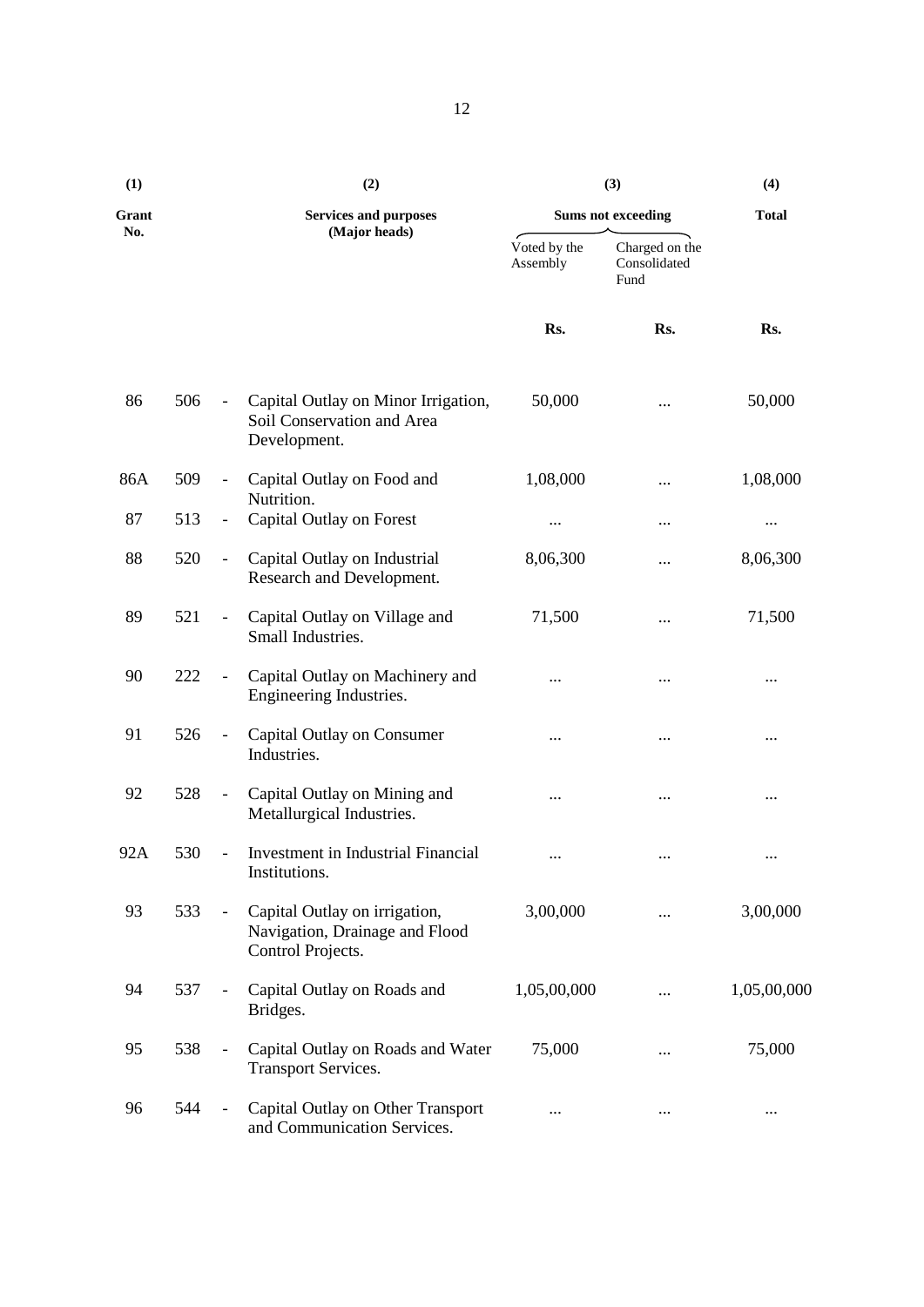| (1)   |     |                          | (2)                                                                                                                                 |                          | (3)<br>(4)                             |              |
|-------|-----|--------------------------|-------------------------------------------------------------------------------------------------------------------------------------|--------------------------|----------------------------------------|--------------|
| Grant |     |                          | <b>Services and purposes</b>                                                                                                        |                          | <b>Sums not exceeding</b>              | <b>Total</b> |
| No.   |     |                          | (Major heads)                                                                                                                       | Voted by the<br>Assembly | Charged on the<br>Consolidated<br>Fund |              |
|       |     |                          |                                                                                                                                     | Rs.                      | Rs.                                    | Rs.          |
|       | 603 | $\omega$                 | Internet Debt of the State<br>Government.                                                                                           | $\cdots$                 | 24,56,900                              | 24,56,900    |
|       | 608 | $\blacksquare$           | Loans and Advances from the<br>Central Government.                                                                                  | $\cdots$                 | 65,93,800                              | 65,93,800    |
| 97    | 677 | $\overline{\phantom{a}}$ | Loans for Education, Arts and<br>Culture.                                                                                           | 5,000                    |                                        | 5,000        |
| 98    | 632 | $\overline{\phantom{a}}$ | Loans for Public Health, Sanitation<br>and Water Supply.                                                                            | $\cdots$                 |                                        |              |
| 99    | 683 | $\omega_{\rm c}$         | Loans for Housing<br>$\cdots$                                                                                                       | 2,50,000                 |                                        | 2,50,000     |
| 100   | 684 | $\sim$ .                 | Loans for Urban Development                                                                                                         | $\cdots$                 |                                        | $\cdots$     |
| 101   | 688 | $\overline{\phantom{a}}$ | Loans for Social Security and<br>Welfare -I-Relief and<br>Rehabilitation Schemes.                                                   | $\cdots$                 |                                        | $\cdots$     |
| 102   | 688 | $\blacksquare$           | Loans for Special Security and<br>Welfare $-II$ -Loans to $Ex$ -Service<br>Personnel.                                               | 1,300                    | $\cdots$                               | 1,300        |
| 102A  | 688 |                          | Loans for Social Security and<br>Welfare-III-Welfare of Scheduled<br>Castes, Scheduled Tribes and other<br><b>Backward Classes.</b> | 1,02,700                 |                                        | 1,02,700     |
| 103   | 695 |                          | Loans for other Social and<br>Community Services.                                                                                   | 1,300                    |                                        | 1,300        |
| 104   | 898 |                          | Loans to Co-operative Societies.                                                                                                    | 1,80,000                 |                                        | 1,80,000     |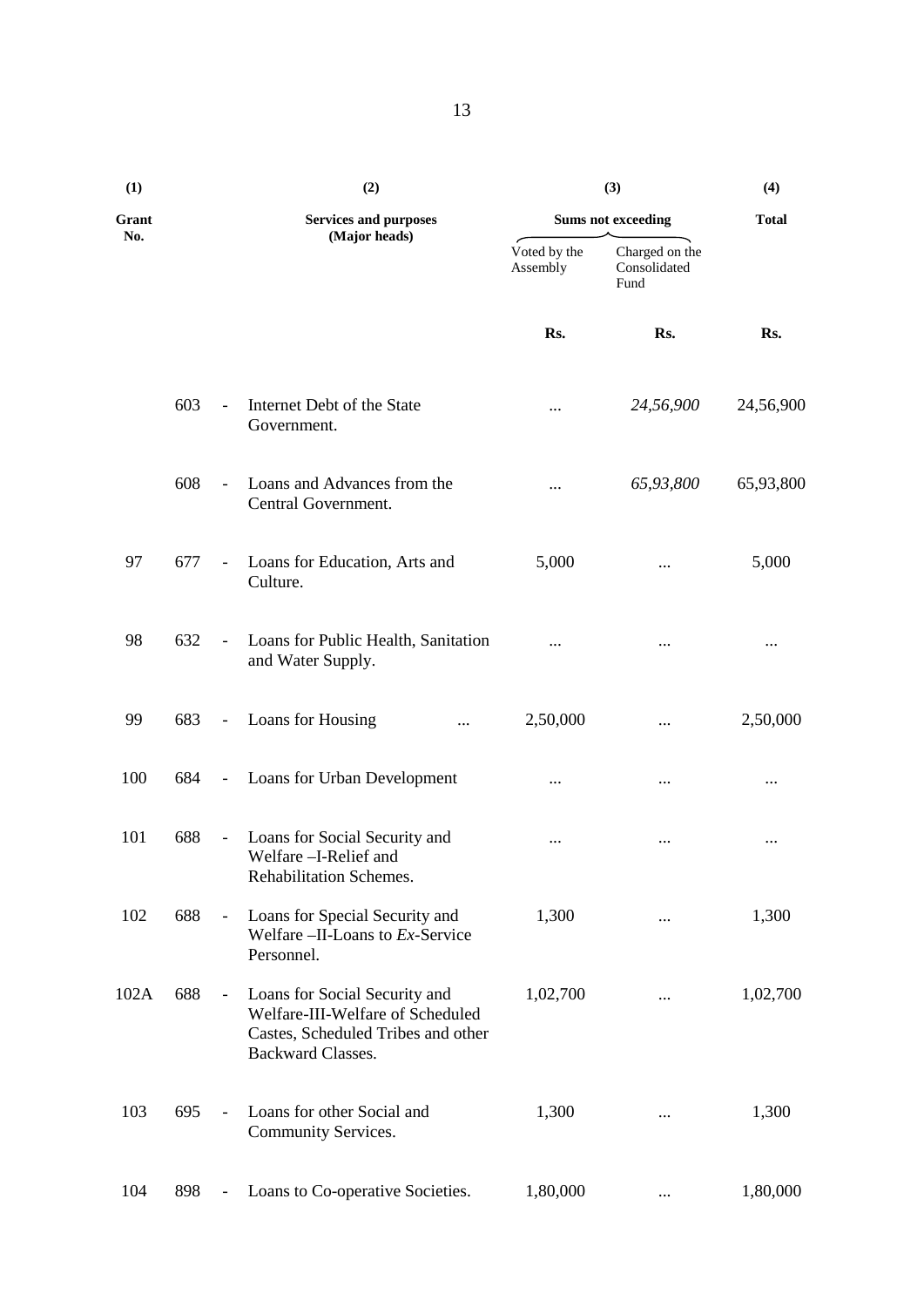| (1)   |     |                          | (2)                                                                       | (3)                       | (4)                                    |              |
|-------|-----|--------------------------|---------------------------------------------------------------------------|---------------------------|----------------------------------------|--------------|
| Grant |     |                          | <b>Services and purposes</b>                                              | <b>Sums not exceeding</b> | <b>Total</b>                           |              |
| No.   |     |                          | (Major heads)                                                             | Voted by the<br>Assembly  | Charged on the<br>Consolidated<br>Fund |              |
|       |     |                          |                                                                           | Rs.                       | Rs.                                    | Rs.          |
| 105   | 699 | $\overline{\phantom{a}}$ | Loans for Special and Backward<br>Areas.                                  | $\cdots$                  |                                        | $\cdots$     |
| 106   | 705 | $\overline{\phantom{a}}$ | Loans for Agriculture                                                     | 50,000                    |                                        | 50,000       |
| 107   | 706 | $\overline{\phantom{a}}$ | Loans for Minor Irrigation. Soil<br>Conservation and Area<br>Development. |                           |                                        | $\cdots$     |
| 108   | 710 | $\overline{\phantom{a}}$ | Loans for Animal Husbandry.                                               | $\cdots$                  |                                        | $\cdots$     |
| 109   | 714 | $\overline{\phantom{a}}$ | Loans for Community<br>Development.                                       | $\cdots$                  |                                        | $\cdots$     |
| 110   | 720 | $\frac{1}{2}$            | Loans for Industrial Research and<br>Development.                         | $\cdots$                  |                                        |              |
| 111   | 721 | $\overline{\phantom{a}}$ | Loans for Village and Small<br>Industries.                                | 87,500                    |                                        | 87,500       |
| 112   | 784 | $\overline{\phantom{a}}$ | Loans for Power Projects                                                  | 61,00,000                 |                                        | 61,00,000    |
| 113   | 766 | $\overline{\phantom{a}}$ | Loans to Government Servants.                                             | 10,80,000                 |                                        | 10,80,000    |
| 113A  | 767 | $\overline{\phantom{a}}$ | Miscellaneous Loans<br>                                                   | $\cdots$                  |                                        | $\cdots$     |
| 114   | 768 |                          | <b>Inter State Settlement</b>                                             | 13,06,200                 |                                        | 13,06,200    |
| 115   | 769 |                          | Appropriation to Contingency<br>Fund.                                     | $\cdots$                  | $\cdots$                               | $\cdots$     |
|       |     |                          | <b>Total</b><br>$\cdots$                                                  | 11,81,05,300              | 1,42,14,600                            | 13,23,19,900 |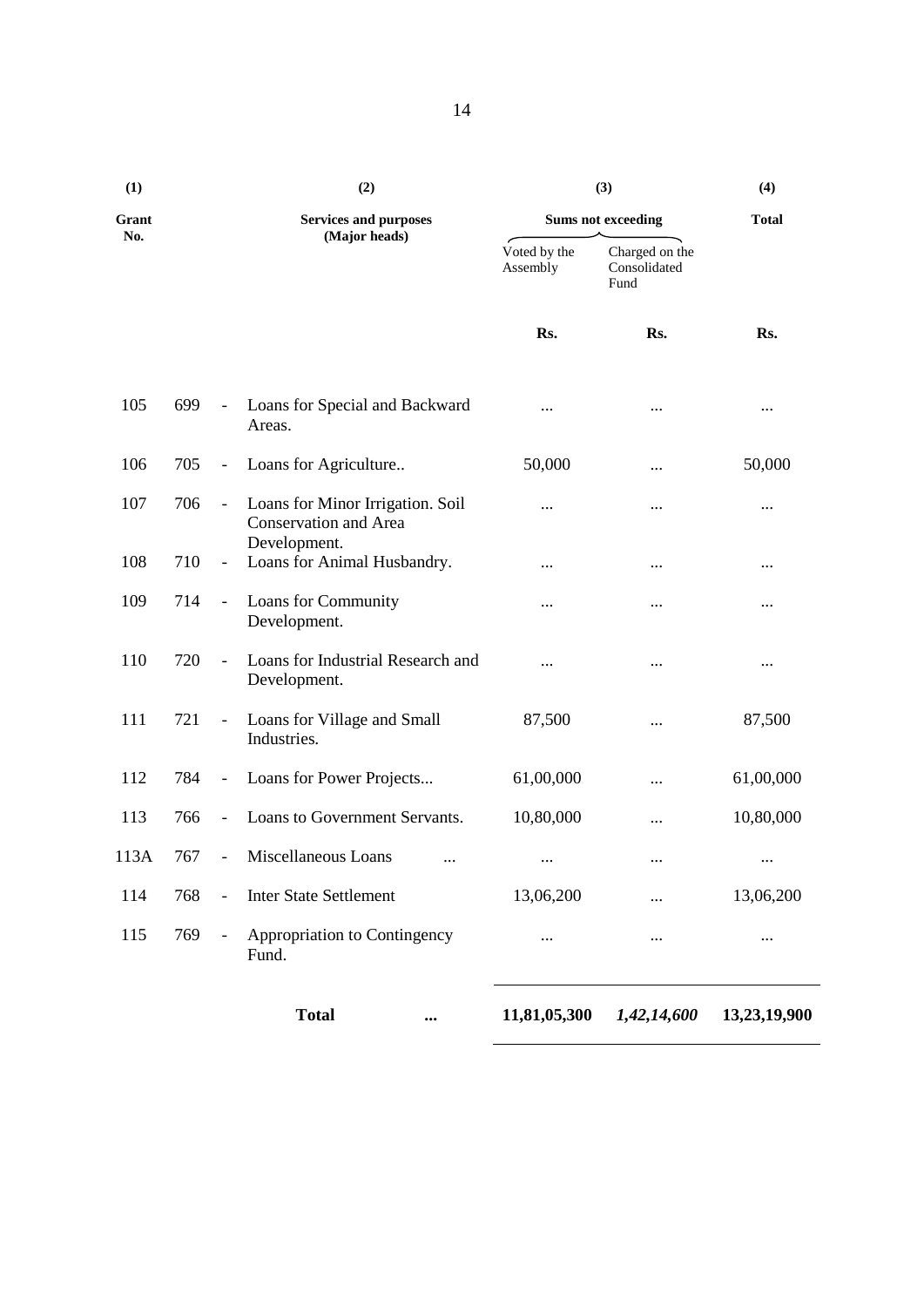#### **MEGHALAYA ACT 3 OF 1977**

#### **THE MEGHALAYA FINANCE ACT, 1977**

# **(As passed by the Assembly)**

[Received the assent of the Governor on the 30<sup>th</sup> March, 1977]

(Published in the Gazette of Meghalaya, Extraordinary, dated the 31<sup>st</sup> March, 1977)

#### **An**

#### *Act*

# **to fix the rates at which the Meghalaya Purchase Tax shall be levied and charged for the financial year 1977-78**

| Short title, extent<br>and commencement    | 1.      | 1977.                                                  | (1) This Act may be called the Meghalaya Finance Act,                                                                                                                                                                              |
|--------------------------------------------|---------|--------------------------------------------------------|------------------------------------------------------------------------------------------------------------------------------------------------------------------------------------------------------------------------------------|
|                                            |         | (2) It extends to the whole of the State of Meghalaya. |                                                                                                                                                                                                                                    |
|                                            |         | day of April, 1977.                                    | (3) It shall be deemed to have come into force on the $1st$                                                                                                                                                                        |
| Rates of the<br>Meghalaya Purchase<br>Tax. | $2^{2}$ | first day of April, 1977, shall be as follows:-        | The rates at which the tax shall be levied and collected<br>on the purchase of the items of the Schedule under the<br>Meghalaya Purchase Tax Act (Assam Act XIX of 1967<br>as modified by Meghalaya) for the year beginning on the |
|                                            |         | and $3$ .                                              | In respect of items 1, 2 Four paise per rupee value of<br>the price at which taxable<br>goods are purchased.                                                                                                                       |
|                                            |         |                                                        | In respect of item 4  Two Paise per rupees value<br>of the price at which the<br>taxable goods are purchased.                                                                                                                      |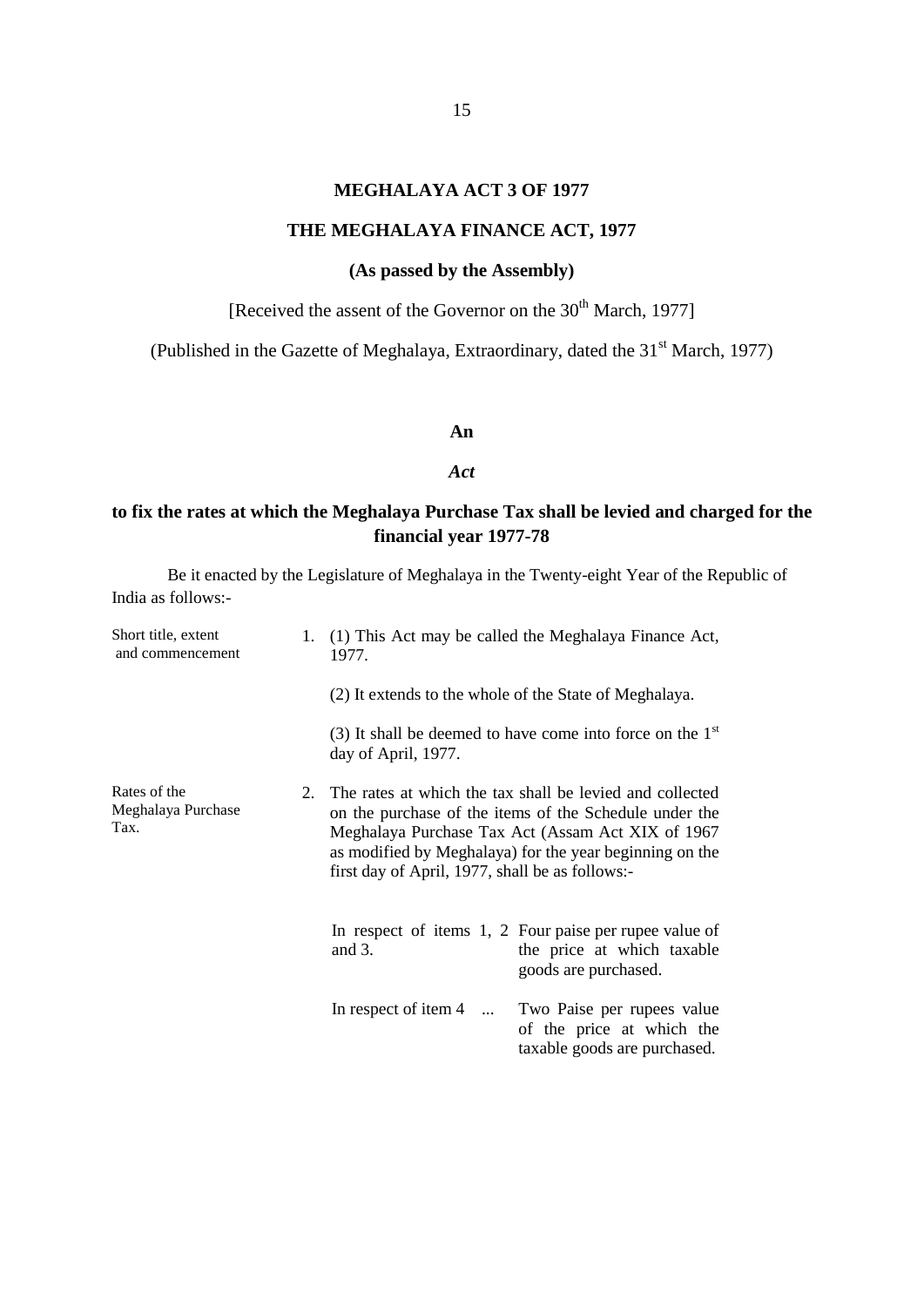#### **MEGHALAYA ACT 4 OF 1977**

# **THE LEGISLATIVE ASSEMBLY OF MEGHALAYA (MEMBERS' SALARIES AND ALLOWANCES) (AMENDMENT) ACT, 1977**

#### **(As passed by the Assembly)**

[Received the assent of the Governor on the  $30<sup>th</sup>$  March, 1977]

(Published in the Gazette of Meghalaya, Extraordinary, dated the  $31<sup>st</sup>$  March, 1977)

#### **An**

#### *Act*

### **further to amend the Legislative Assembly of Meghalaya (Members' Salaries and Allowances) Act, 1972.**

| Short title<br>and commencement                                   | (1) This Act may be called the Legislative Assembly of<br>1.<br>Meghalaya (Members'<br>Salaries and Allowances)<br>(Amendment) Act, 1977.                                                                                                                                                                        |  |
|-------------------------------------------------------------------|------------------------------------------------------------------------------------------------------------------------------------------------------------------------------------------------------------------------------------------------------------------------------------------------------------------|--|
|                                                                   | (2) It shall be deemed to have come into force on the $1st$<br>day of October, 1977.                                                                                                                                                                                                                             |  |
| Insertion of new<br>section 6Z in Act 8 of<br>1972.               | 2. After section 6 of the Legislative Assembly of<br>Meghalaya (Members' Salaries and Allowances) Act,<br>1972, the following section shall be inserted as section<br>6A, namely:-                                                                                                                               |  |
| "Entitlement of<br>telephone connection<br>and telephone charges. | 6A. (1) Each member shall be entitled to have a telephone<br>connection in a place of his choice where he normally resides or<br>carries on his duties as the member of the Assembly.                                                                                                                            |  |
|                                                                   | (2) The installation charges and the annual rent of such<br>telephone shall be borne by the Government and the member<br>shall also be paid a telephone allowance of one hundred rupees<br>per month for telephone calls and the charges for the excess over<br>the minimum calls permissible to the subscriber. |  |
|                                                                   | (3) The telephone allowance under this section shall be<br>paid to each member irrespective of the fact whether or not<br>telephone connections have been provided to him."                                                                                                                                      |  |
| Repeal of Meghalaya<br>Ordinance 1 of 1977.                       | The Legislative Assembly of Meghalaya (Members'<br>3.<br>Salaries and Allowances) (Amendment) Ordinance,<br>1977 is hereby repealed.                                                                                                                                                                             |  |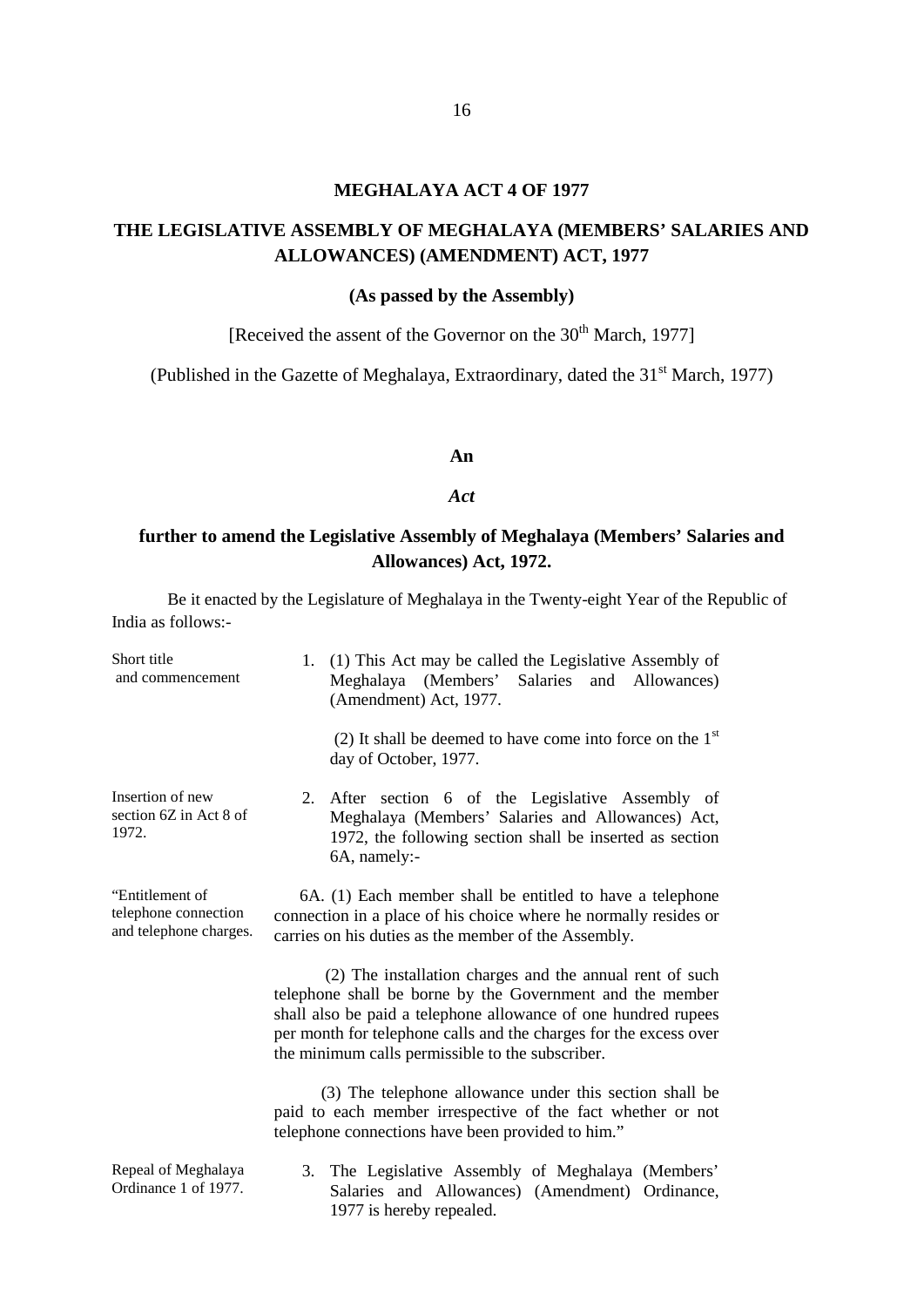#### 17

#### **MEGHALA ACT 5 OF 1977**

#### THE MEGHALAYA APPROPRIATION (No. II) ACT, 1977

#### **(As passed by the Assembly)**

[Received the assent of the Governor on the 20<sup>th</sup> March, 1977]

(Published in the Gazette of Meghalaya, Extraordinary, dated the 23<sup>rd</sup> June, 1977)

**An**

*Act*

# **to authorise payment and appropriation of certain sums from and out of the Consolidated Fund of Meghalaya for the services of the financial year ending on the thirty-first day of March,1978**

| Short title<br>and commencement                                                                                                   | 1. | (1) This Act may be called the Meghalaya Appropriation<br>(No. II) Act, 1977.                                                                                                                                                                                                                                                                                                                                                                                                                                                                                                                                                                            |
|-----------------------------------------------------------------------------------------------------------------------------------|----|----------------------------------------------------------------------------------------------------------------------------------------------------------------------------------------------------------------------------------------------------------------------------------------------------------------------------------------------------------------------------------------------------------------------------------------------------------------------------------------------------------------------------------------------------------------------------------------------------------------------------------------------------------|
|                                                                                                                                   |    | (2) It shall be deemed to have come into force on the<br>first day of April, 1977.                                                                                                                                                                                                                                                                                                                                                                                                                                                                                                                                                                       |
| Withdrawal of Rs.52,<br>92, 73,800 from and<br>out of the Consolidated<br>Fund of Meghalaya for<br>the financial year<br>1977-78. | 2. | From and out of the Consolidated Fund of Meghalaya<br>there may be paid and applied sums not exceeding those<br>specified in column (3) of the Schedule amounting in the<br>aggregate [inclusive of the sum specified in column(3)<br>of the Schedule to the Meghalaya Appropriation (Vote-<br>on-Account) Act, 1977] to the sum of fifty-two crores,<br>ninety-two lakhs, seventy-three thousand and eight<br>hundred rupees towards defraying the several charges<br>which will come in course of payment during the<br>financial year ending on the thirty-first of March, 1978<br>in respect of services specified in column (2) of the<br>Schedule. |
| Appropriation.                                                                                                                    | 3. | The sums authorised to be withdrawn from and out of<br>the Consolidated Fund of Meghalaya by this Act shall be<br>appropriated for the services and purposes expressed in<br>the Schedule in relation to the said year                                                                                                                                                                                                                                                                                                                                                                                                                                   |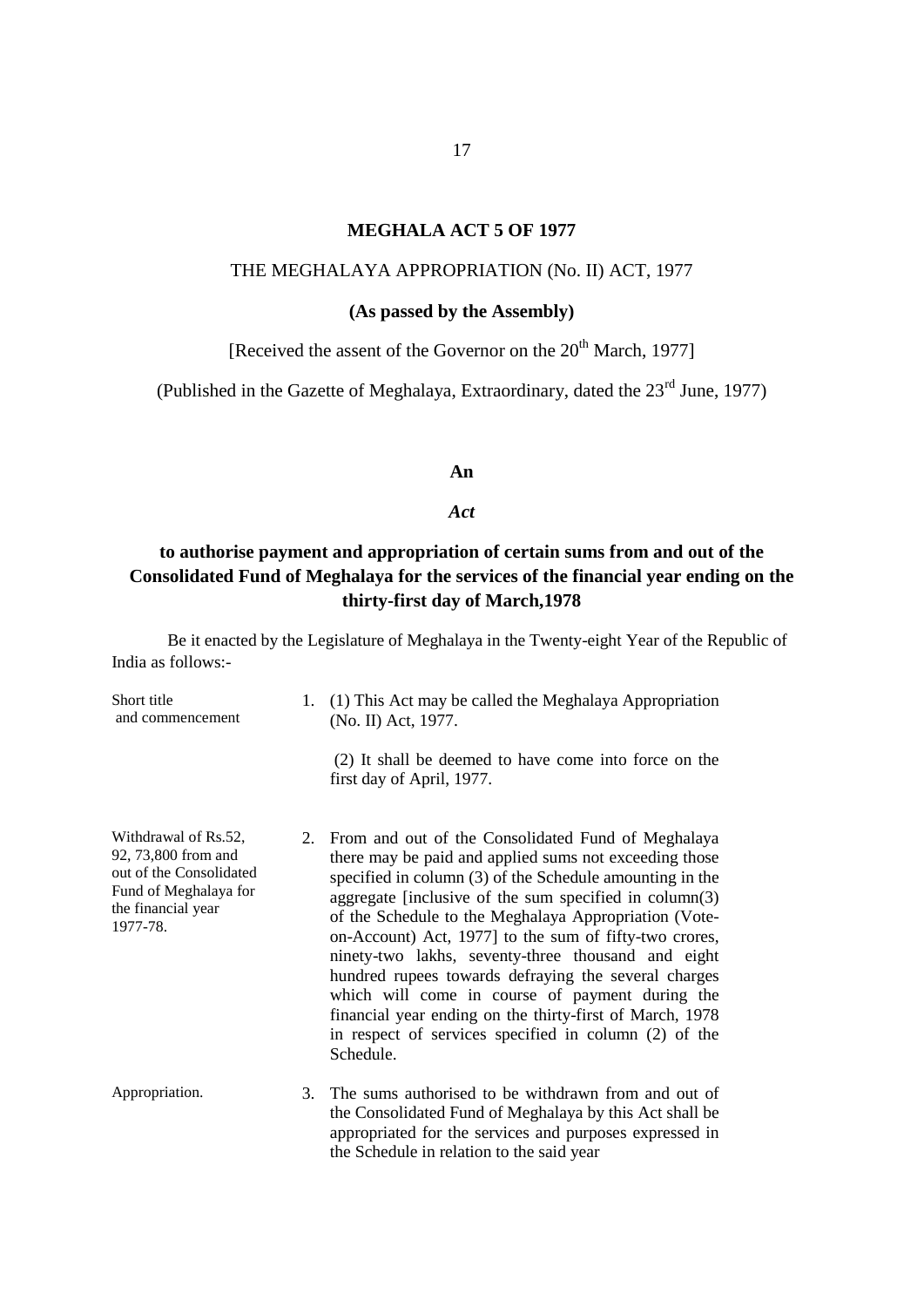#### **SCHEDULE**

#### **(***See* **Sections 2 and 3)**

| (1)            |     |                          | (2)                                                                                       |                          | (3)                                    | (4)          |
|----------------|-----|--------------------------|-------------------------------------------------------------------------------------------|--------------------------|----------------------------------------|--------------|
| Grant          |     |                          | <b>Services and purposes</b>                                                              |                          | <b>Sums not exceeding</b>              | <b>Total</b> |
| No.            |     |                          | (Major heads)                                                                             | Voted by the<br>Assembly | Charged on the<br>Consolidated<br>Fund |              |
|                |     |                          |                                                                                           | Rs.                      | Rs.                                    | Rs.          |
| $\mathbf{1}$   | 211 | $\overline{\phantom{a}}$ | Parliament/State/Union/Territory<br>Legislatures-B.-State Legislature.                    | 21,50,300                | 1,07,600                               | 22,57,900    |
| $\overline{2}$ | 212 |                          | Governor<br>                                                                              | 10,000                   | 8,31,000                               | 8,41,000     |
| 3              | 213 | $\overline{\phantom{a}}$ | <b>Council of Ministers</b>                                                               | 9,43,000                 |                                        | 9,43,000     |
| $\overline{4}$ | 214 | $\overline{\phantom{0}}$ | Administration of Justice.                                                                | 10,51,000                | 2,99,000                               | 13,50,000    |
| 5              | 215 | $\blacksquare$           | Elections<br>$\ddotsc$<br>.                                                               | 10,44,000                | $\cdots$                               | 10,44,000    |
| 6              | 229 | $\blacksquare$           | <b>Land Revenue</b><br>$\ddotsc$<br>                                                      | 13,99,000                |                                        | 13,99,000    |
| 7              | 230 | $\qquad \qquad -$        | Stamps and Registration.                                                                  | 63,000                   |                                        | 63,000       |
| 8              | 239 | $\blacksquare$           | <b>State Excise</b><br>                                                                   | 7,00,000                 |                                        | 7,00,000     |
| 9              | 240 | $\overline{\phantom{a}}$ | Sales Tax and 245-I-Othr Taxes and<br>Duties on Commodities and<br>Services.              | 5,85,000                 |                                        | 5,85,000     |
| 10             | 241 |                          | <b>Taxes on Vehicles</b><br>                                                              | 11,00,000                |                                        | 11,00,000    |
| 11             | 245 |                          | Other Taxes and Duties on<br>Commodities and Services-II-<br>Inspectorate of Electricity. | 1,17,000                 |                                        | 1,17,000     |
| 12             | 247 | $\overline{\phantom{0}}$ | Other Fiscal Services-Promotion of<br>Small Savings.                                      | 53,000                   |                                        | 53,000       |
|                | 248 | $\overline{\phantom{a}}$ | Appropriation for reduction or<br>avoidance of Debt.                                      | $\cdots$                 | $\cdots$                               | $\cdots$     |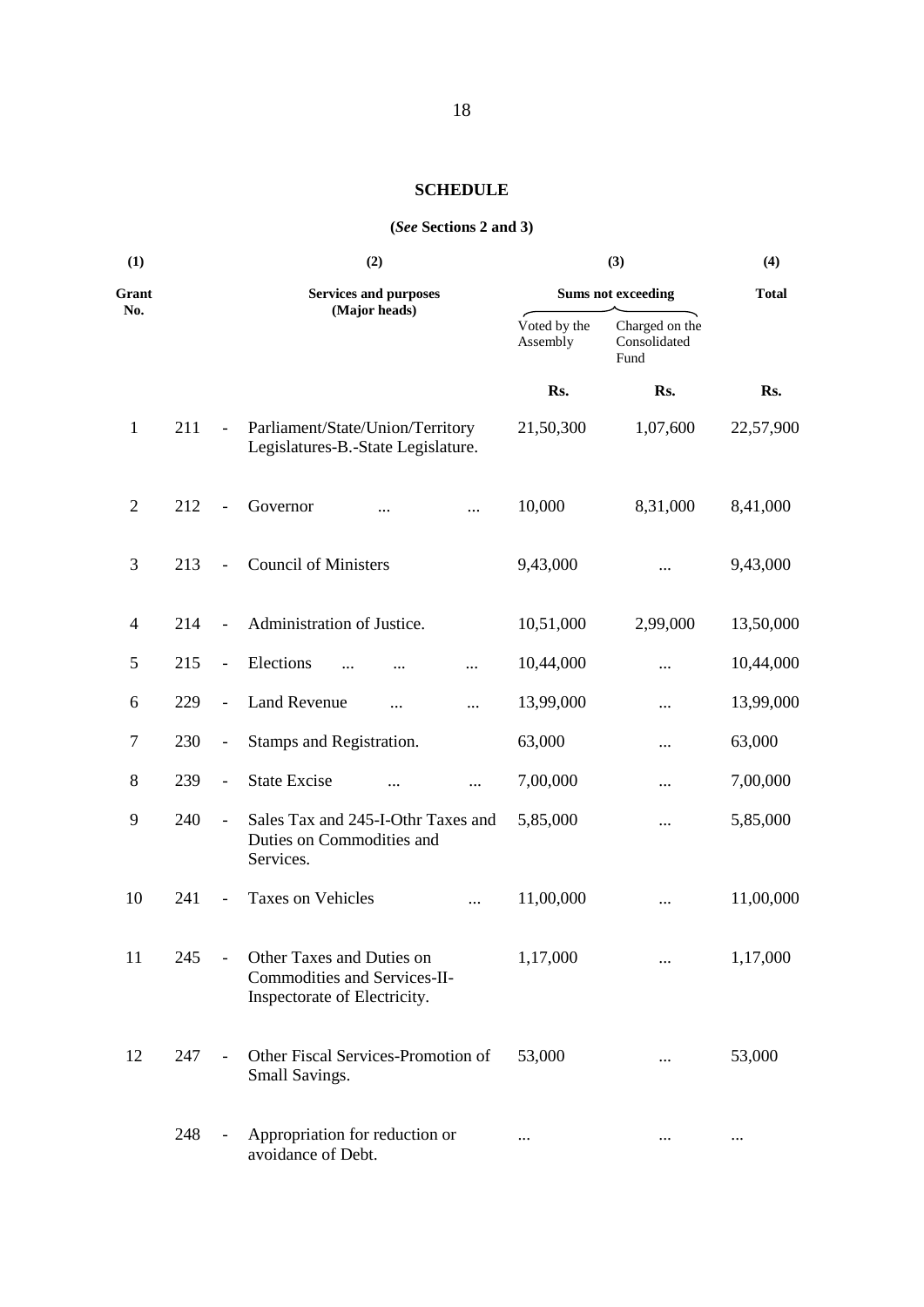| (1)   |       |                          | (2)                                                                                |                          | (3)                                    | (4)          |
|-------|-------|--------------------------|------------------------------------------------------------------------------------|--------------------------|----------------------------------------|--------------|
| Grant |       |                          | <b>Services and purposes</b>                                                       |                          | <b>Sums not exceeding</b>              | <b>Total</b> |
| No.   |       |                          | (Major heads)                                                                      | Voted by the<br>Assembly | Charged on the<br>Consolidated<br>Fund |              |
|       |       |                          |                                                                                    | Rs.                      | Rs.                                    | Rs.          |
|       | 249   | $\overline{\phantom{a}}$ | Interest payment<br>$\cdots$                                                       |                          | 1,90,75,700                            | 1,90,75,700  |
|       | 251   | $\overline{\phantom{a}}$ | Public Service Commission.                                                         | $\cdots$                 | 3,32,000                               | 3,32,000     |
| 13    | 252   | $\overline{\phantom{a}}$ | Secretariat General Services-I-Civil<br>Departments.                               | 53,15,000                |                                        | 53,15,000    |
| 14    | 252   | $\overline{\phantom{a}}$ | Secretariat General Services-II-<br><b>Public Works Department</b><br>Secretariat. | 7,38,000                 |                                        | 7,38,000     |
| 15    | 253   | $\overline{\phantom{a}}$ | <b>District Administration</b>                                                     | 36,14,000                |                                        | 36,14,000    |
| 16    | 254   | $\overline{\phantom{a}}$ | Treasury and Accounts<br>Administration.                                           | 15,00,000                |                                        | 15,00,000    |
| 17    | 255   | $\overline{\phantom{a}}$ | Police and 260-Fire Protection and<br>Control.                                     | 3,05,00,000              |                                        | 3,05,00,000  |
| 18    | 256   | $\blacksquare$           | Jails<br><br>$\cdots$                                                              | 12,90,000                |                                        | 12,90,000    |
| 19    | 258   | $\overline{\phantom{a}}$ | Stationery and Printing.                                                           | 39,19,000                |                                        | 39,19,000    |
| 20    | 259   | $\sim$                   | <b>Public Works</b><br>$\cdots$<br>$\cdots$                                        | 1,88,22,600              |                                        | 1,88,22,600  |
| 21    | 265   |                          | Other Administrative Services-I-<br>Civil Defence and Home Guards.                 | 59,50,000                |                                        | 59,50,000    |
| 22    | $-D0$ | $\blacksquare$           | II-Motor Garages, etc.                                                             | 3,30,000                 |                                        | 3,30,000     |
| 23    | $-DO$ | $\overline{\phantom{a}}$ | <b>III-Gazetteer and Statistical</b><br>Memoirs.                                   | 73,000                   |                                        | 73,000       |
| 24    | $-DO$ | $\overline{\phantom{a}}$ | IV-Census, Vital Statistics, Guest<br>Houses, etc.                                 | 8,00,000                 |                                        | 8,00,000     |
| 25    | $-Do$ |                          | V-Miscellaneous Administrative<br>Services.                                        | 3,84,000                 | $\cdots$                               | 3,84,000     |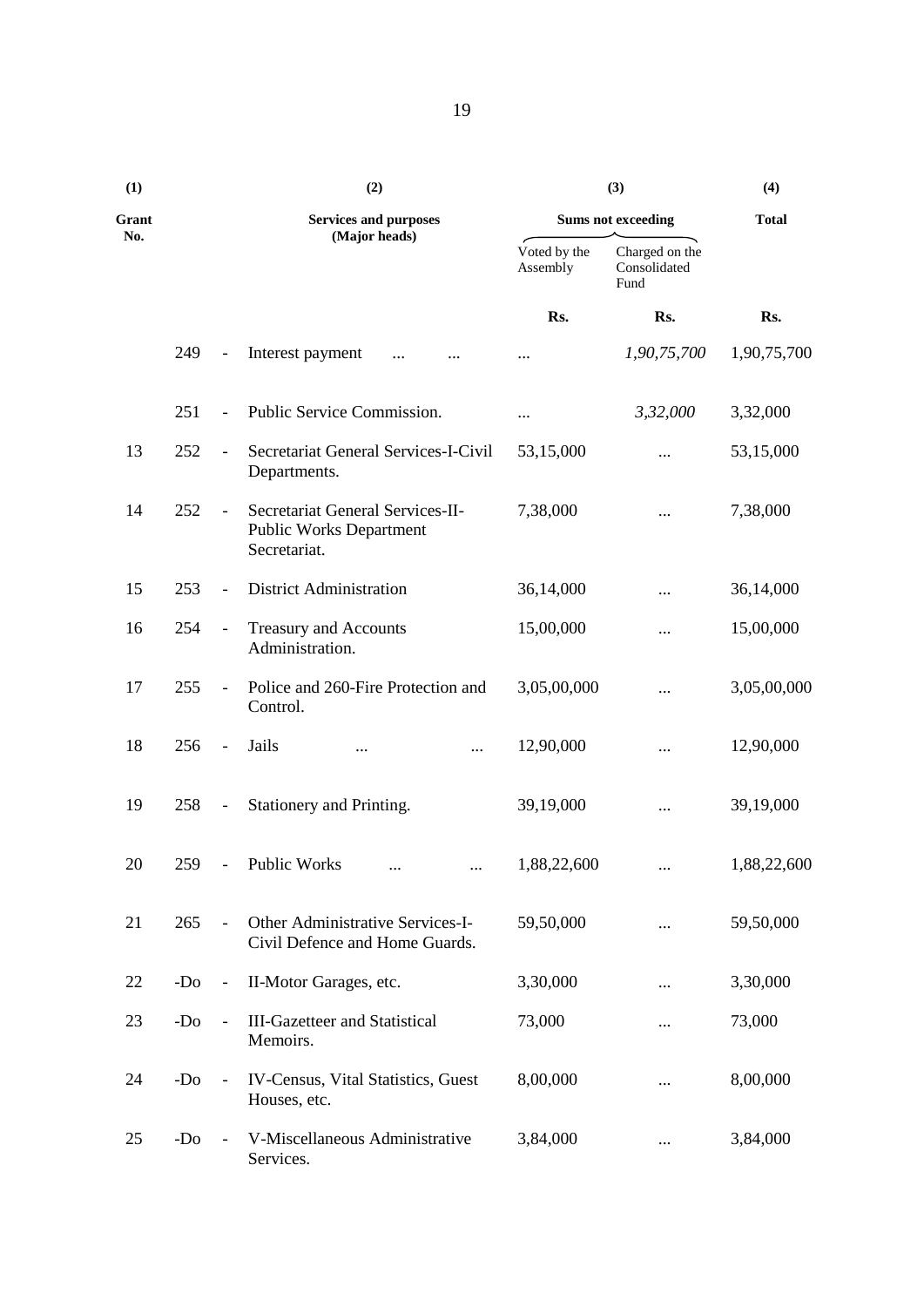| (1)   |                 |                          | (2)                                                                                                                                   |                          | (3)                                    | (4)          |
|-------|-----------------|--------------------------|---------------------------------------------------------------------------------------------------------------------------------------|--------------------------|----------------------------------------|--------------|
| Grant |                 |                          | <b>Services and purposes</b>                                                                                                          |                          | <b>Sums not exceeding</b>              | <b>Total</b> |
| No.   |                 |                          | (Major heads)                                                                                                                         | Voted by the<br>Assembly | Charged on the<br>Consolidated<br>Fund |              |
|       |                 |                          |                                                                                                                                       | Rs.                      | Rs.                                    | Rs.          |
| 26    | 266             | $\blacksquare$           | Pension and other Retirement<br>Benefits.                                                                                             | 17,90,000                | 10,000                                 | 18,00,000    |
| 27    | 267             | $\blacksquare$           | Aid Materials and Equipments.                                                                                                         | 8,43,000                 |                                        | 8,43,000     |
| 28    | 268             | $\equiv$                 | Miscellaneous General Services,<br>Pre-partition Payments, State<br>Lotteries, Pensions for<br>Distinguished Services.                | 4,000                    | $\cdots$                               | 4,000        |
| 29    | 276             | $\overline{\phantom{a}}$ | Secretariat – Social and Community<br>Services-I-Civil Departments.                                                                   | 6,02,000                 |                                        | 6,02,000     |
| 30    | -D <sub>o</sub> | $\overline{\phantom{a}}$ | II-Public Health Engineering<br>Secretariat.                                                                                          | 42,000                   | $\cdots$                               | 42,000       |
| 31    | 277             | $\overline{\phantom{a}}$ | Education<br>$\cdots$<br>$\cdots$                                                                                                     | 5,52,55,000              |                                        | 5,52,55,000  |
| 32    | 277             | $\overline{\phantom{a}}$ | Education, 280-Medical, etc.                                                                                                          | 4,75,000                 | $\cdots$                               | 4,75,000     |
| 33    | 278             | $\overline{\phantom{a}}$ | Art and Culture<br>$\cdots$<br>$\cdots$                                                                                               | 7,75,000                 | $\cdots$                               | 7,75,000     |
| 34    | 279             | $\equiv$                 | Scientific Services and Research.                                                                                                     | 2,37,000                 |                                        | 2,37,000     |
| 35    | 280             | $\overline{\phantom{a}}$ | Medical<br>$\cdots$<br>$\cdots$<br>                                                                                                   | 1,71,55,000              |                                        | 1,71,55,000  |
| 36    | 281             | $\overline{\phantom{a}}$ | <b>Family Planning</b><br>$\cdots$<br>                                                                                                | 34,78,700                |                                        | 34,78,000    |
| 37    | 282             |                          | Public Health, Sanitation and Water<br>Supply-A- Public Health and<br>Sanitation.                                                     | 76,27,000                |                                        | 76,27,000    |
| 38    | 282             | $\blacksquare$           | Public Health, Sanitation and Water<br>Supply-B-Sewerage and Water<br>Supply and 283-Housing -C-<br>Government Residential Buildings. | 83,49,000                |                                        | 83,49,000    |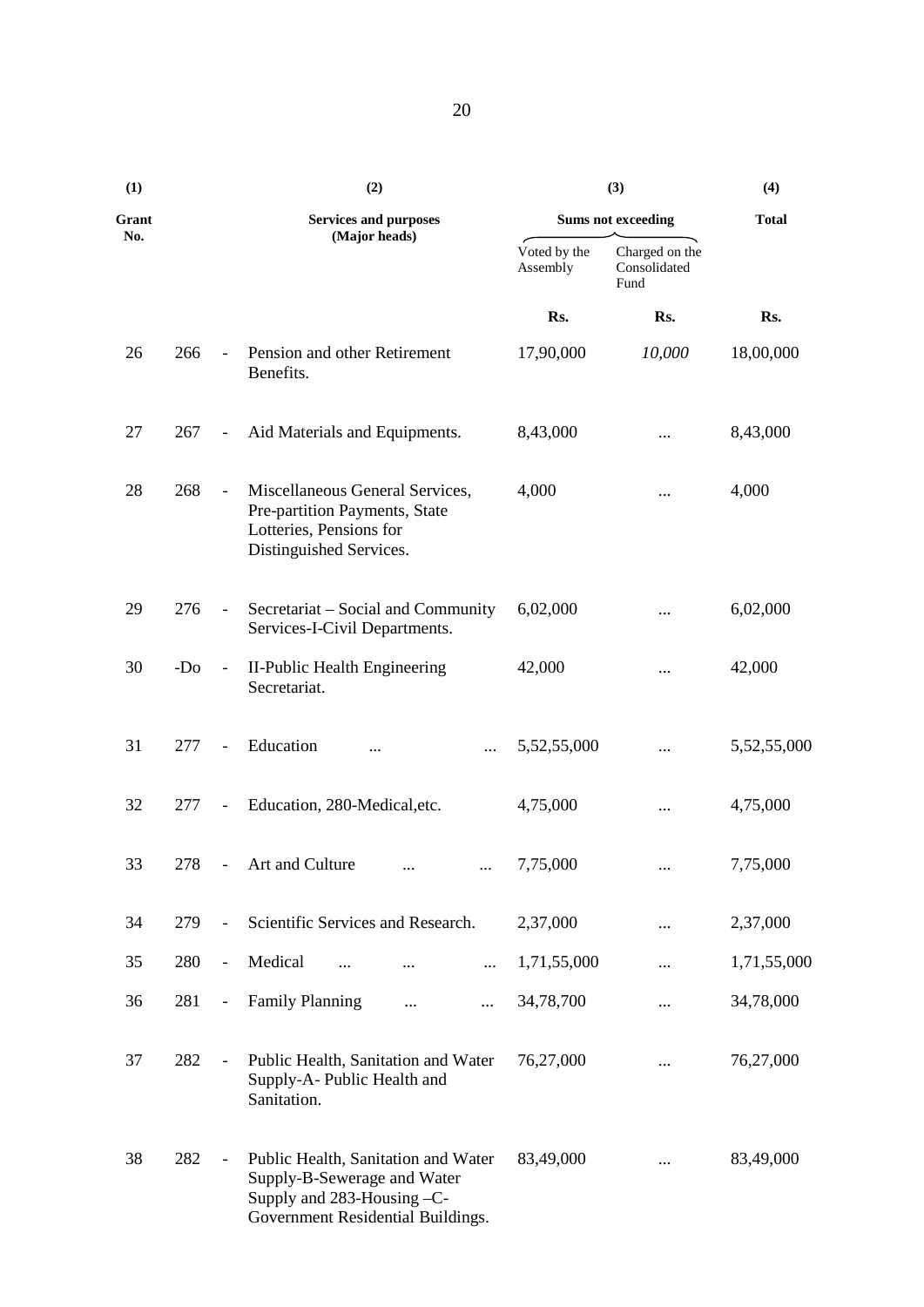| (1)   |       |                              | (2)                                                                                                              |                           | (4)                                    |           |
|-------|-------|------------------------------|------------------------------------------------------------------------------------------------------------------|---------------------------|----------------------------------------|-----------|
| Grant |       | <b>Services and purposes</b> |                                                                                                                  | <b>Sums not exceeding</b> | <b>Total</b>                           |           |
| No.   |       |                              | (Major heads)                                                                                                    | Voted by the<br>Assembly  | Charged on the<br>Consolidated<br>Fund |           |
|       |       |                              |                                                                                                                  | Rs.                       | Rs.                                    | Rs.       |
| 39    | 283   | $\overline{\phantom{a}}$     | Housing-I-A-General and B-<br>Housing Schemes.                                                                   | 5,95,000                  |                                        | 5,95,000  |
| 40    | 283   | $\overline{\phantom{a}}$     | Housing-II-C-Government<br>Residential Buildings (In-charge of<br>$P.W.D.$ ).                                    | 20,07,000                 |                                        | 20,07,000 |
| 41    | 284   | $\blacksquare$               | Urban Development-A-General-I-<br>Municipal Administration.                                                      | 2,52,000                  | $\cdots$                               | 2,52,000  |
| 42    | 284   | $\sim$                       | Urban Development-A-General-II-<br>Town and Regional Planning.                                                   | 12,62,000                 |                                        | 12,62,000 |
| 43    | 285   | $\overline{\phantom{a}}$     | Information and Publicity.                                                                                       | 14,57,500                 |                                        | 14,57,500 |
| 44    | 287   | $\overline{\phantom{a}}$     | Labour and Employment-I-A-<br>Labour.                                                                            | 22,77,000                 |                                        | 22,77,000 |
| 45    | 287   | $\overline{\phantom{a}}$     | Labour and Employment-II-A-<br>Labour-Inspectorate of Factories and<br>steam Boilers.                            | 34,000                    |                                        | 34,000    |
| 46    | 287   | $\sim$                       | Labour and Employment-III-B-<br>Employment and Training.                                                         | 10,88,000                 |                                        | 10,88,000 |
| 47    | 288   | $\overline{\phantom{a}}$     | Social Security and Welfare-A-I-<br>Civil Supplies.                                                              | 13,50,000                 |                                        | 13,50,000 |
| 48    | $-DO$ |                              | B-II-Relief and Rehabilitation of<br>Displaced persons.                                                          | 8,42,000                  | $\cdots$                               | 8,42,000  |
| 49    | $-D0$ | $\overline{\phantom{a}}$     | C-III-Welfare of Scheduled Castes,<br>Scheduled Tribes and other<br><b>Backward Classes-D-Social</b><br>Welfare. | 48,94,000                 |                                        | 48,94,000 |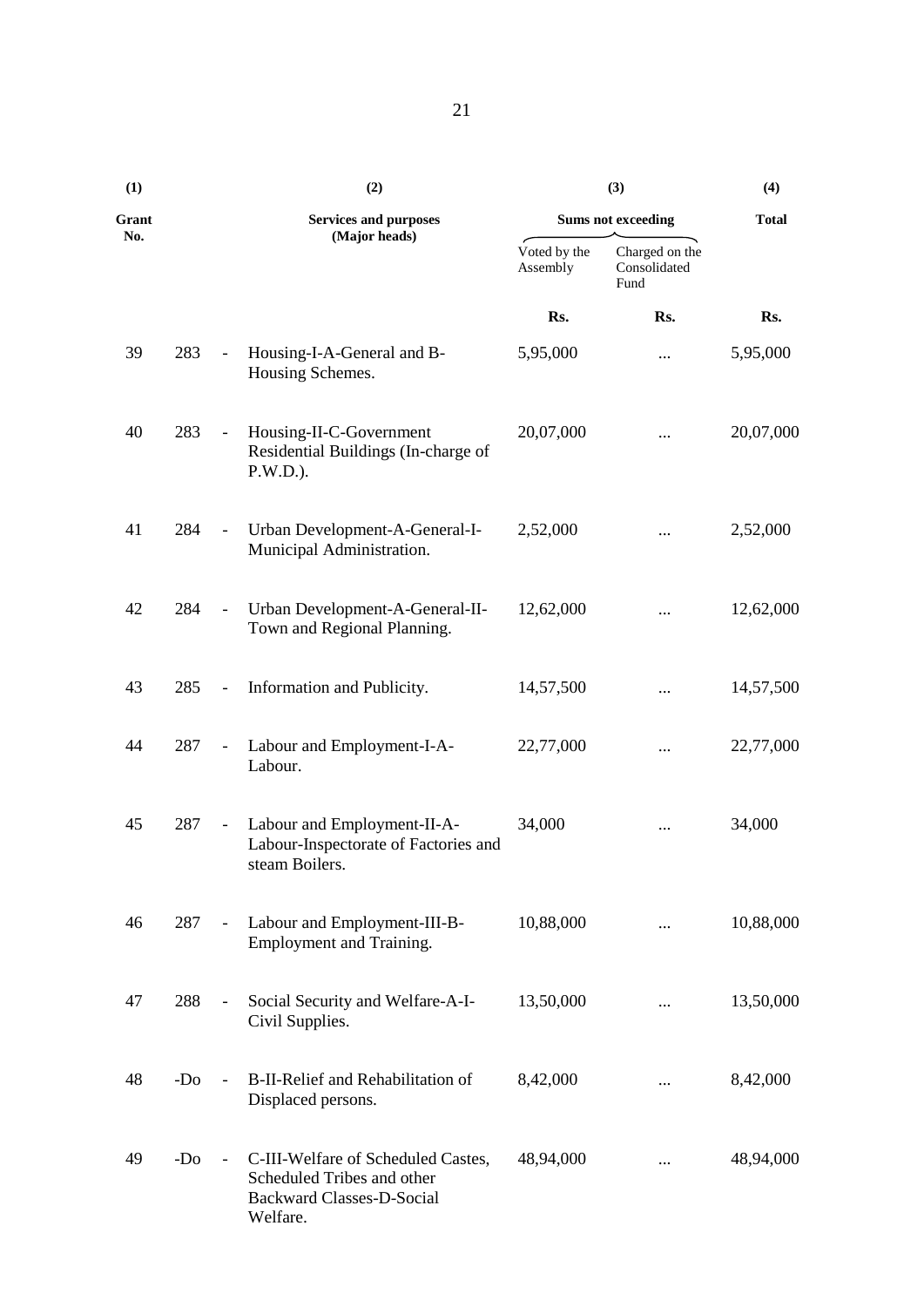| (1)   |       |                              | (2)                                                                                             |                          | (3)                                    | (4)          |
|-------|-------|------------------------------|-------------------------------------------------------------------------------------------------|--------------------------|----------------------------------------|--------------|
| Grant |       | <b>Services and purposes</b> |                                                                                                 |                          | <b>Sums not exceeding</b>              | <b>Total</b> |
| No.   |       |                              | (Major heads)                                                                                   | Voted by the<br>Assembly | Charged on the<br>Consolidated<br>Fund |              |
|       |       |                              |                                                                                                 | Rs.                      | Rs.                                    | Rs.          |
| 50    | $-D0$ | $\blacksquare$               | E-Other Social Security and Welfare<br>Programmes-IV-Soldiers', Sailors'<br>and Airmen's Board. | 82,000                   |                                        | 82,000       |
| 51    | $-D0$ | $\equiv$                     | E-Other Social Security and Welfare<br>Programmes-V-Other Programmes.                           | 5,000                    |                                        | 5,000        |
| 52    | 289   | $\overline{\phantom{a}}$     | Relief on account of Natural<br>Calamities.                                                     | 4,00,000                 |                                        | 4,00,000     |
| 53    | 295   | $\sim$                       | Other Social and Community<br>Services.                                                         | 2,40,000                 |                                        | 2,40,000     |
| 54    | 296   | $\blacksquare$               | Secretariat-Economic Services-I-<br>Civil Departments.                                          | 9,95,000                 |                                        | 9,95,000     |
| 55    | 296   | $\overline{\phantom{a}}$     | Secretariat-Economic Services-II-<br>Planning Boards, etc.                                      | 8,35,600                 | $\cdots$                               | 8,35,600     |
| 56    | 298   |                              | Co-operation<br>$\cdots$                                                                        | 54,35,000                |                                        | 54,35,000    |
| 56A   | 299   |                              | Special and Backward Areas-C-<br>North Eastern Areas.                                           | 89,75,000                |                                        | 89,75,000    |
| 57    | 304   | $\equiv$                     | Other General Economic Services-I-<br>Economic Advice and Statistics.                           | 14,01,000                | $\cdots$                               | 14,01,000    |
| 58    | 304   | $\equiv$                     | Other General Economic Services-<br>II-Regulation of Weights and<br>Measures.                   | 4,46,000                 |                                        | 4,46,000     |
| 58A   | 304   | $\equiv$                     | <b>Other General Economic Services-</b><br>III-Land Ceilings.                                   | 1,95,300                 |                                        | 1,95,300     |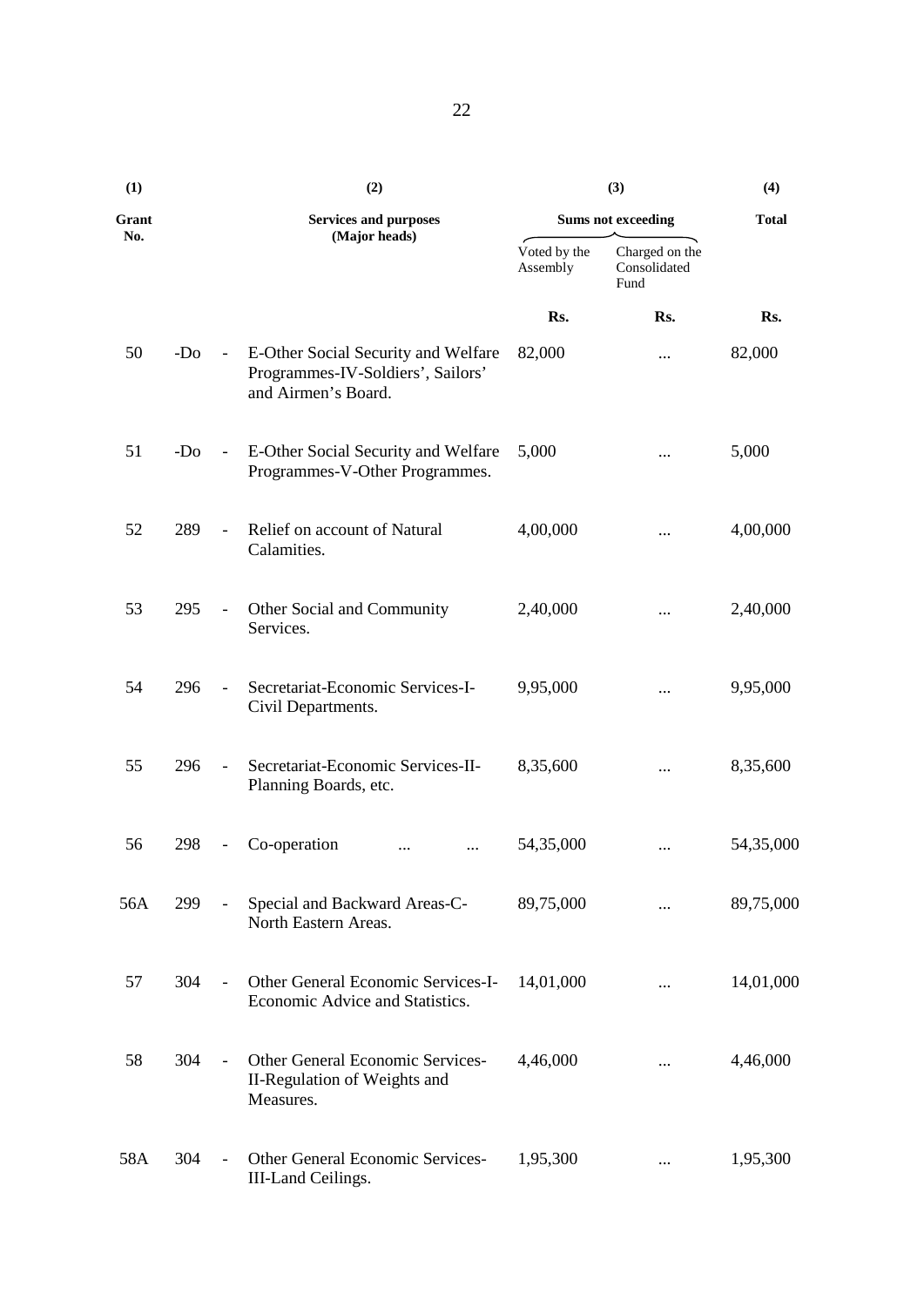| (1)   |     |                              | (2)                                                                                                                                          |                          | (3)                                    | (4)          |
|-------|-----|------------------------------|----------------------------------------------------------------------------------------------------------------------------------------------|--------------------------|----------------------------------------|--------------|
| Grant |     |                              | <b>Services and purposes</b>                                                                                                                 |                          | <b>Sums not exceeding</b>              | <b>Total</b> |
| No.   |     |                              | (Major heads)                                                                                                                                | Voted by the<br>Assembly | Charged on the<br>Consolidated<br>Fund |              |
|       |     |                              |                                                                                                                                              | Rs.                      | Rs.                                    | Rs.          |
| 59    | 305 | $\blacksquare$               | Agriculture/306-Minor<br>Irrigation/295-Other Social and<br>Community Services/283-Housing-<br><b>C-Government Residential</b><br>Buildings. | 2,32,44,000              |                                        | 2,32,44,000  |
| 60    | 306 | $\blacksquare$               | Minor Irrigation-II-Works under<br>Embankment and Drainage Wing,<br>Public Works Department.                                                 | $\cdots$                 |                                        |              |
| 61    | 307 | $\overline{\phantom{0}}$     | Soil and Water Conservation and<br>283-Housing-C-Government<br>Residential Buildings.                                                        | 1,42,80,000              |                                        | 1,42,80,000  |
| 62    | 308 | $\blacksquare$               | Area Development<br>                                                                                                                         | 1,22,00,000              |                                        | 1,22,00,000  |
| 63    | 310 | $\overline{\phantom{a}}$     | Animal Husbandry and 283-<br>Housing-C-Government Residential<br>Buildings.                                                                  | 1,37,68,000              |                                        | 1,37,68,000  |
| 64    | 311 | $\qquad \qquad \blacksquare$ | Dairy Development and 283-<br>Housing -C-Government<br>Residential Buildings.                                                                | 33,25,000                |                                        | 33,25,000    |
| 65    | 312 | $\overline{\phantom{a}}$     | Fisheries                                                                                                                                    | 16,82,000                |                                        | 16,82,000    |
| 66    | 313 | $\overline{\phantom{a}}$     | Forests<br><br>$\cdots$                                                                                                                      | 1,27,50,000              |                                        | 1,27,50,000  |
| 67    | 314 | $\blacksquare$               | Community Development and 283-<br>Housing-C-Government Residential<br>Buildings and 288-Social Security<br>and Welfare.                      | 1,35,94,400              |                                        | 1,35,94,400  |
| 68    | 314 | $\frac{1}{2}$                | Community Development-II-C-<br>Rural Works Programme.                                                                                        | 8,00,000                 |                                        | 8,00,000     |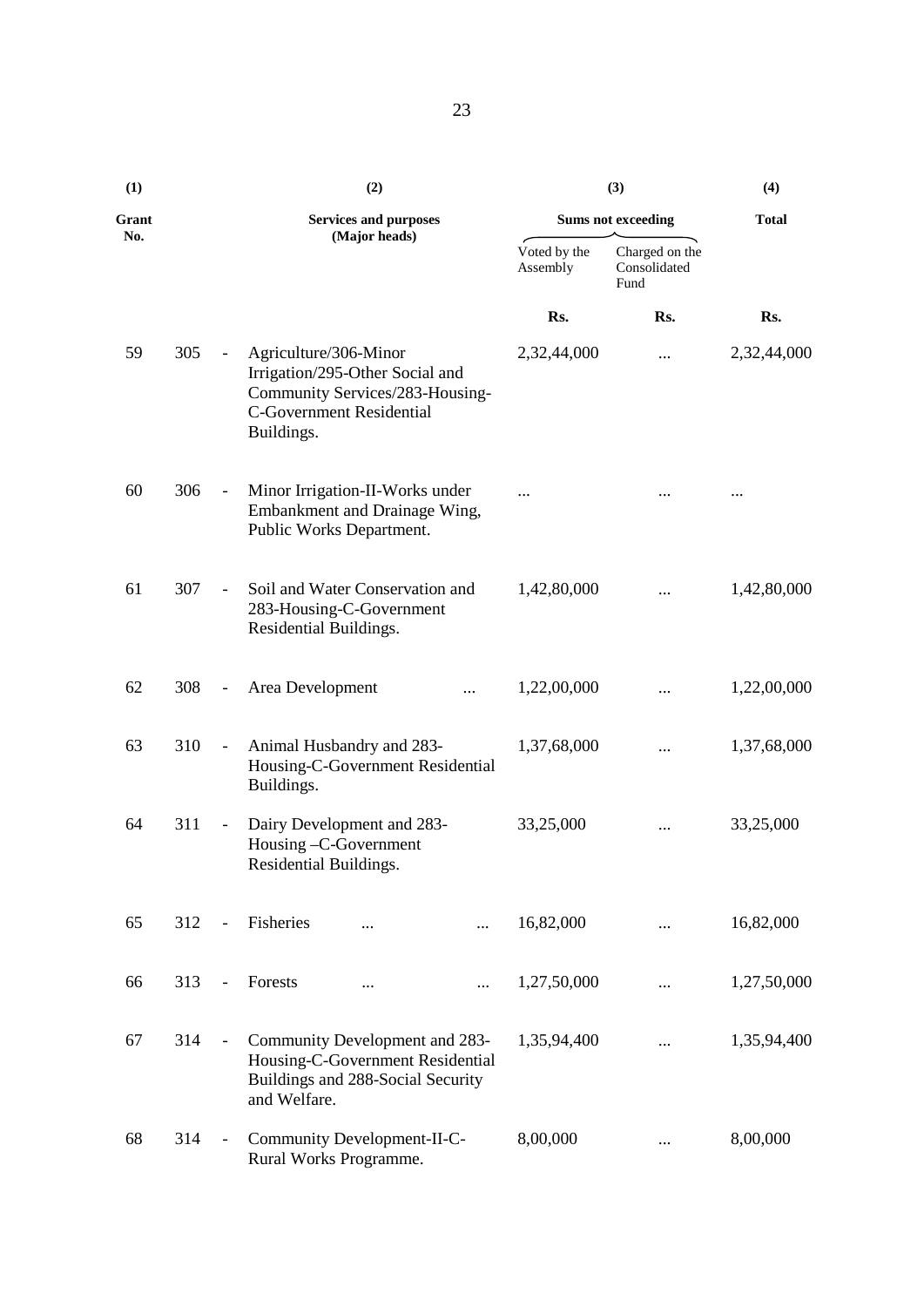| (1)   |     |                          | (2)                                                                                                                    |                          | (3)                                    | (4)          |
|-------|-----|--------------------------|------------------------------------------------------------------------------------------------------------------------|--------------------------|----------------------------------------|--------------|
| Grant |     |                          | <b>Services and purposes</b>                                                                                           |                          | <b>Sums not exceeding</b>              | <b>Total</b> |
| No.   |     |                          | (Major heads)                                                                                                          | Voted by the<br>Assembly | Charged on the<br>Consolidated<br>Fund |              |
|       |     |                          |                                                                                                                        | Rs.                      | Rs.                                    | Rs.          |
| 69    | 320 | $\blacksquare$           | Industries<br>$\ddotsc$<br>                                                                                            | 15,03,500                |                                        | 15,03,500    |
| 70    | 321 | $\overline{\phantom{a}}$ | Village and Small Industries-I-<br>Handloom and Sericulture and 283-<br>Housing-C-Government Residential<br>Buildings. | 39,28,000                | $\cdots$                               | 39,28,000    |
| 71    | 321 | $\overline{\phantom{a}}$ | Village and Small Industries-II-<br>Small Industries.                                                                  | 46,84,200                | $\cdots$                               | 46,84,200    |
| 72    | 328 | $\blacksquare$           | Mines and Minerals-B-Regulation<br>and Development of Mines.                                                           | 25,04,000                | $\cdots$                               | 25,04,000    |
| 73    | 331 | $\overline{\phantom{a}}$ | Water and Power Development<br>Services-B-Power Development.                                                           | $\cdots$                 |                                        |              |
| 74    | 338 | $\blacksquare$           | Irrigation, Navigation, Drainage and<br>Flood Control Projects.                                                        | 6,66,000                 |                                        | 6,66,000     |
| 75    | 337 | $\overline{\phantom{a}}$ | Roads and Bridges<br>                                                                                                  | 2,35,00,000              |                                        | 2,35,00,000  |
| 76    | 338 | $\overline{\phantom{a}}$ | Roads and Water Transport<br>Services.                                                                                 | $\cdots$                 | $\cdots$                               | $\cdots$     |
| 77    | 339 | $\overline{\phantom{a}}$ | Tourism                                                                                                                | 15,44,000                |                                        | 15,44,000    |
| 78    | 363 | $\blacksquare$           | Compensation and Assignments to<br>Local Bodies and Panchayati Raj<br>Institutions.                                    | $\cdots$                 | $\cdots$                               | $\cdots$     |
| 79    | 459 | $\overline{\phantom{a}}$ | Capital Outlay on Public Works.                                                                                        | 70,57,000                | $\cdots$                               | 70,57,000    |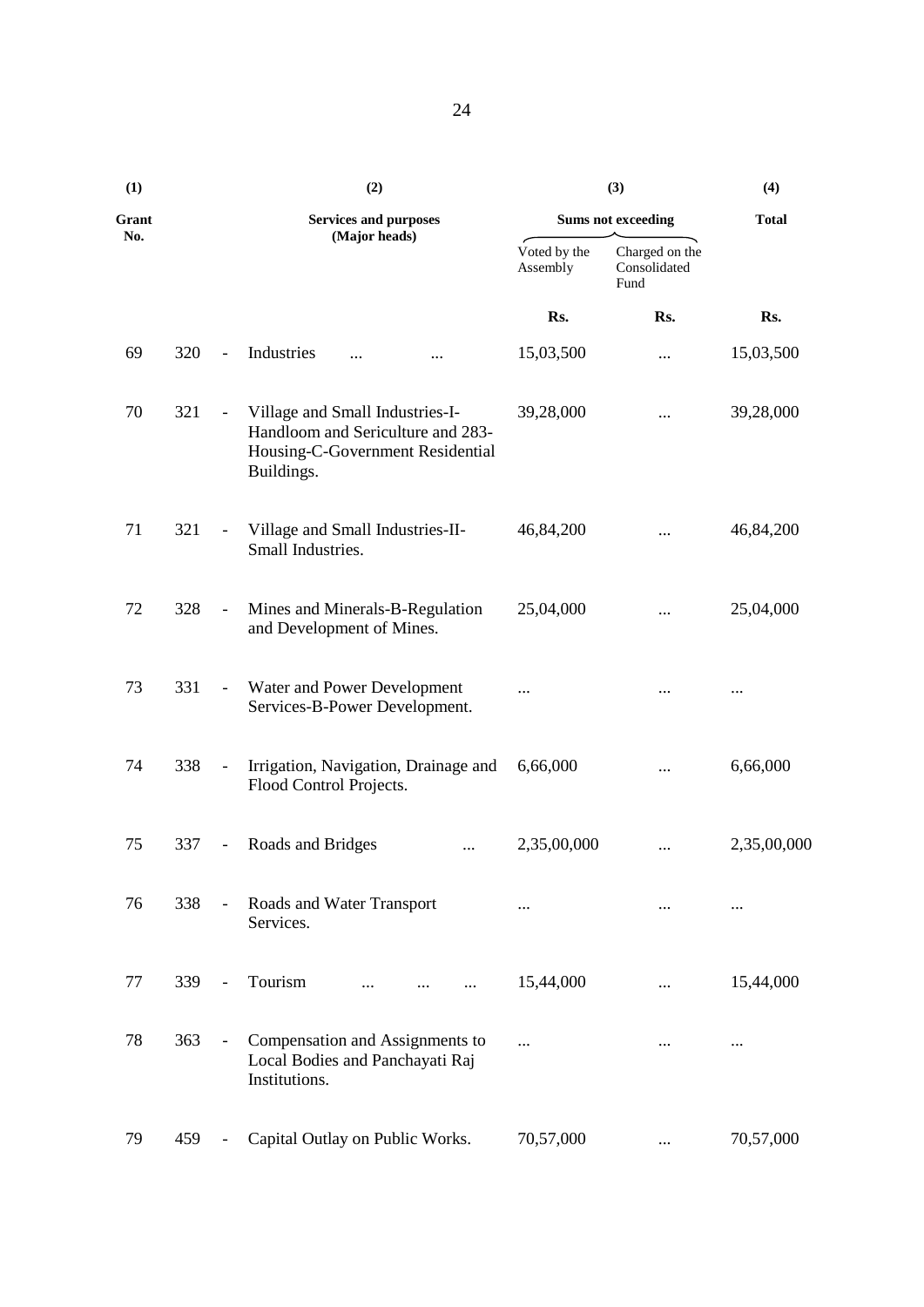| (1)   |     |                          | (2)                                                                                                                                                                                                                         |                          | (3)                                    | (4)          |
|-------|-----|--------------------------|-----------------------------------------------------------------------------------------------------------------------------------------------------------------------------------------------------------------------------|--------------------------|----------------------------------------|--------------|
| Grant |     |                          | <b>Services and purposes</b>                                                                                                                                                                                                |                          | <b>Sums not exceeding</b>              | <b>Total</b> |
| No.   |     |                          | (Major heads)                                                                                                                                                                                                               | Voted by the<br>Assembly | Charged on the<br>Consolidated<br>Fund |              |
|       |     |                          |                                                                                                                                                                                                                             | Rs.                      | Rs.                                    | Rs.          |
| 79A   | 477 | $\overline{\phantom{a}}$ | Capital Outlay on Education , Art<br>and Culture, 480-Capital Outlay on<br>Medical, 481-Capital Outlay on<br>Family Planning, 510-Capital Outlay<br>on Animal Husbandry and 511-<br>Capital Outlay on Dairy<br>Development. | 44,70,000                | $\cdots$                               | 44,70,000    |
| 80    | 482 | $\blacksquare$           | Capital Outlay on Public Health,<br>Sanitation and Water Supply.                                                                                                                                                            | 1,40,60,000              |                                        | 1,40,60,000  |
| 81    | 483 | $\blacksquare$           | Capital Outlay on Housing-A-<br>Government Residential Buildings<br>(in-charge of Public works<br>Department.)                                                                                                              | 16,80,000                |                                        | 16,80,000    |
| 82    | 484 | $\qquad \qquad -$        | Capital Outlay on Urban<br>Development.                                                                                                                                                                                     | $\cdots$                 |                                        |              |
| 83    | 488 | $\overline{\phantom{a}}$ | Capital on Social Security and<br>Welfare-E-Other Social Security and<br>Welfare Programmes-I-Civil<br>Supplies Schemes.                                                                                                    | $\cdots$                 | $\ldots$                               | $\cdots$     |
| 84    | 498 |                          | Capital Outlay on Co-operation.                                                                                                                                                                                             | 18,75,000                | $\cdots$                               | 18,75,000    |
| 84A   | 499 | $\overline{\phantom{a}}$ | Capital Outlay on Special and<br>Backward Areas-C- North Eastern<br>Areas.                                                                                                                                                  | 1,06,00,000              |                                        | 1,06,00,000  |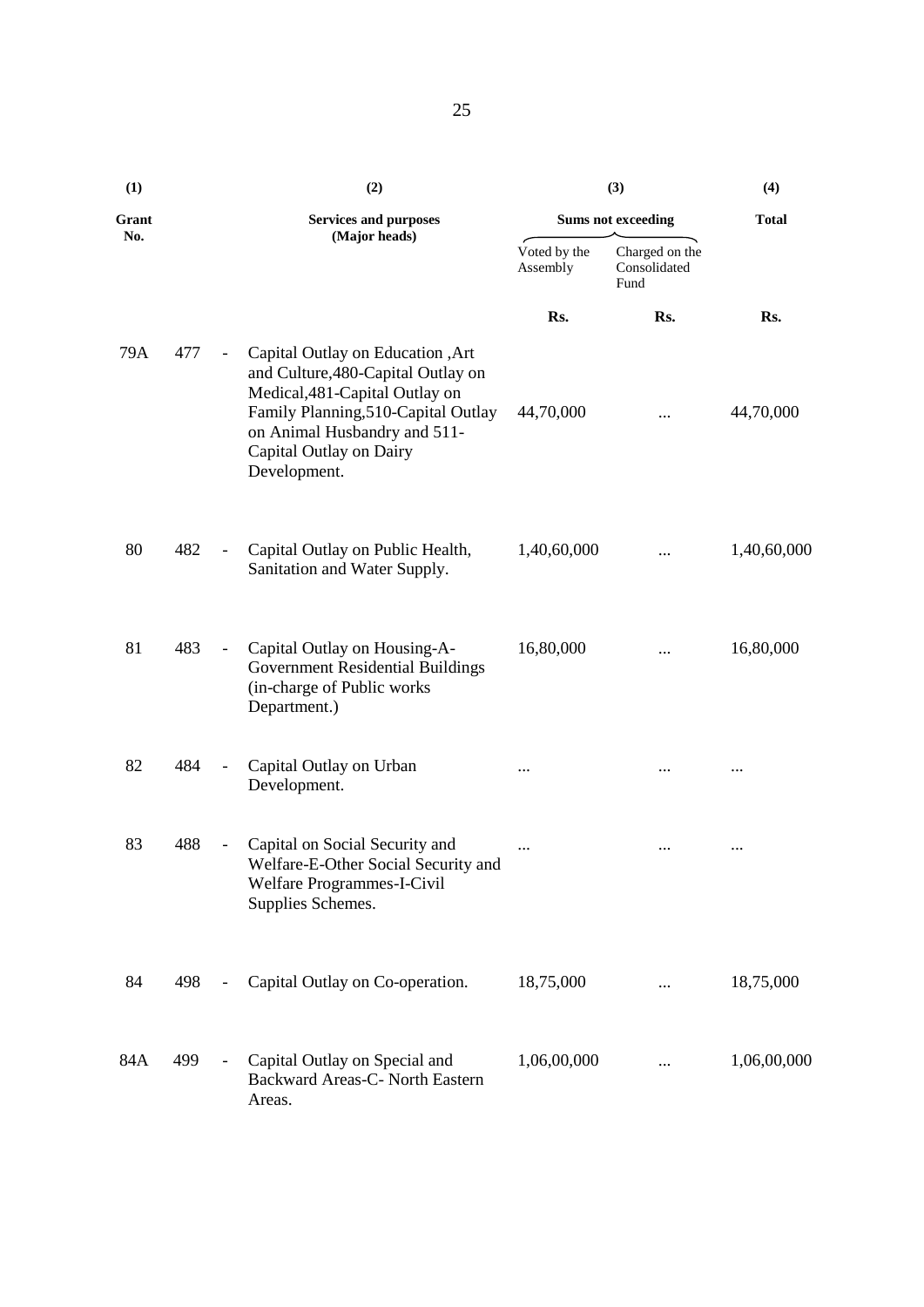| (1)    |     |                          | (2)                                                                               |                          | (3)                                    | (4)          |
|--------|-----|--------------------------|-----------------------------------------------------------------------------------|--------------------------|----------------------------------------|--------------|
| Grant  |     |                          | <b>Services and purposes</b>                                                      |                          | <b>Sums not exceeding</b>              | <b>Total</b> |
| No.    |     |                          | (Major heads)                                                                     | Voted by the<br>Assembly | Charged on the<br>Consolidated<br>Fund |              |
|        |     |                          |                                                                                   | Rs.                      | Rs.                                    | Rs.          |
| 85     | 500 | $\overline{\phantom{a}}$ | Investment in General Financial and<br>Trade Institutions.                        | $\ddotsc$                |                                        | $\cdots$     |
| $85-A$ | 505 | $\overline{\phantom{a}}$ | Capital Outlay on Agriculture.                                                    | 2,00,000                 |                                        | 2,00,000     |
| 86     | 506 | $\overline{\phantom{0}}$ | Capital Outlay on Minor Irrigation,<br>Soil Conservation and Area<br>Development. | 2,00,000                 |                                        | 2,00,000     |
| 86-A   | 509 | $\overline{\phantom{a}}$ | Capital Outlay on Food and<br>Nutrition.                                          | 4,32,000                 |                                        | 4,32,000     |
| 87     | 513 | $\overline{\phantom{a}}$ | Capital Outlay on Forests.                                                        | $\cdots$                 |                                        |              |
| 88     | 520 | $\overline{\phantom{a}}$ | Capital Outlay on Industrial<br>Research and Development.                         | 32,25,000                |                                        | 32,25,000    |
| 89     | 521 | $\overline{\phantom{a}}$ | Capital Outlay on Village and Small<br>Industries.                                | 2,86,000                 |                                        | 2,86,000     |
| 90     | 522 |                          | Capital Outlay on Machinery and<br>Engineering Industries.                        | $\cdots$                 |                                        |              |
| 91     | 526 | $\overline{\phantom{a}}$ | Capital Outlay on Consumer<br>Industries.                                         | $\cdots$                 | $\cdots$                               | $\cdots$     |
| 92     | 528 | $\qquad \qquad -$        | Capital Outlay on Mining and<br>Metallurgical Industries.                         | $\cdots$                 | $\ldots$                               |              |
| $92-A$ | 530 | $\overline{\phantom{a}}$ | Investment in Industrial Financial<br>Institutions.                               |                          |                                        | $\cdots$     |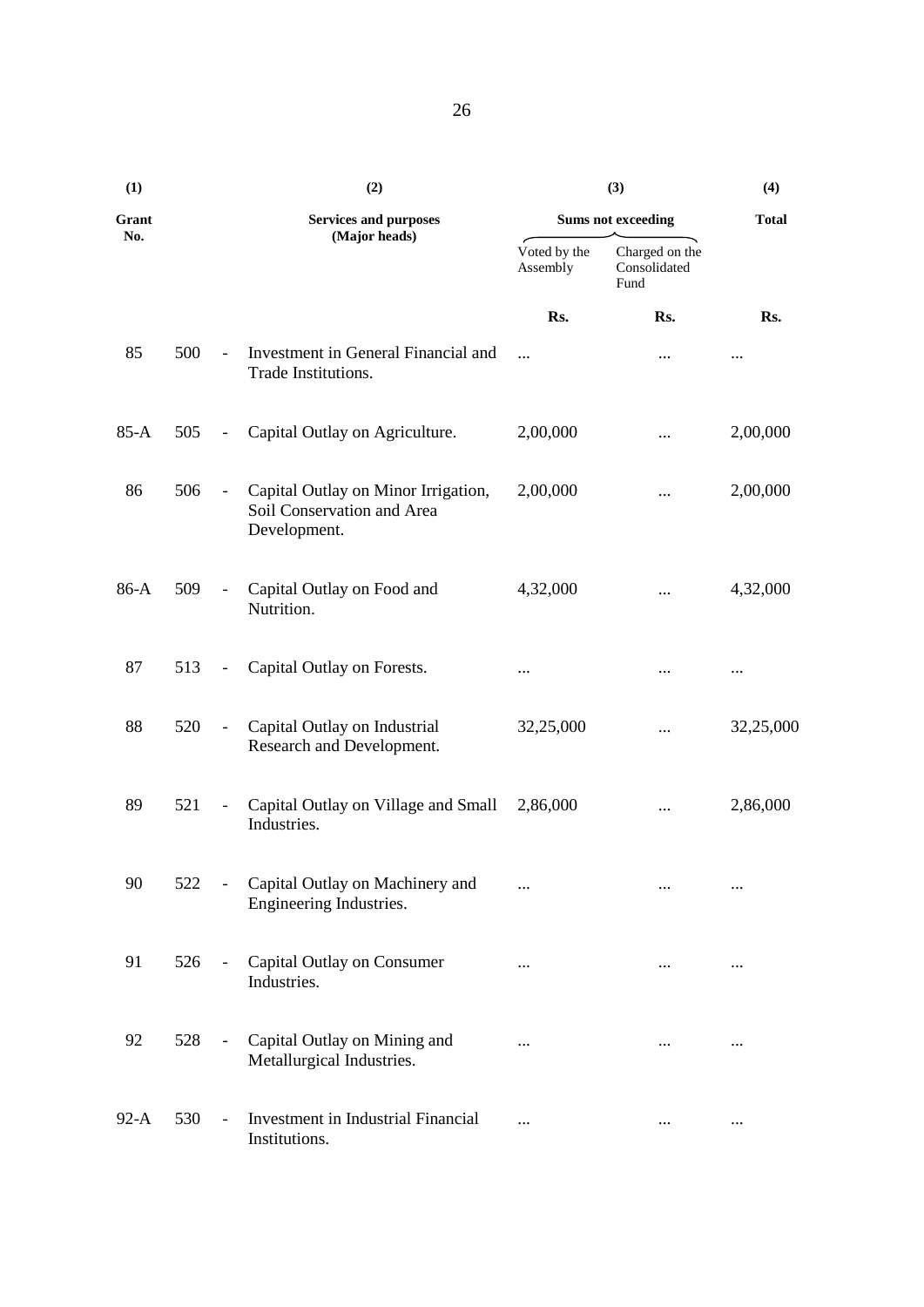| (1)   |     |                             | (2)                                                                                       |                          | (3)                                    | (4)          |
|-------|-----|-----------------------------|-------------------------------------------------------------------------------------------|--------------------------|----------------------------------------|--------------|
| Grant |     |                             | <b>Services and purposes</b>                                                              |                          | <b>Sums not exceeding</b>              | <b>Total</b> |
| No.   |     |                             | (Major heads)                                                                             | Voted by the<br>Assembly | Charged on the<br>Consolidated<br>Fund |              |
|       |     |                             |                                                                                           | Rs.                      | Rs.                                    | Rs.          |
| 93    | 533 | $\blacksquare$              | Capital Outlay on Irrigation,<br>Navigation Drainage and Flood<br>Control Projects.       | 12,00,000                | $\cdots$                               | 12,00,000    |
| 94    | 537 | $\overline{\phantom{a}}$    | Capital Outlay on Road and Bridges.                                                       | 4,20,00,000              |                                        | 4,20,00,000  |
| 95    | 538 | $\overline{\phantom{a}}$    | Capital Outlay on Roads and Water<br><b>Transport Services.</b>                           | 3,00,000                 |                                        | 3,00,000     |
| 96    | 544 | $\overline{\phantom{a}}$    | Capital Outlay on Other Transport<br>and Communication Services.                          | $\cdots$                 |                                        | $\cdots$     |
|       | 603 | $\blacksquare$              | Internal Debt of the State<br>Government.                                                 | $\cdots$                 | 98,27,700                              | 98,27,700    |
|       | 604 | $\blacksquare$              | Loans and Advances from the<br>Central Government.                                        |                          | 2,63,75,100                            | 2,63,75,100  |
| 97    | 677 | $\overline{\phantom{a}}$    | Loans for Education, Art and<br>Culture.                                                  | 20,000                   |                                        | 20,000       |
| 98    | 682 | $\equiv$                    | Loans for Public Health, Sanitation<br>and Water Supply.                                  | $\cdots$                 | $\cdots$                               | $\cdots$     |
| 99    | 683 | $\mathcal{L}_{\mathcal{A}}$ | Loans for housing                                                                         | 10,00,000                |                                        | 10,00,000    |
| 100   | 684 | $\blacksquare$              | Loans for Urban Development.                                                              | $\cdots$                 |                                        |              |
| 101   | 688 | $\overline{\phantom{a}}$    | Loans for Social Security and<br>Welfare-I-Relief Measures and<br>Rehabilitation Schemes. | $\cdots$                 | $\cdots$                               | $\cdots$     |
| 102   | 688 | $\overline{\phantom{a}}$    | Loans for Social Security and<br>Welfare-II-Loans to Ex-Service<br>Personnel.             | 5,000                    |                                        | 5,000        |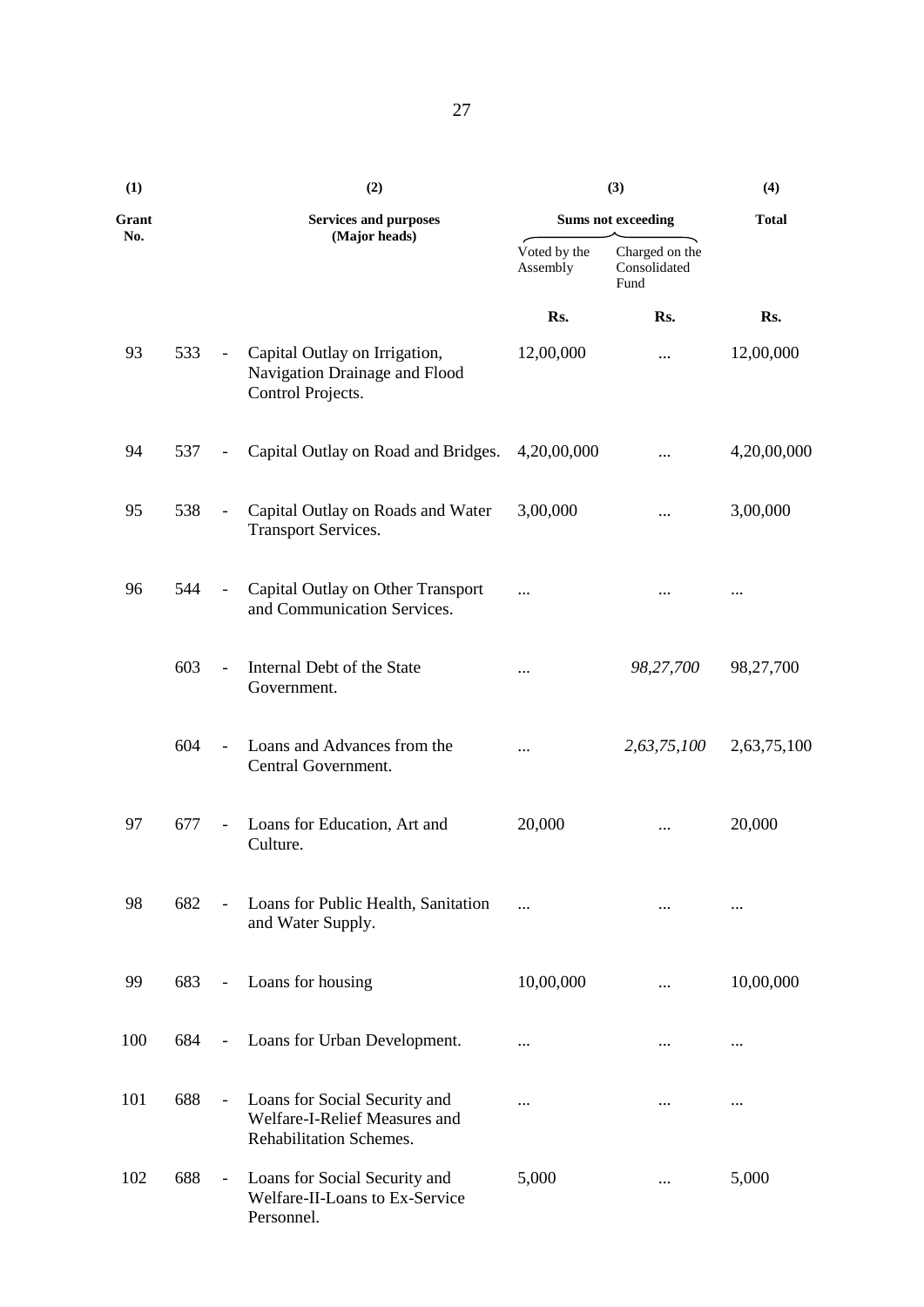| (1)     |     |                          | (2)                                                                                                        |                          | (3)                                    | (4)          |
|---------|-----|--------------------------|------------------------------------------------------------------------------------------------------------|--------------------------|----------------------------------------|--------------|
| Grant   |     |                          | <b>Services and purposes</b>                                                                               |                          | <b>Sums not exceeding</b>              | <b>Total</b> |
| No.     |     |                          | (Major heads)                                                                                              | Voted by the<br>Assembly | Charged on the<br>Consolidated<br>Fund |              |
|         |     |                          |                                                                                                            | Rs.                      | Rs.                                    | Rs.          |
| $102-A$ | 688 | $\blacksquare$           | Loans for Social Security and<br>Welfare-III-Welfare of Scheduled<br>Tribes and Other Backward<br>Classes. | 4,10,7000                |                                        | 4,10,7000    |
| 103     | 695 |                          | Loans for Other Social and<br>Community Services.                                                          | 5,000                    |                                        | 5,000        |
| 104     | 698 | $\overline{\phantom{a}}$ | Loans to Co-operative Societies.                                                                           | 7,20,000                 |                                        | 7,20,000     |
| 105     | 699 | $\blacksquare$           | Loans for Special and Backward<br>Areas.                                                                   | $\cdots$                 |                                        |              |
| 106     | 705 | $\blacksquare$           | Loans for Agriculture                                                                                      | 2,00,000                 |                                        | 2,00,000     |
| 107     | 706 | $\blacksquare$           | Loans for Minor Irrigation, Soil<br><b>Conservation and Area</b><br>Development.                           |                          |                                        | $\cdots$     |
| 108     | 710 | $\overline{\phantom{a}}$ | Loans for Animal Husbandry.                                                                                |                          | $\cdots$                               |              |
| 109     | 714 | $\blacksquare$           | Loans for Community                                                                                        |                          |                                        | $\cdots$     |
| 110     | 720 | $\overline{\phantom{a}}$ | Development.<br>Loans for Industrial Research and<br>Development.                                          | $\cdots$                 |                                        | $\cdots$     |
| 111     | 721 | $\overline{\phantom{a}}$ | Loans for Village and Small<br>Industries.                                                                 | 3,50,000                 |                                        | 3,50,000     |
| 112     | 734 | $\Box$                   | Loans for Power Projects.                                                                                  | 2,44,00,000              |                                        | 2,44,00,000  |
| 113     | 766 | $\overline{a}$           | Loans to Government Servants.                                                                              | 43,20,000                |                                        | 43,20,000    |
| $113-A$ | 767 |                          | Miscellaneous Loans                                                                                        |                          |                                        | $\cdots$     |
| 114     | 768 | $\blacksquare$           | <b>Inter-State Settlement</b>                                                                              | 52,24,900                |                                        | 52,24,900    |
| 115     | 769 | $\overline{\phantom{a}}$ | Appropriation to Contingency<br>Fund.                                                                      |                          |                                        | $\cdots$     |

**TOTAL ... 47,24,15,700** *5,68,58,100* **52,92,73,800**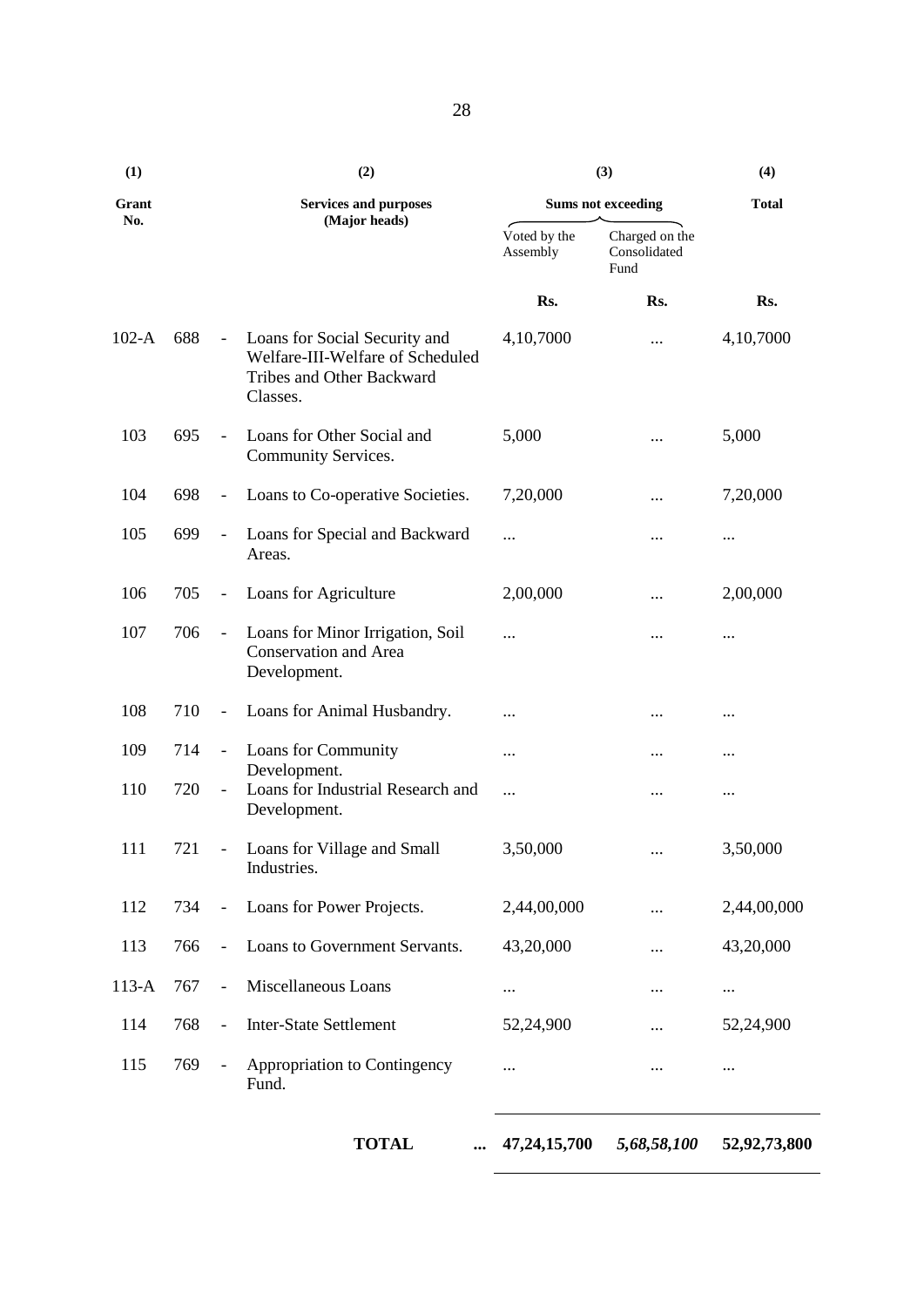#### **MEGHALAYA ACT 6 OF 1977**

# THE LEGISLATIVE ASSEMBLY OF MEGHALAYA (MEMBERS' PERSION) ACT, 1977

#### **(As passed by the Assembly)**

[Received the assent of the Governor on the  $23<sup>rd</sup>$  June, 1977]

(Published in the Gazette of Meghalaya, Extraordinary, dated the  $27<sup>th</sup>$  June, 1977)

#### **An**

#### *Act*

### **to provide for the payment of pension to persons who have served as members of the Legislative Assembly**

| Short title<br>and commencement | a.      | (1) This Act may be called the Legislative Assembly<br>Meghalaya (Member's Pension) Act, 1977.                                                                                                                                                                         |
|---------------------------------|---------|------------------------------------------------------------------------------------------------------------------------------------------------------------------------------------------------------------------------------------------------------------------------|
|                                 |         | (2) It shall come into force at once.                                                                                                                                                                                                                                  |
| Definitions.                    | $b_{1}$ | In this Act, unless the context otherwise requires:-                                                                                                                                                                                                                   |
|                                 |         | a) "member of the Legislative Assembly" means<br>a member of the Legislative Assembly of<br>Meghalaya, and includes-                                                                                                                                                   |
| Central Act 55 of<br>1969.      |         | i.<br>a member of the Legislative Assembly or<br>Provisional Legislative Assembly of the<br>autonomous State of Meghalaya formed under<br>section 3 of the Assam Re-organisation<br>(Meghalaya) Act, 1969.                                                             |
|                                 |         | ii.<br>a member of the Legislative Assembly of the<br>State of Assam as existing immediately before<br>the $21st$ day of January, 1972 elected to the said<br>Assembly from any area in Meghalaya;                                                                     |
|                                 |         | b) "term of office" in relation to a member of the<br>Legislative Assembly, means the period<br>beginning with the date of publication of the<br>notification of his election or nomination as<br>member and ending with the date on which<br>his seat becomes vacant. |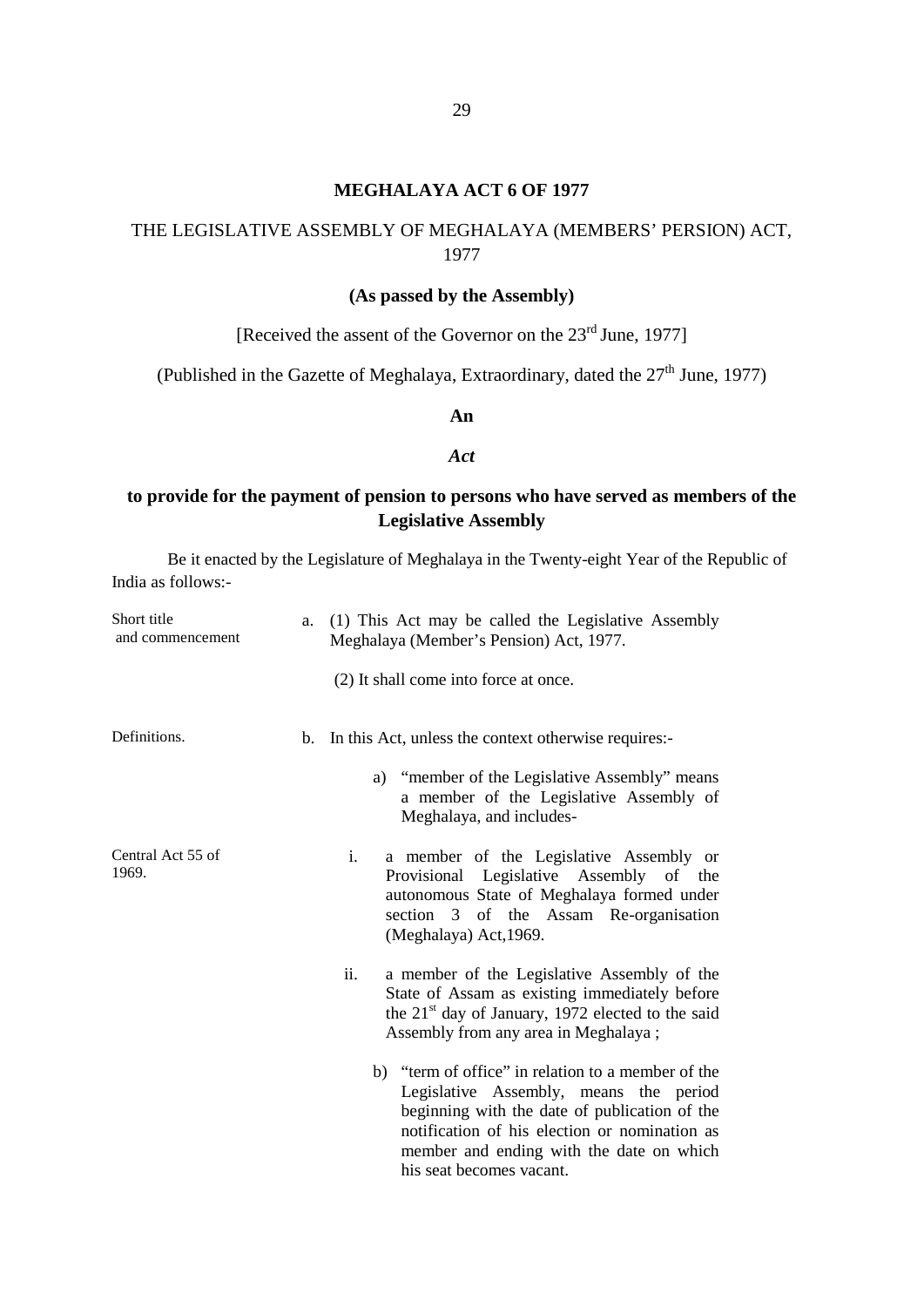Pension of payable to members.

Pension to be held in abeyance or to be reduced in certain circumstances.

c. (1) With effect from the commencement of this Act, there shall be paid a pension of three hundred rupees per mensem to every person who has served for a period of not less than five years, whether continuous or not, as a member of the Legislative Assembly;

Provided that, where any person has served as aforesaid for a period exceeding five years, there shall be paid to him an additional pension of fifty rupees per mensem for every year in excess of five, so, however, that in no case, the pension payable to such person shall exceed four hundred rupees per mensem.

(2) In computing the number of years for the purposes of sub-section (1), the period during which a person has served as Chief Minister, Minister or Minister of State, or as the Speaker or the Deputy Speaker of the Legislative Assembly, shall also be taken into account.

- d. (1) Where any person entitled to pension under section 3,
	- a) is elected to the office of the President or Vice- President of India or is appointed to the office of the Governor of any State or the Administrator of any Union territory, or
	- b) becomes a Member of the Council of States or the House of the People or any Legislative Assembly of a State or a Union territory or Legislative Council of a State or District Council, or
	- c) is employed on a salary under the Central Government or any State Government, or any Corporation owned or controlled by the Central Government or any State Government or any District Council or any local authority or becomes otherwise entitled to any remuneration from such Government, Corporation, District Council or local authority,

such person shall not be entitled to any pension under section 3 for the period during which he continues to hold such office, or continues as such member, or is so employed or continues to be entitled to such remuneration :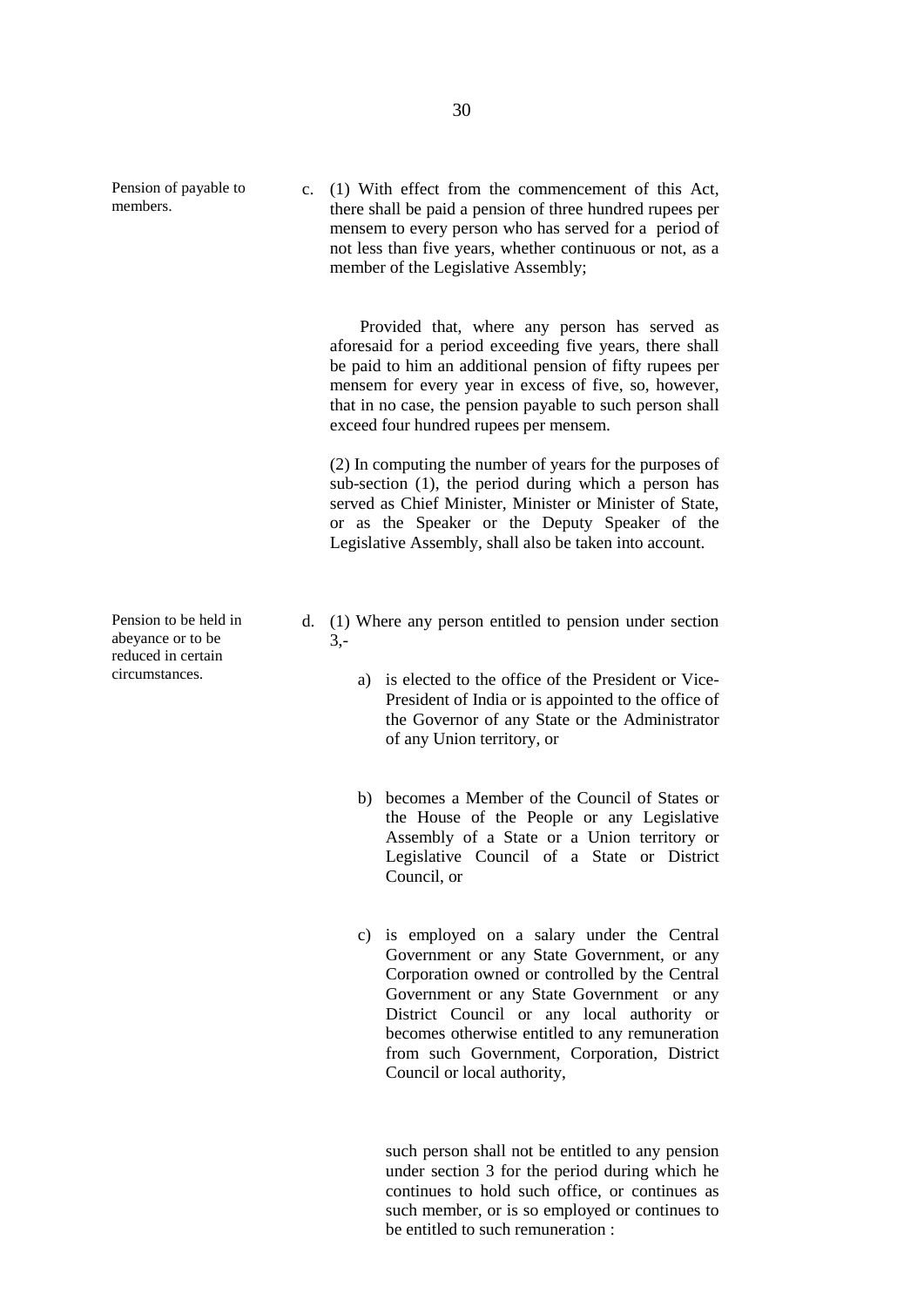Provided that, where the salary payable to such person for holding such office or being such member or being so employed, or where the remuneration referred to in clause (c) payable to such person, is, in either case, less than the pension payable to him under section 3, such person shall be entitled only to receive the balance as pension under that section.

(2) Where any person entitled to pension under section 3 is also entitled to any pension from the Central Government or any State Government or any Corporation owned or controlled by the Central Government or any State Government or any District Council or any local authority under any law or otherwise, then:-

- a) where the amount of pension to which he is entitled under such law or otherwise is equal to or in excess of that to which he is entitled under section 3, such person shall not be entitled to any pension under that section; and
- b) where the amount of pension to which he is entitled under such law or otherwise is less than that to which he is entitled under section 3, such person shall be entitled to pension under that section only of an amount which falls short of the amount of pension to which falls short of the amount of pension to which he is otherwise entitled under that section.

Power to make rules. 5. (1) The State Government may, by notification, make rules for carrying out the purposes of this Act.

> (2) In particular and without prejudice to the generality of the foregoing power, such rules may provide for :-

- a) the form in which and the authority to which an application for pension shall be made;
- b) the certificates to be furnished along with any application for pension;
- c) the declarations to be made at the time of drawing pension;
- d) any other matters necessary for proper implementation and enforcement of this Act.

6. If there is any doubt or dispute as to whether a person is entitled to pension or as to the amount of pension or as to the period for which he shall be entitled to pension under this Act, the matter shall be referred to the State Government and its decision shall be final.

Decisions on questions relating to pension.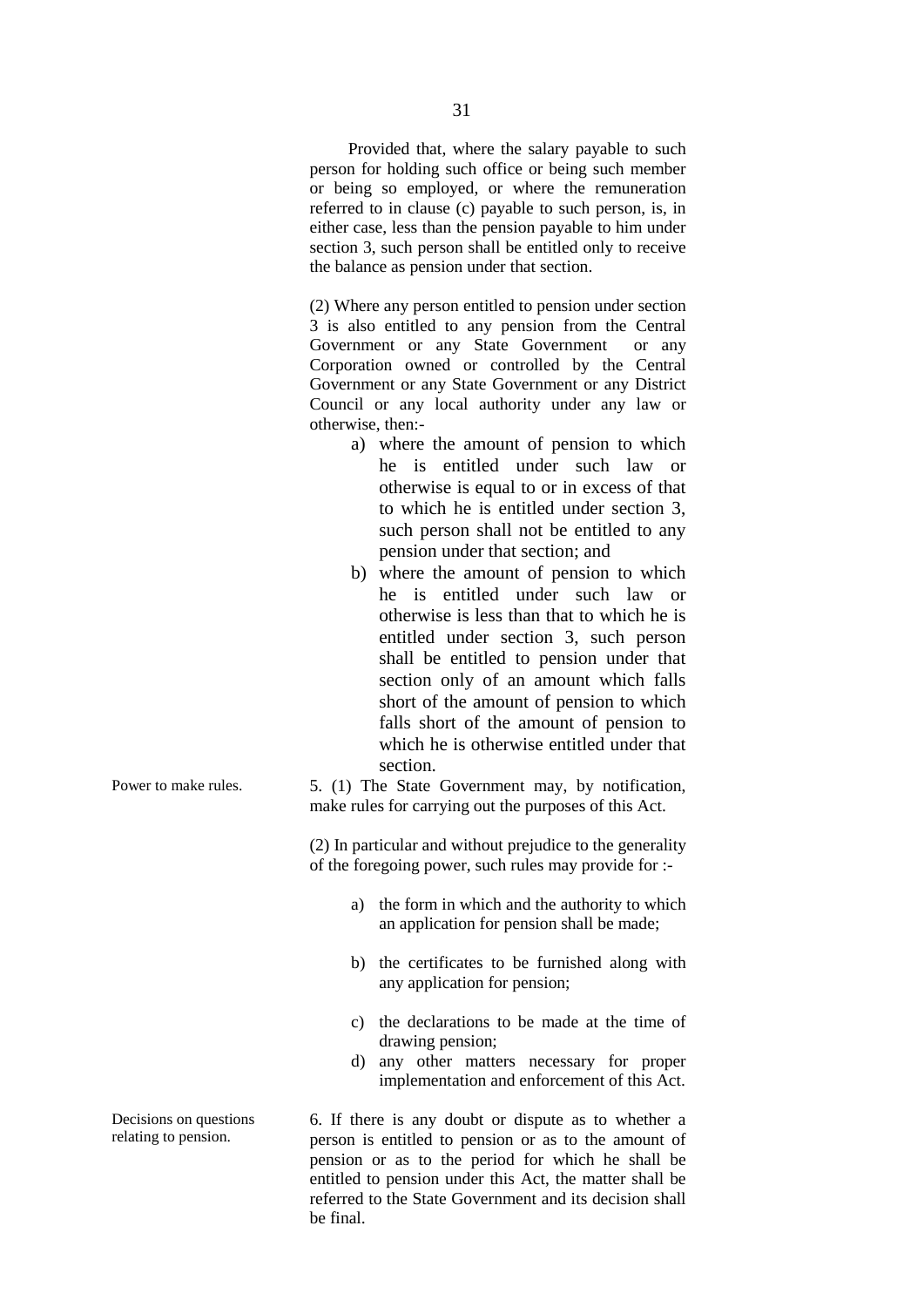#### **MEGHALAYA ACT 7 OF 1977**

# THE MEGHALAYA ASSEMBLY PROCEEDINGS (PROTECTION OF PUBLICATION) ACT, 1977.

#### (As passed by the Assembly)

# **[Received the assent of the Governor on the 2nd December 1977]**

(Published in the *Gazette of Meghalaya,* Extraordinary, dated  $6^{\text{th}}$  December, 1977)

#### **An**

#### **Act**

# **to provide for protection of publication of reports of the proceedings of the Assembly**

| Short title<br>and commencement                                                      | 1. | (1) This Act may be called the Meghalaya Assembly<br>Proceedings (Protection of Publication) Act, 1977.<br>(2) It shall come into force at once.                                                                                                                                                                                                                           |
|--------------------------------------------------------------------------------------|----|----------------------------------------------------------------------------------------------------------------------------------------------------------------------------------------------------------------------------------------------------------------------------------------------------------------------------------------------------------------------------|
| Definitions.                                                                         | 2. | In this Act "Newspaper" means any printed periodical<br>work containing public news or comments on public<br>news, and includes a news-agency supplying material<br>for publication in a newspaper.                                                                                                                                                                        |
| Publication of reports<br>of the Assembly<br>proceedings<br>privileged.              | 3. | (1) Save as otherwise provided in sub-section $(2)$ , no<br>person shall be liable to any proceedings, civil or<br>criminal, in any court in respect of the publication in a<br>newspaper of a substantially true report of any<br>proceedings of the House of the Legislative Assembly of<br>Meghalaya unless the publication is proved to have been<br>made with malice. |
|                                                                                      |    | (2) Nothing in sub-section (1) shall be construed as<br>protecting the publication of any matter, the publication<br>of which is not for the public good.                                                                                                                                                                                                                  |
| Act also to apply to<br>Assembly proceedings<br>broadcast by wireless<br>telegraphy. | 4. | The Act shall apply in relation to reports or matters<br>broadcast by means of wireless telegraphy as part of any<br>programme or service provided by means of a<br>broadcasting station situate in India as it applies in<br>relation to reports or matters published in a newspaper.                                                                                     |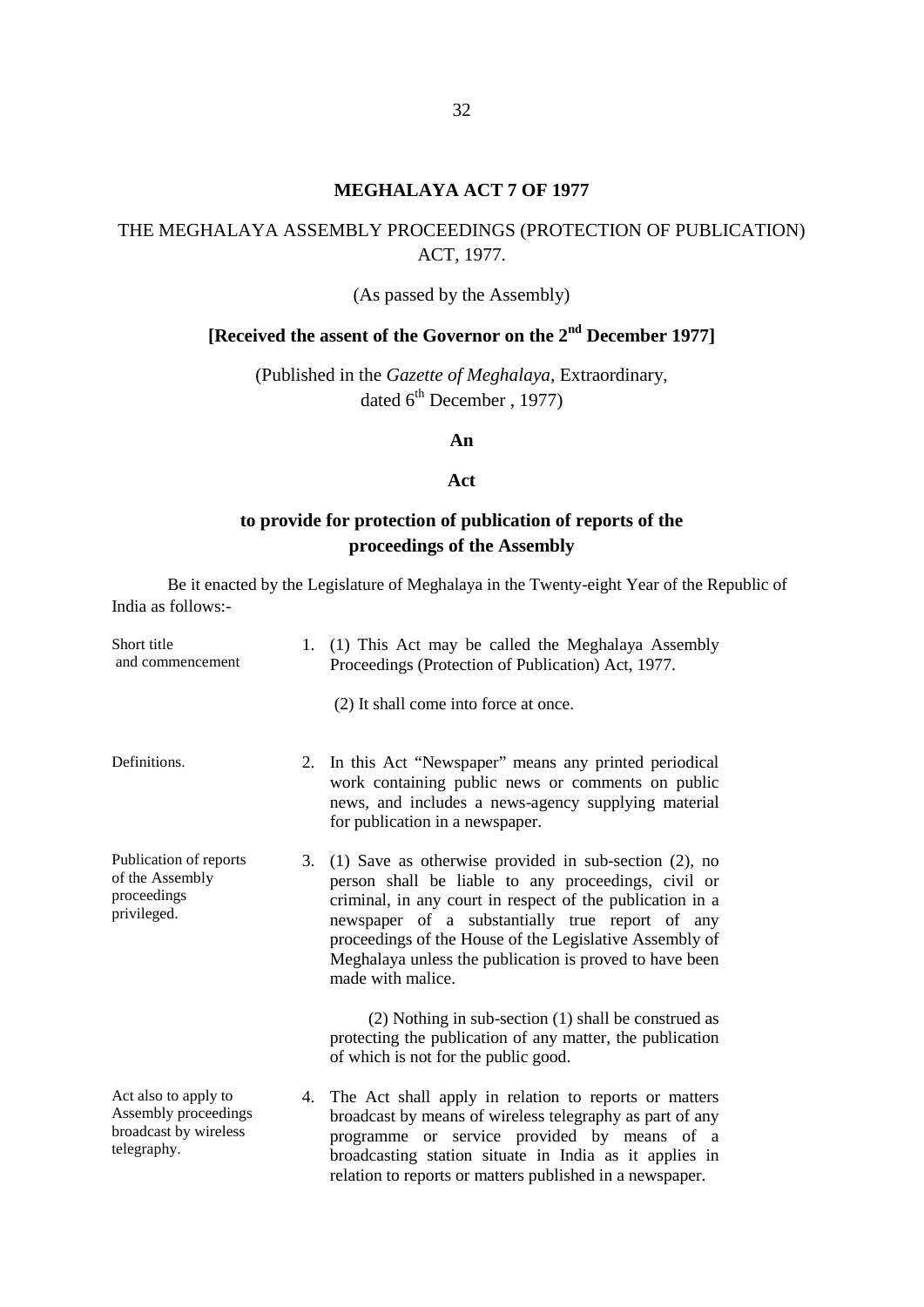#### **MEGHALAYA ACT 8 OF 1977**

# THE MEGHALAYA APPROPRIATION (NO .III) ACT, 1977.

(As passed by the Assembly)

# **[Received the assent of the Governor on the 15th December 1977]**

(Published in the *Gazette of Meghalaya*, Extraordinary, dated 17<sup>th</sup> December, 1977)

# **An**

#### **Act**

# **to authorise payment and appropriation of certain further sums from and out of the Consolidated Fund of Meghalaya for the services of the financial year 1977-78**

| Short title                                                                                                                   |     |                | 1.                                                                    | (No. III) Act, 1977.                                                                                                                                                                                                                                                                                                                                                                                                                                                                    |                        |                                                         | This Act may be called the Meghalaya Appropriation                                                                                                                   |              |  |
|-------------------------------------------------------------------------------------------------------------------------------|-----|----------------|-----------------------------------------------------------------------|-----------------------------------------------------------------------------------------------------------------------------------------------------------------------------------------------------------------------------------------------------------------------------------------------------------------------------------------------------------------------------------------------------------------------------------------------------------------------------------------|------------------------|---------------------------------------------------------|----------------------------------------------------------------------------------------------------------------------------------------------------------------------|--------------|--|
| Withdrawal of<br>Rs.1,08,22,823 from<br>and out of the<br>Consolidated Fund of<br>Meghalaya for the<br>financial year 1977-78 |     |                | 2.                                                                    | From and out of the Consolidated Fund of Meghalaya<br>there may be paid and applied sums not exceeding those<br>specified in column (3) of the Schedule amounting in the<br>aggregate to the sum of one crore, eight lakhs, twenty-<br>two thousand, eight hundred and twenty-three rupees<br>towards defraying the several charges which will come<br>in course of payment during the financial year 1977-78<br>in respect of the services specified in column (2) of the<br>Schedule. |                        |                                                         |                                                                                                                                                                      |              |  |
| Appropriation                                                                                                                 |     |                | 3.                                                                    |                                                                                                                                                                                                                                                                                                                                                                                                                                                                                         | <b>SCHEDULE</b>        | expressed in the Schedule in relation to the said year. | The sums authorised to be paid and applied from and out<br>of the Consolidated Fund of Meghalaya by this Act,<br>shall be appropriated for the services and purposes |              |  |
|                                                                                                                               |     |                |                                                                       |                                                                                                                                                                                                                                                                                                                                                                                                                                                                                         | (See Sections 2 and 3) |                                                         |                                                                                                                                                                      |              |  |
| (1)                                                                                                                           |     |                |                                                                       | (2)                                                                                                                                                                                                                                                                                                                                                                                                                                                                                     |                        |                                                         | (3)                                                                                                                                                                  | (4)          |  |
| Grant<br>No.                                                                                                                  |     |                |                                                                       | <b>Services and purposes</b><br>(Major heads)                                                                                                                                                                                                                                                                                                                                                                                                                                           |                        |                                                         | <b>Sums not exceeding</b>                                                                                                                                            | <b>Total</b> |  |
|                                                                                                                               |     |                |                                                                       |                                                                                                                                                                                                                                                                                                                                                                                                                                                                                         |                        | Voted by the<br>Assembly                                | Charged on the<br>Consolidated<br>Fund                                                                                                                               |              |  |
|                                                                                                                               |     |                |                                                                       |                                                                                                                                                                                                                                                                                                                                                                                                                                                                                         |                        | Rs.                                                     | Rs.                                                                                                                                                                  | Rs.          |  |
| $\mathbf{1}$                                                                                                                  | 211 | $\blacksquare$ | Parliament/State/Union Territory<br>Legislatures-B-State Legislature. |                                                                                                                                                                                                                                                                                                                                                                                                                                                                                         |                        | 25,000                                                  | $\cdots$                                                                                                                                                             | 25,000       |  |
| 5                                                                                                                             | 215 | $\overline{a}$ | Elections                                                             |                                                                                                                                                                                                                                                                                                                                                                                                                                                                                         | $\cdots$               | 13,57,570                                               | $\cdots$                                                                                                                                                             | 13,57,570    |  |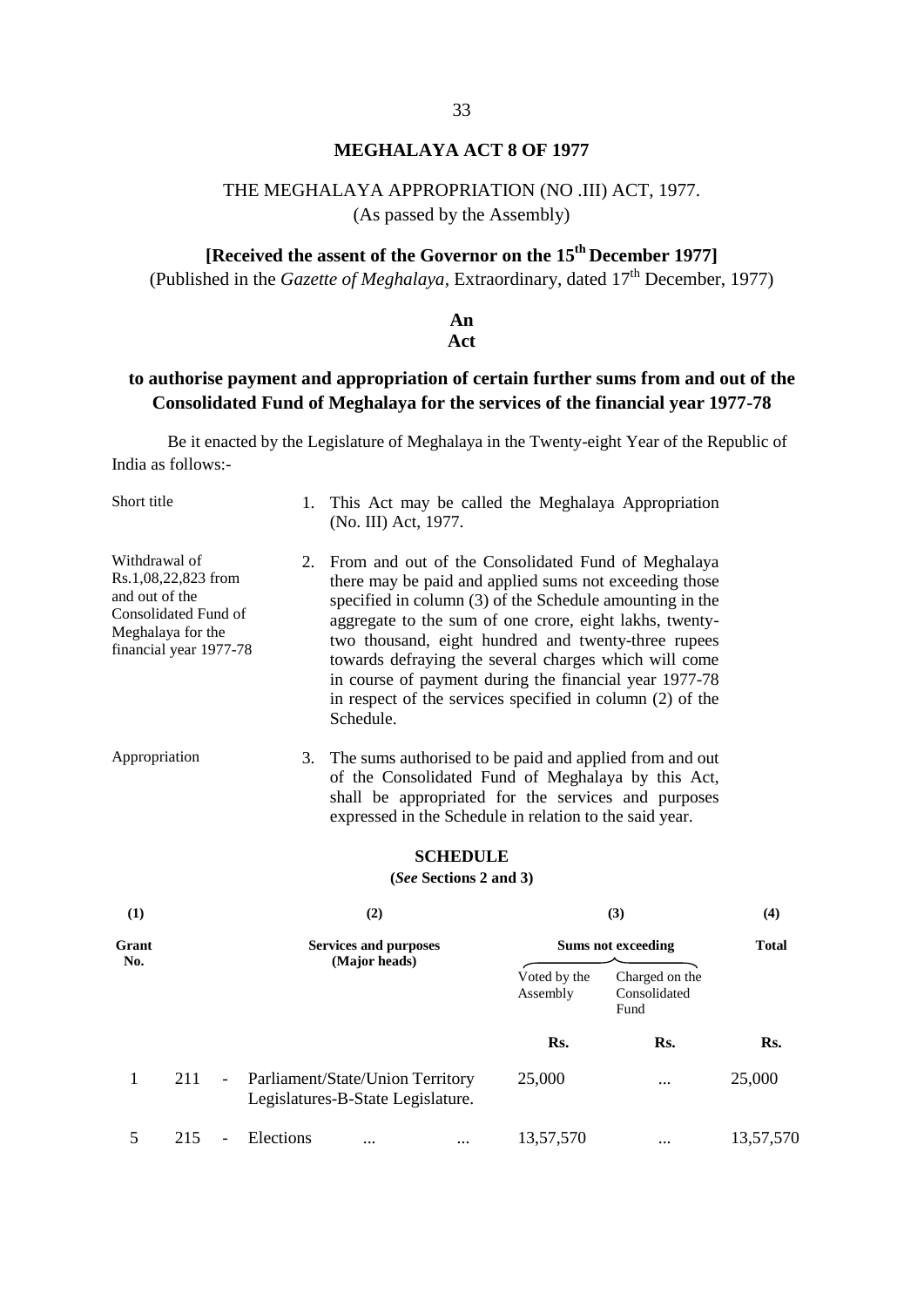| (1)   |     |                          | (2)                                                                                                                                            |                          | (4)                                    |              |
|-------|-----|--------------------------|------------------------------------------------------------------------------------------------------------------------------------------------|--------------------------|----------------------------------------|--------------|
| Grant |     |                          | <b>Services and purposes</b>                                                                                                                   |                          | <b>Sums not exceeding</b>              | <b>Total</b> |
| No.   |     |                          | (Major heads)                                                                                                                                  | Voted by the<br>Assembly | Charged on the<br>Consolidated<br>Fund |              |
|       |     |                          |                                                                                                                                                | Rs.                      | Rs.                                    | Rs.          |
| 17    | 255 | $\Box$                   | Police and 260-Fire Protection and<br>Control.                                                                                                 | 1,21,860                 |                                        | 1,21,860     |
| 18    | 256 | $\blacksquare$           | Jails<br>$\cdots$<br>$\cdots$                                                                                                                  | 4,73,200                 |                                        | 4,73,200     |
| 20    | 259 | $\overline{\phantom{a}}$ | <b>Public Works</b><br>$\cdots$                                                                                                                | 65,693                   |                                        | 65,693       |
| 25    | 265 | $\overline{\phantom{a}}$ | Other Administrative Services-V-<br>Miscellaneous Administrative<br>Services.                                                                  | 6,000                    |                                        | 6,000        |
| 35    | 280 | $\blacksquare$           | Medical<br>$\cdots$<br>$\cdots$                                                                                                                | 5,11,700                 |                                        | 5,11,700     |
| 38    | 282 | $\blacksquare$           | Public Health, Sanitation and Water<br>Supply-B-Sewerage and Water<br>Supply and 283-Housing-C-<br>Government Residential Buildings.           | 50,000                   | $\cdots$                               | 50,000       |
| 46    | 287 | $\overline{\phantom{a}}$ | Labour and Employment-III-B-<br>Employment and Training.                                                                                       | 1,08,900                 |                                        | 1,08,900     |
| 50    | 288 |                          | Social Security and Welfare-E-Other<br>Social Security and Welfare<br>Programmes-IV-Soldiers', Sailors'<br>and Airmen's Board.                 | 20,000                   |                                        | 20,000       |
| 59    | 305 | $\qquad \qquad -$        | Agriculture/306-I-Minor<br>Irrigation/295-Other Social and<br>Community Services/283-Housing-<br><b>C-Government Residential</b><br>Buildings. | 5,00,000                 |                                        | 5,00,000     |
| 66    | 313 |                          | Forests<br>$\cdots$<br>$\cdots$                                                                                                                |                          | 78,296                                 | 78,296       |

34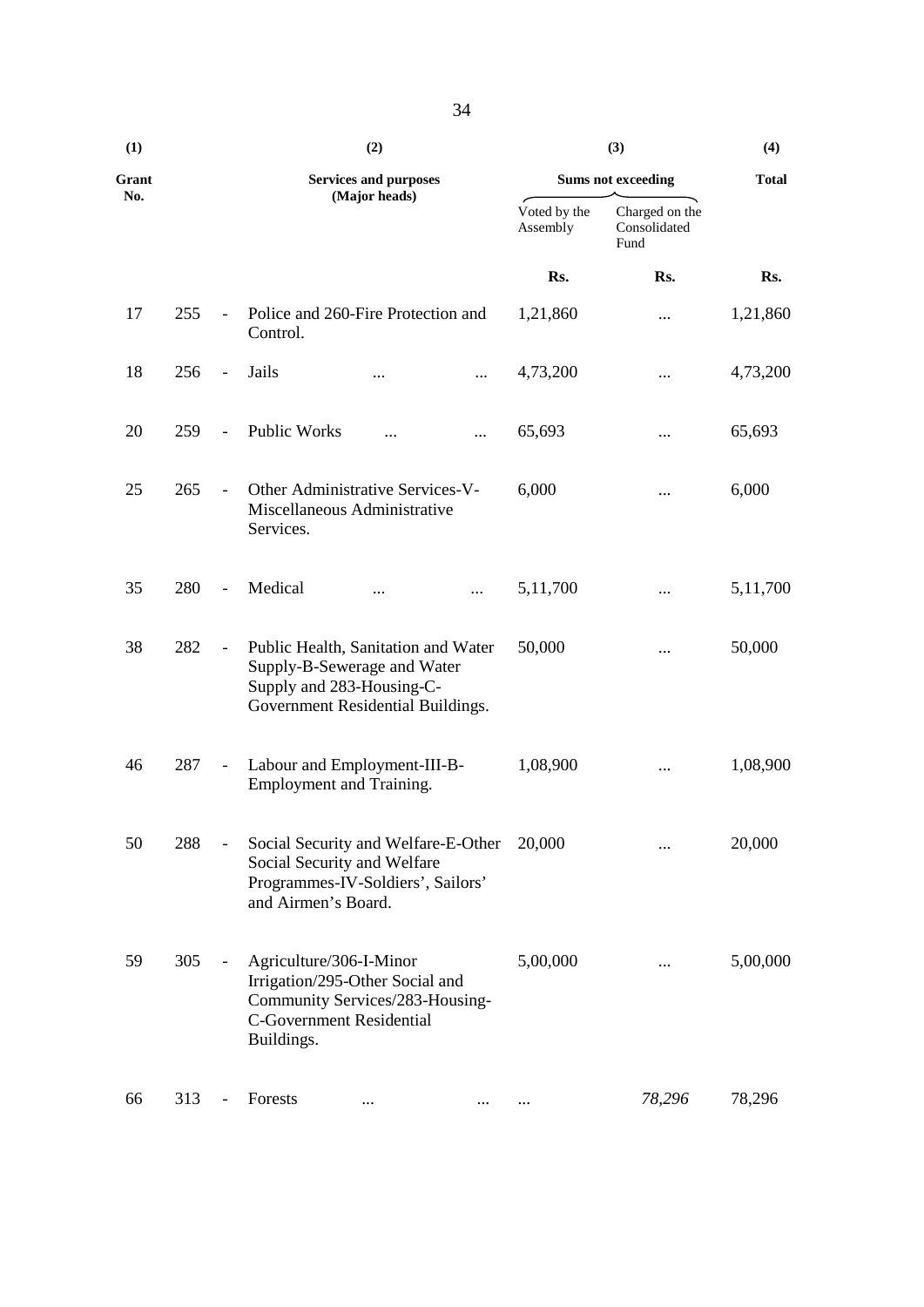| (1)   |     |                              | (2)                                                                                                                     |                          | (3)                                    | (4)          |
|-------|-----|------------------------------|-------------------------------------------------------------------------------------------------------------------------|--------------------------|----------------------------------------|--------------|
| Grant |     |                              | <b>Services and purposes</b>                                                                                            |                          | <b>Sums not exceeding</b>              | <b>Total</b> |
| No.   |     |                              | (Major heads)                                                                                                           | Voted by the<br>Assembly | Charged on the<br>Consolidated<br>Fund |              |
|       |     |                              |                                                                                                                         | Rs.                      | Rs.                                    | Rs.          |
| 67    | 314 | $\overline{\phantom{a}}$     | Community Development and 283-<br>Housing-C-Government Residential<br>Buildings and 288-Social Security<br>and Welfare. | 8,70,000                 |                                        | 8,70,000     |
| 79    | 459 | $\qquad \qquad \blacksquare$ | Capital Outlay on Public Works.                                                                                         | 1,50,000                 |                                        | 1,50,000     |
| 84A   | 499 | $\overline{\phantom{a}}$     | Capital Outlay on Special and<br><b>Backward Areas-</b>                                                                 | 51,62,000                | .                                      | 51,62,000    |
| 91    | 526 | $\overline{\phantom{a}}$     | Capital Outlay on Consumer<br>Industries.                                                                               | 104                      |                                        | 104          |
| 100   | 684 | $\overline{\phantom{a}}$     | Loans for Urban Development.                                                                                            | 2,41,000                 | $\ddotsc$                              | 2,41,000     |
| 101   | 688 | $\equiv$                     | Loans for Security and Welfare-I-<br><b>Relief Measures and Rehabilitation</b>                                          | 13,500                   |                                        | 13,500       |
| 113   | 766 | $\blacksquare$               | Schemes.<br>Loans to Government Servants.                                                                               | 10,68,000                |                                        | 10,68,000    |
|       |     |                              | <b>Total</b>                                                                                                            | 1,07,44,527              | 78,296                                 | 1,08,22,823  |

### **MEGHALAYA ACT 9 OF 1977**

THE MEGHALAYA EXCISE (AMENDMENT) ACT, 1977.

(As passed by the Assembly)

[Received the assent of the Governor on the 15<sup>th</sup> December 1977] (Published in the *Gazette of Meghalaya*, Extraordinary, dated 17<sup>th</sup> December, 1977)

# **An**

### **Act**

# **further to amend the Meghalaya Excise Act (Assam Act 1 of 1910 as adapted by Meghalaya)**

| Short title, extent and |  |                        |  |  | 1. (1) This Act may be called the Meghalaya Excise |  |
|-------------------------|--|------------------------|--|--|----------------------------------------------------|--|
| commencement.           |  | (Amendment) Act, 1977. |  |  |                                                    |  |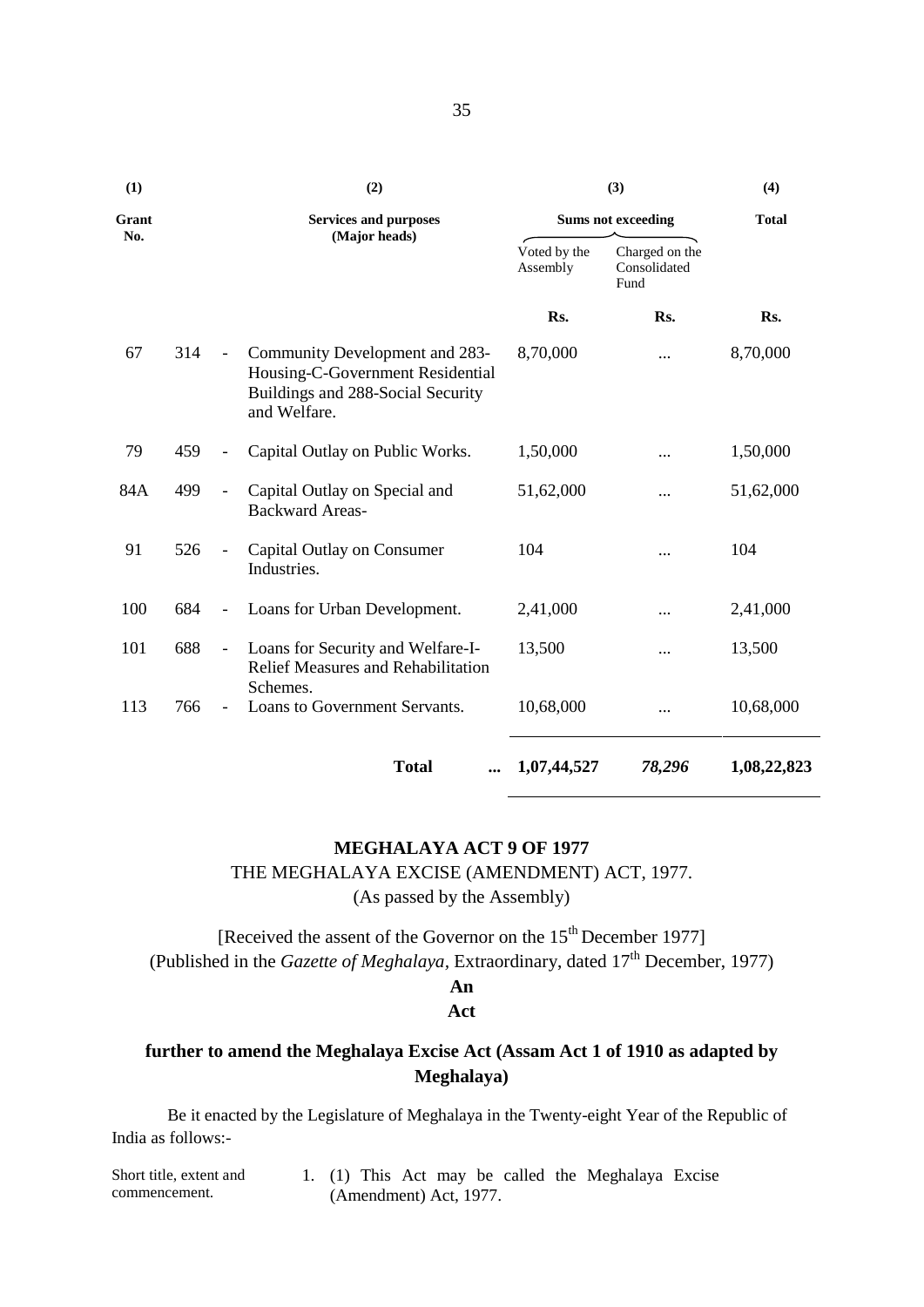| Insertion of new<br>Section 49A in the<br>principal Act.    |    | (2) It shall extend to the whole of Meghalaya.<br>(3) It shall come into force at once.<br>2. In the Meghalaya Excise Act (hereinafter referred to as<br>the principal Act), after Section 49 the following section<br>as new Section 49A shall be inserted, namely:-                                                                                                                                                               |
|-------------------------------------------------------------|----|-------------------------------------------------------------------------------------------------------------------------------------------------------------------------------------------------------------------------------------------------------------------------------------------------------------------------------------------------------------------------------------------------------------------------------------|
|                                                             |    | "49A-Notwithstanding anything contained in Section 49<br>all offences under clauses (c) and (d) of sub-section $(1)$<br>of Section 53 of this Act shall be non-bailable; and no<br>person accused of an offence under any of the aforesaid<br>clauses shall be released on bail by any court without<br>hearing the prosecution of which due notice shall be<br>given and every order granting bail shall give reasons<br>thereof". |
| Amendment of Section<br>53 of the principal Act.            |    | 3. In the principal Act, the full-stop "(.)" occurring at the<br>end of sub-section (1) of Section 53 shall be substituted<br>by a colon "(:)" and the following proviso shall be<br>inserted at the end of the sub-section, namely:-                                                                                                                                                                                               |
|                                                             |    | "Provided<br>that<br>the<br>minimum<br>punishment<br>for<br>commission of any of the offences under clauses (c) and<br>(d) of this Section shall be with imprisonment for a term<br>of not less than one month and also with fine of not less<br>than five hundred rupees".                                                                                                                                                         |
| <b>Amendment of Section</b><br>61A of the principal<br>Act. |    | 4. In the principal Act, in Section 61A, the full-stop "(.)"<br>occurring at the end of the Section shall be substituted<br>by a colon "(:)" and the following proviso shall be<br>inserted at the end, namely:-                                                                                                                                                                                                                    |
|                                                             |    | "Provided that the minimum punishment in case of<br>owner or user of a vehicle who permits it to be used for<br>commission of an offence punishable under clause (a) of<br>of Section 53, shall<br>sub-section<br>(1)<br>be<br>with<br>imprisonment for a term of not less than one month and<br>also with fine of not less than five hundred rupees".                                                                              |
| <b>Amendment of Section</b><br>70 of the principal Act.     | 5. | In the principal Act, sub-section (3) of Section shall be<br>omitted.                                                                                                                                                                                                                                                                                                                                                               |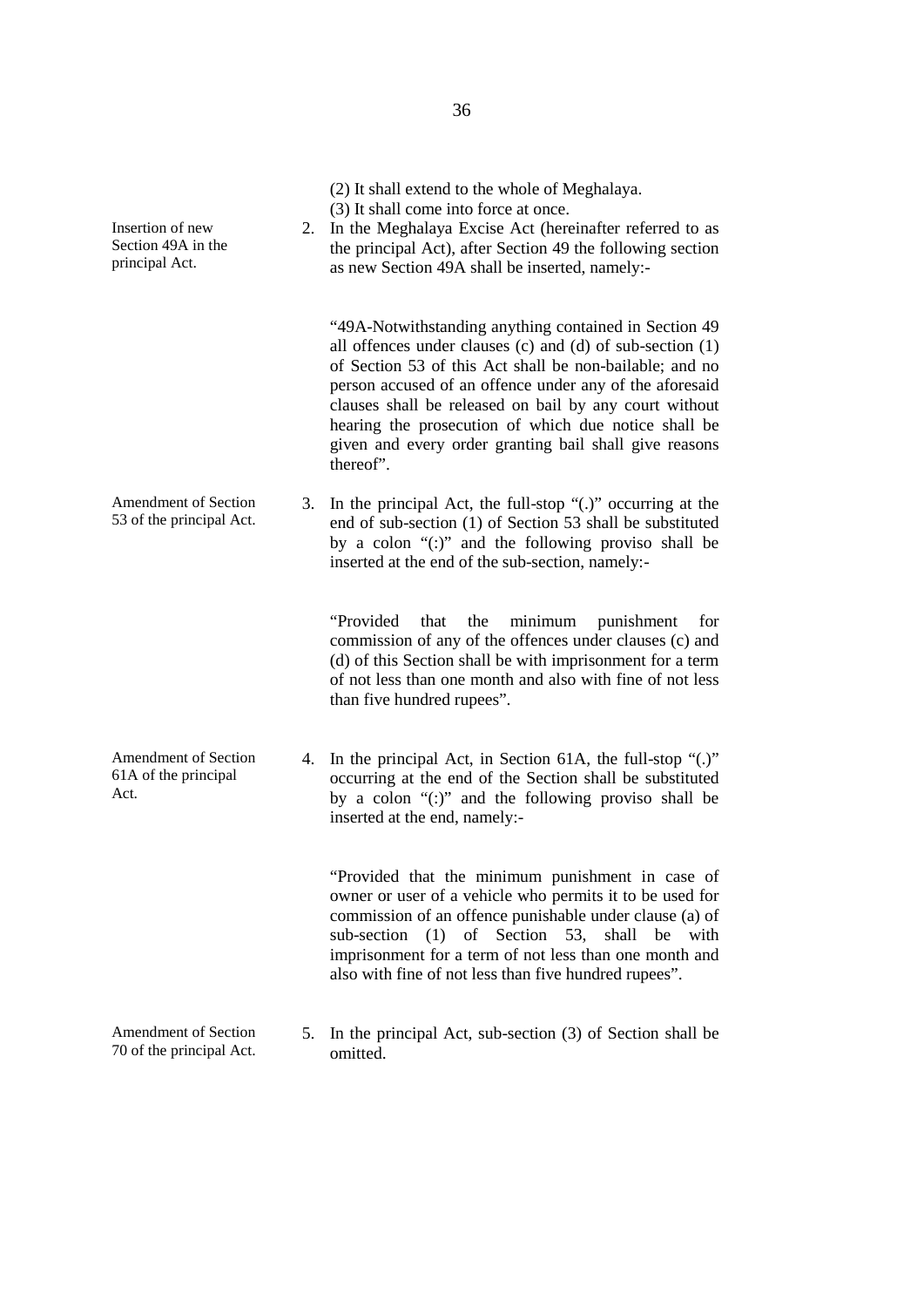#### **MEGHALAYA ACT 10 OF 1977**

# THE SHILLONG ELECTRICITY SUPPLY UNDERTAKING (ACQUISITION) ACT, 1977.

# (As passed by the Assembly)

[Received the assent of the President on the 25<sup>th</sup> December 1977] (Published in the *Gazette of Meghalaya*, Extraordinary, dated 26<sup>th</sup> December, 1977)

# **An**

#### **Act**

### **to provide for the acquisition of the Shillong Electricity Supply Undertaking for a public purpose.**

| Short title, extent and<br>commencement. |    | 1. (1) This Act may be called the Shillong Electricity<br>Supply Undertaking (Acquisition) Act, 1977.                                                                                  |  |  |  |  |
|------------------------------------------|----|----------------------------------------------------------------------------------------------------------------------------------------------------------------------------------------|--|--|--|--|
|                                          |    | (2) It extends to the whole of the State of Meghalaya.                                                                                                                                 |  |  |  |  |
|                                          |    | (3) It shall be deemed to have come into force on the<br>$15th$ day of July, 1977.                                                                                                     |  |  |  |  |
| Definitions and<br>Interpretation.       | 2. | In this Act, unless the context otherwise requires,-                                                                                                                                   |  |  |  |  |
|                                          |    | a) 'Annual Account' means the account of the<br>undertaking rendered to the Government annually<br>under and in accordance with the Electricity Act;                                   |  |  |  |  |
|                                          |    | b) 'Board' means the Meghalaya State Electricity<br>constituted under Section 5 of the<br>Board<br>Electricity Supply Act;                                                             |  |  |  |  |
|                                          |    | c) 'Document' in relation to the undertaking, includes<br>its books, accounts, registers maps and plans, and<br>all other documents of whatever nature relating to<br>the undertaking; |  |  |  |  |
|                                          |    | 'Electricity Act' means the Indian Electricity Act,<br>d)<br>1910 (Act 9 of 1910).                                                                                                     |  |  |  |  |
|                                          |    | 'Electricity Supply Act' means the Electricity<br>e)<br>(Supply) Act, 1948 (Act 54 of 1948);                                                                                           |  |  |  |  |
|                                          |    | f<br>'Fixed Assets' includes works, spare parts stores,<br>tools motor and other vehicles, instruments, office<br>and other equipments and furniture;                                  |  |  |  |  |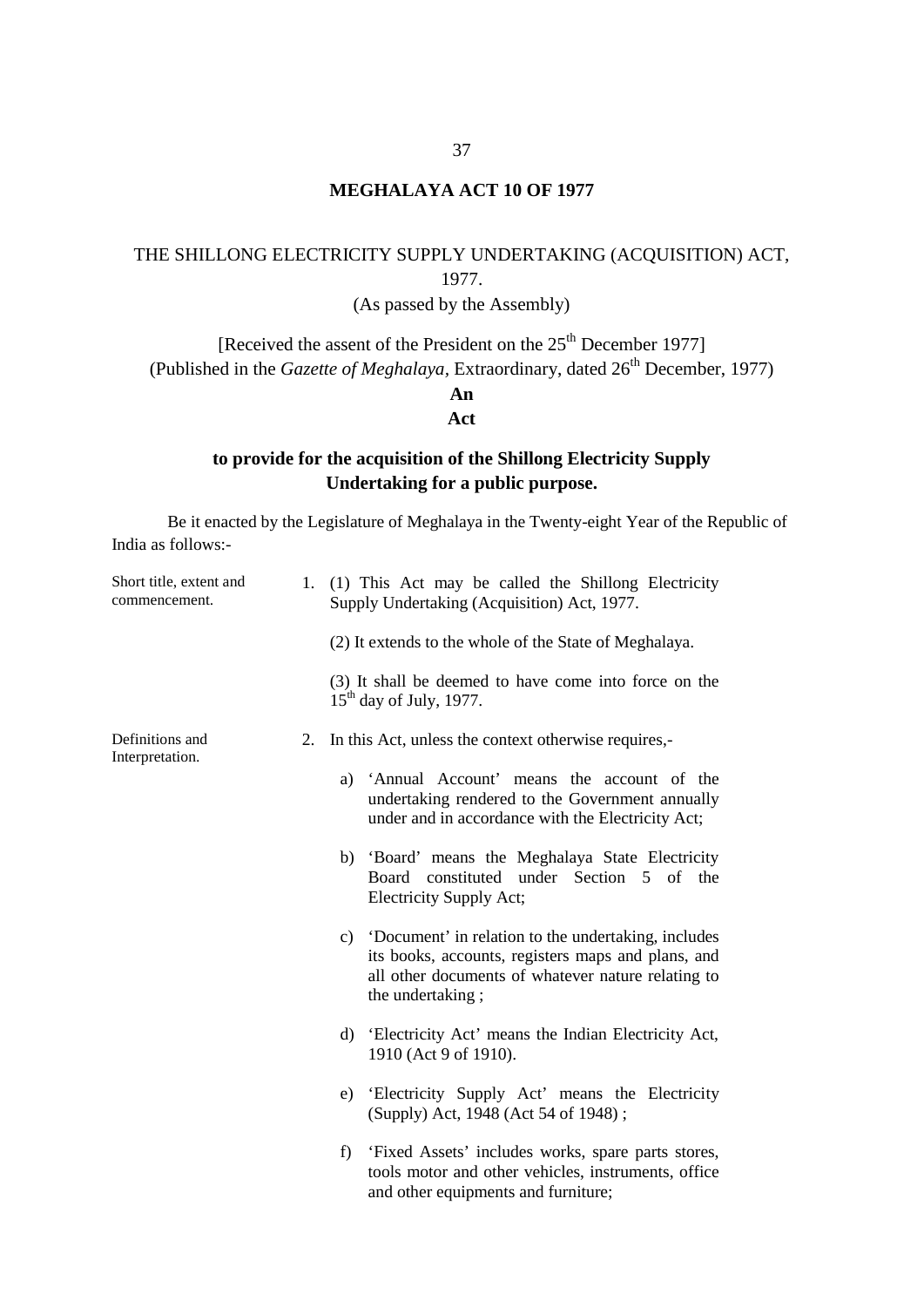- g) 'Government' means the Government of Meghalaya ;
- h) 'Licensee' means the Shillong Hydro Electric Ltd.:
- i) 'Prescribed' means prescribed by rules made under this Act;
- j) 'Schedule' means the Schedule appended to this Act ;
- k) 'Undertaking' means the electric supply undertaking at Shillong owned and managed by the Shillong Hydro Electric Ltd.
- l) 'Vesting date' means the date and time on which the undertaking shall vest in the Government under section 3 of this Act ;
- m) 'Works' includes electric supply lines, any land, buildings, structure, plant, machinery or apparatus required to supply energy and to carry into effect the object of a licence granted under the Electricity Act ;
- n) Other expressions shall have the meanings respectively assigned to them in the Electricity Act.
- Power of Government 3. (1) The undertaking shall be deemed to have been taken<br>to take over the over by transferred to and vested in, the Government on<br>undertaking. an from the  $16<sup>th</sup>$  day of July 1977 at 13:00 hours over by transferred to and vested in, the Government on an from the  $16<sup>th</sup>$  day of July, 1977 at 13:00 hours.

(2) The Government shall, by force of vesting in it of the undertaking under sub-section (1), be deemed to have entered into possession of all the properties movable and immovable, fixed assets, rights, powers, authorities and privileges of the undertaking form the vesting date.

Power of Government to take over the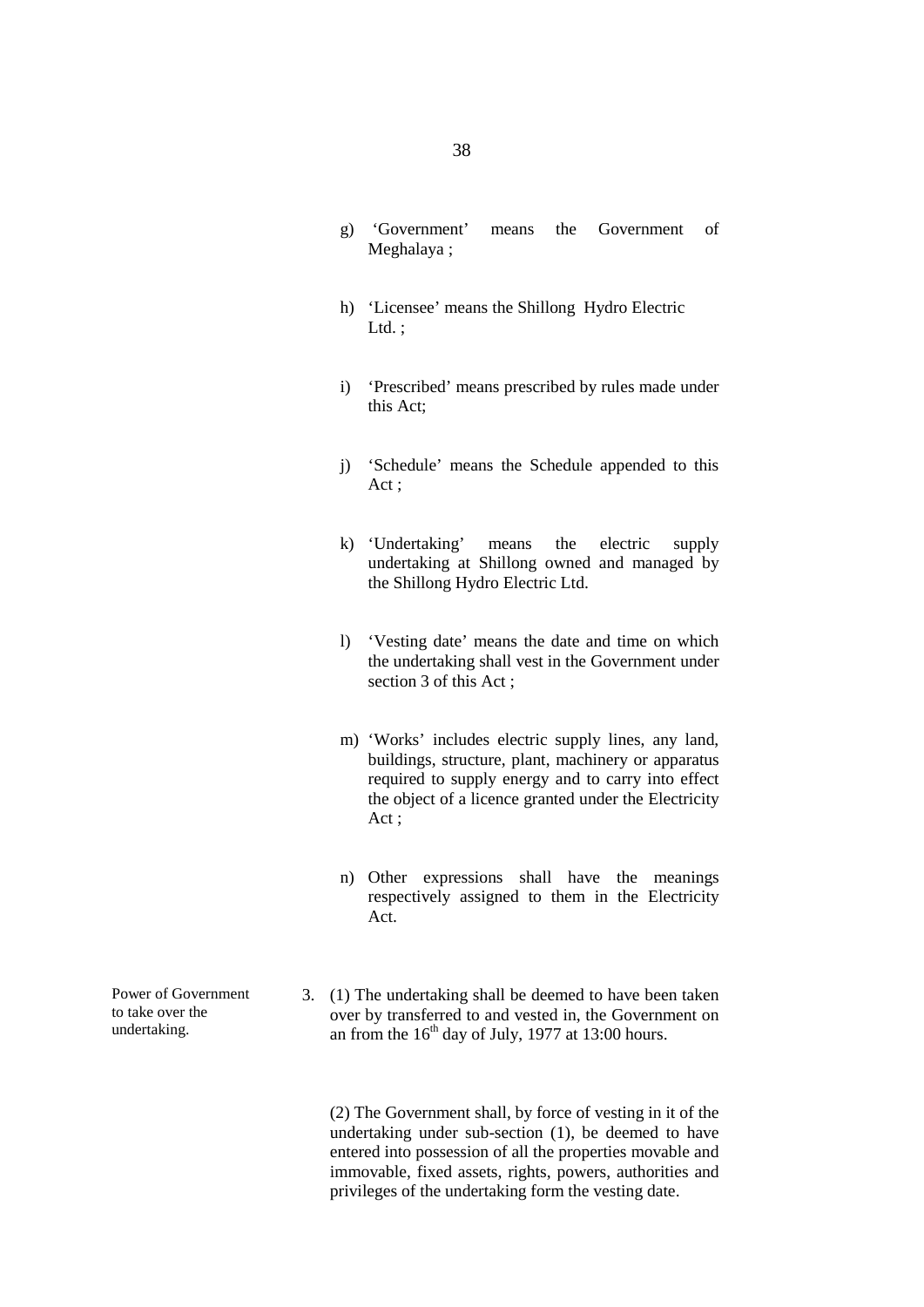- Transfer of undertaking to Board. 4. The may be an order in writing , transfer the undertaking acquired under this Act to the Board on such terms and conditions, as may be specified therein, and on such transfer the undertaking together with all assets, libilities, rights and obligations, which by virtue of this Act have vested in the Government shall thereupon vest and devolve on the Board.
- Vested 5. (1) The property, rights, liabilities and obligations specified below in respect of the undertaking shall vest in the Government on the vesting date –
	- i. all the fixed assets of the licensee and all the documents relating to the undertaking ;
	- ii. all the rights, liabilities and obligations of the licensee under hire-purchase agreements, if any, for the supply of materials or equipment made *bonafide* before the vesting date ;
	- iii. all the righrs, liabilities and obligations of the licensee under any other contrat entered into *bonafide* before the vesting date, not being a contract relating to the borrowing or lending of money, or to the employment of staff ;
	- iv. (a) all cash and bank balances of the licensee relatable to the undertaking on the vesting date;

(b) all amounts due or accruable or accrued tothe licensee in connection with electrical energy supplied or other supplies made or services rendered by the licensee, in the course of operations of the undertaking, upto the vesting date; and

(c) all investments, loans, advances or deposits relatable to the operations of the undertaking, made by the licensee and outstanding on the vesting date except loans and advances to the employees of the licensee.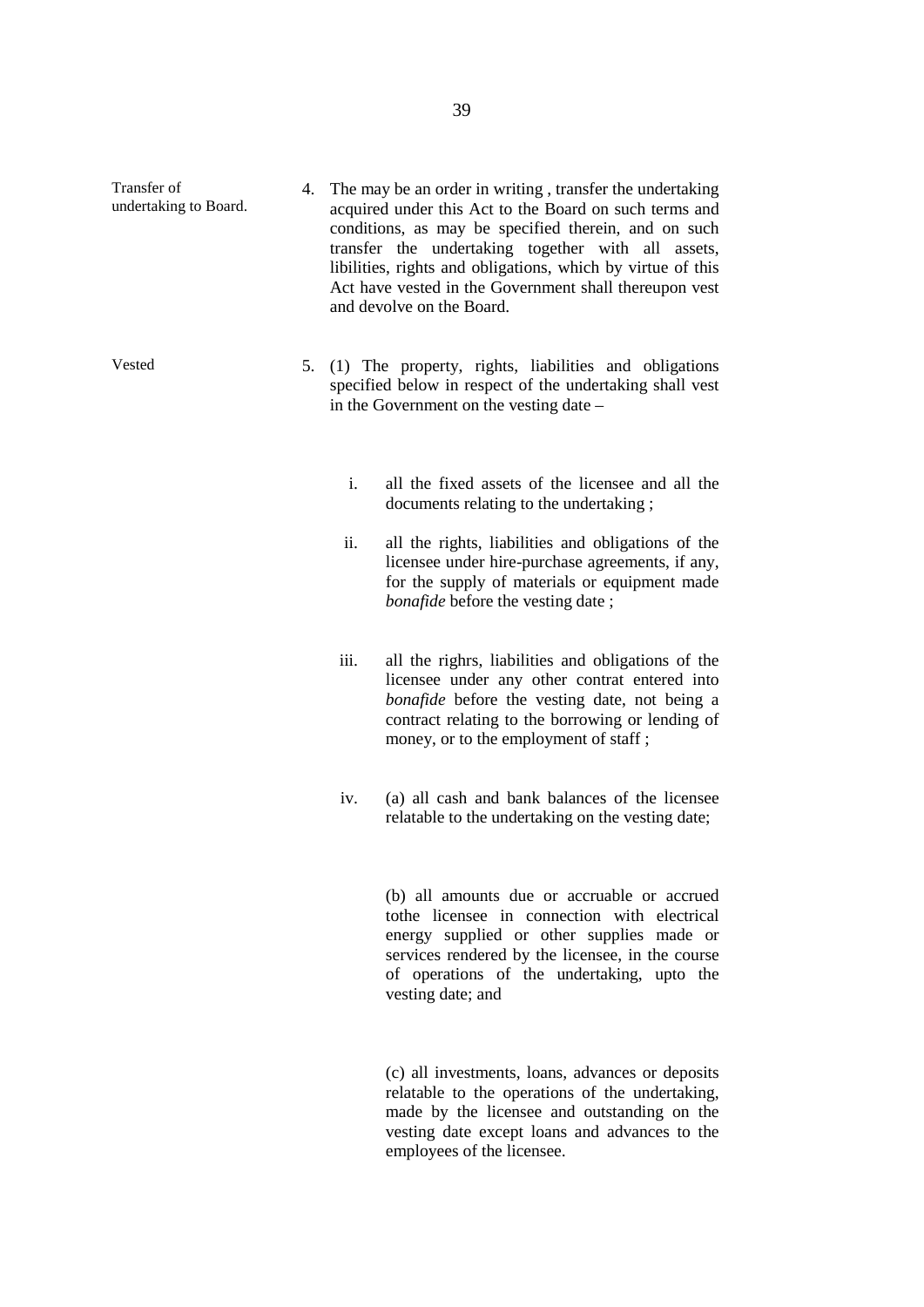(2) All the assets specified in clause (i) of sub-section (1) shall vest in the Government free from any encumbrances, debts, mortgages or similar obligations of the licensee or attaching to the undertaking :

Provided that such debts, mortgages or obligations shall attach to the amount payable under this Act for the assets.

(3) The licence granted to the undertaking under the Electricity Act shall be deemed to have been terminated on the vesting date and all the rights, liabilities and obligations of the licensee under any agreement to supply electricity entered into before that date shall devolve or shall be deemed to have devolved on the Government :

Provided that where any such agreement is not in conformity with the rates and conditions of supply approved by the Government and in force on the vesting date, the agreement shall be voidable at the option of the Government ;

Provided further that on and from the vesting date the consumers will be governed by the Tariff for supply of electricity and the general conditions of supply of the Board.

(4) On and from the vesting date, it shall be lawful for the Government or their authorised representative, after removing obstruction, if any, to take physical possession of all the property, movable and immovable including fixed assets and documents of the undertaking.

(5) All the liabilities and obligations, other than those vesting in the Government under sub-sections (1) and (3), shall continue to be the liabilities and obligations of the licensee, after the vesting date.

*Explanation.-*All liabilities and obligations in respect of staff, taxes, provident fund, Employees State Insurance Industrial disputes and all other matters upto and including the vesting date, shall continue to be the liabilities and obligations of the licensee, after the vesting date.

- 6. (1) The gross amount payable to the licensee shall be the aggregate value of the amount specified below:
	- i. the book value of all completed works in beneficial use pertaining to the under taking and taken over by the Government (excluding works paid for by consumers) less depreciation calculated in accordance with the Schedule ;

Gross amount payable to Licensee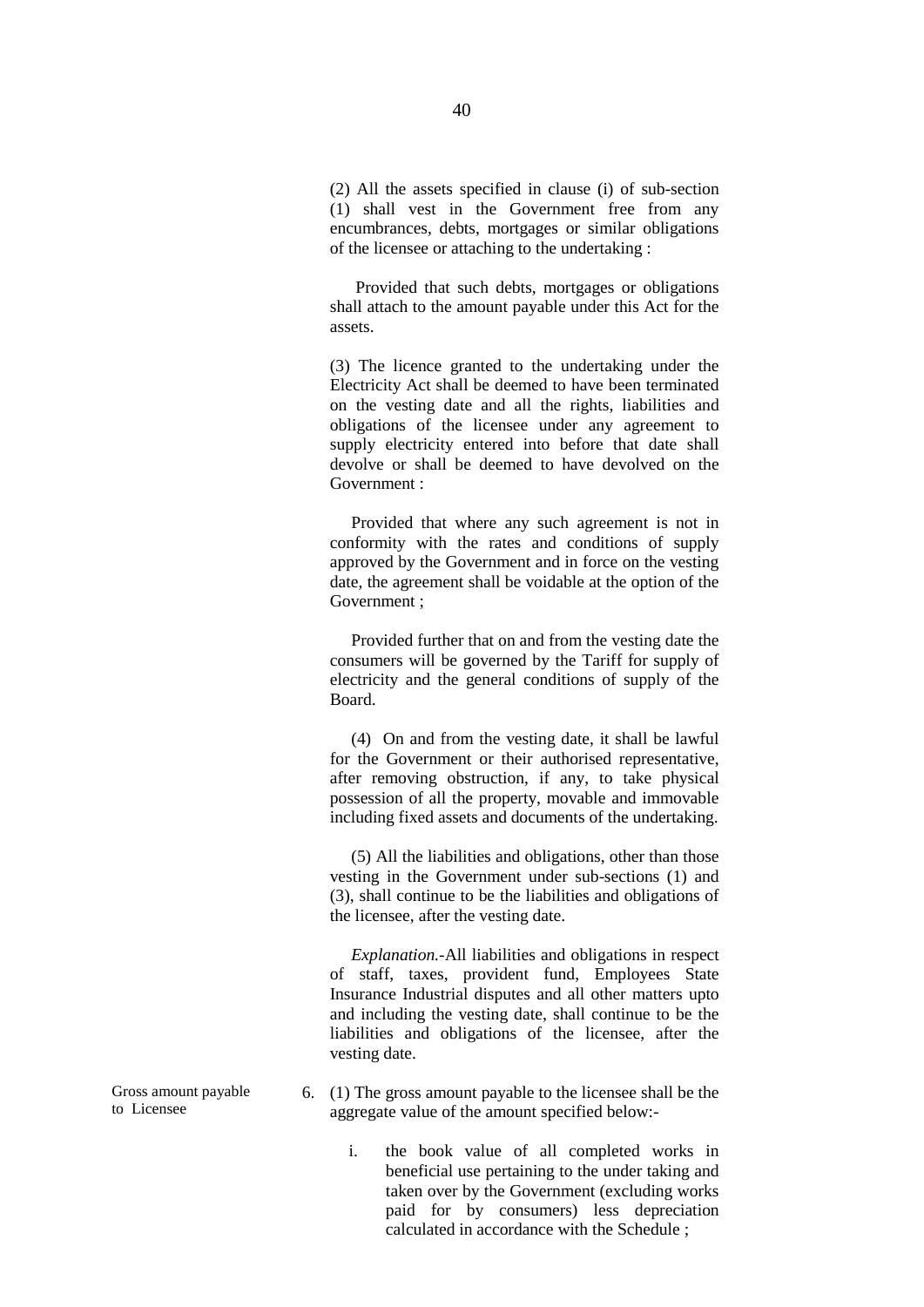- ii. the book value of all works in progress taken over by the Government, excluding works paid for by consumers or prospective consumers ;
- iii. the book value of all stores including spare parts taken over by the Government and in the case of used stores and spare parts, if taken over, such sum as may be decided upon by the Government.
- iv. the book value of all other fixed assets in use on the vesting date and taken over by the Government less depreciation calculated in accordance with the Schedule ;
- v. the book value plants and equipments existing on the vesting date, if taken over by the Government, but no longer in use owing to wear and tear or to obsolescence, to the extent such value has not been written off in the books of the licensee less depreciation calculated in accordance with Schedule ;
- vi. the amount due from consumers in respect of every hire-purchase agreement referred to in clause (ii) of sub-section (1) of Section 5 , less a sum which bears to the difference between the total amount of the instalments and the original cost of the materials or equipments, the same proportion as the amount due bears to the total amount of the instalments ;
- vii. any amount paid actually by the licensee in respect of every contract referred to in clause (iii) of sub-section  $(1)$  of Section 5;
- viii. the amount of cash and bank balances taken over by the Government under sub-clause (a) of clause (iv) of sub-section (1) of Section 5 ;
- ix. the value of the items taken over by the Government under sub-clauses (b) and (c) of clause (iv) of the sub-section (1) of Section 5, less bad debts or unrealisable amounts, as the case may be.

*Explanation*: The book value of any fixed asset means its original cost and shall comprise:-

(i) the purchase price paid by the licenses for the asset, including the cost of delivery and all charges properly incurred in erecting and bringing the asset into beneficial use as shown in the books of the undertaking ;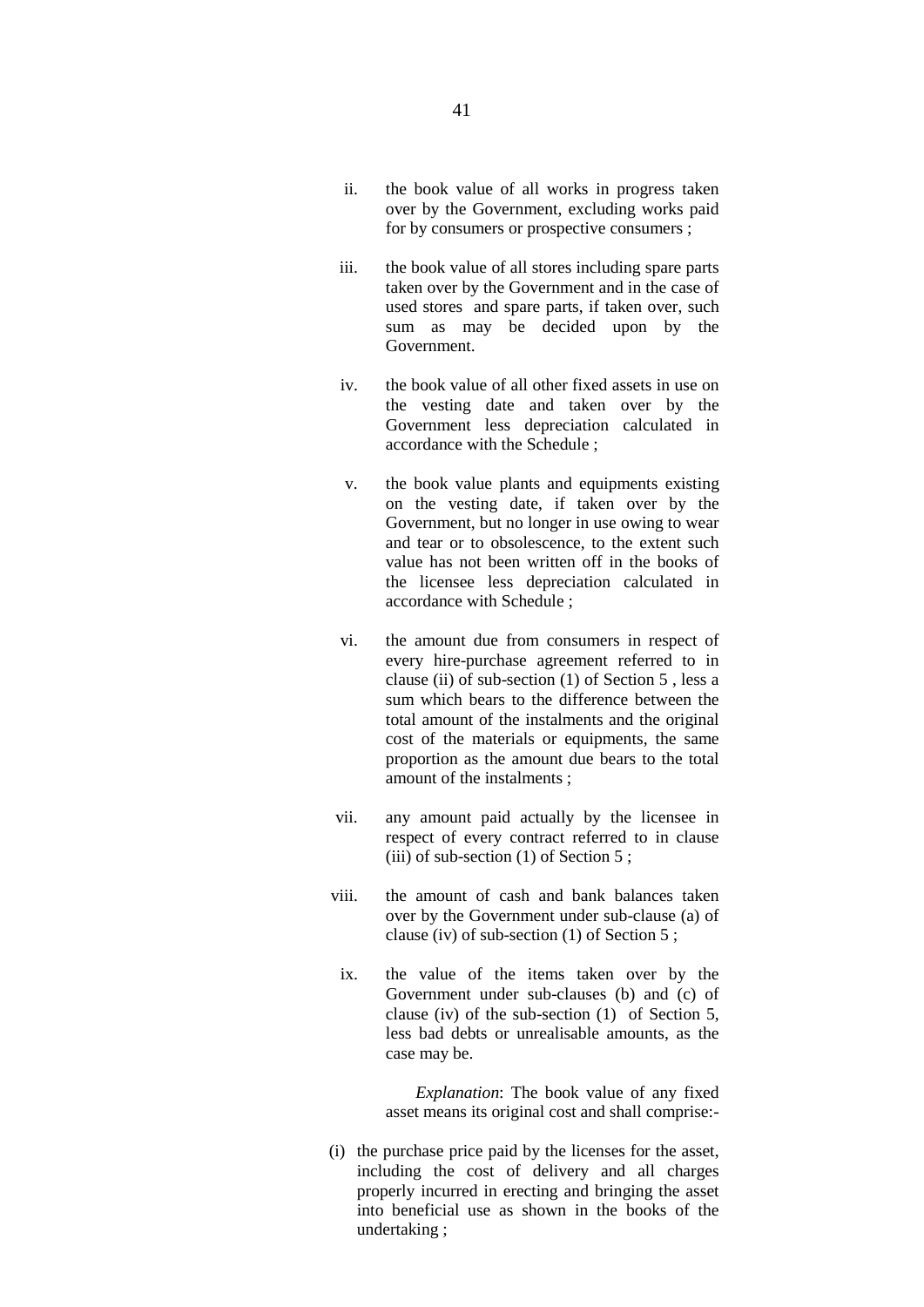(ii) the cost of supervision, of any, actually incurred and charged to the value of the assets in the books of the undertaking, but not exceeding fifteen percent of the amount referred to in paragraph (i) ;

Provided that before deciding the amount under this sub-section, the licensee shall e given an opportunity by the Government of being heard, after giving him a notice of at least 15 days therefor.

(2) In addition a sum equal to 10 percent of the amounts assessed under clauses (i) to (iv) of sub section (i) shall be paid to the licensee by the Government.

(3) When any asset has been acquired by the licensee after the expiry of the period to which the latest annual accounts relate the book value of the asset shall be such as may be decided upon by the Government :

Provided that before deciding the book value of any such asset, the licensee shall be given an opportunity by the Government of being heard, after giving him a notice of at least 15 days therefor.

- 7. The Government shall be entitled to deduct the following sums from the gross amount payable under this Act to the licensee:
	- a) the amount, if any, already paid in advance;
	- b) the amount, if any specified in Section 8 ;
	- c) the amount payable, due, or accrued, if any, including interest and/or surcharge thereon, from the licensee to the Board, for energy supplied by the Board before the vesting date ;
	- d) all amount and arrears of interest, if any , thereon, due from the licensee to the Government ;

Deduction from the gross amount.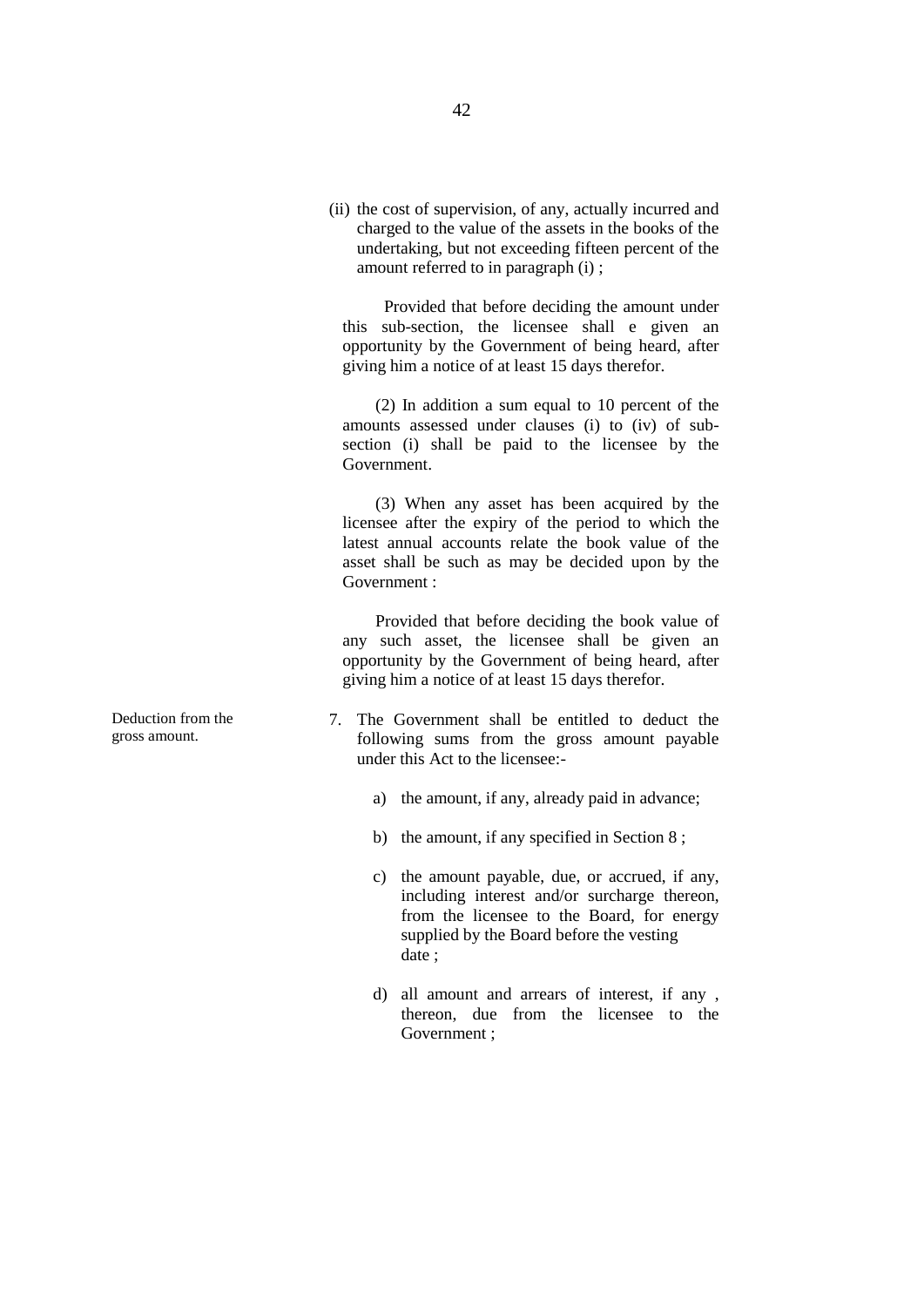- e) the amount, if any, equivalent to the loss sustained by the Government by reason of any property or rights belonging to the undertaking not having been handed over to the Government, the amount of such loss being deemed to be the amount by which the market value of such property or rights exceeds the amount payable therefore under this Act, together with any income which might have been realised by the Government if the property or rights had been handed over on the vesting date ;
- f) the amount of all loans due from the licensee to any financial institutions constituted by or under the authority of the Government and arrears of interest, if any, thereon ;
- g) all sums paid by consumers by way of security deposit and arrears of interest due thereon on the vesting date in so far as they have not been paid over by the licensee to the Government ;
- h) all advances from consumers and prospective consumers, and all sums which have been or ought to be set aside to the credit of the consumer's fund, in so far as such advances or sums have not been paid over by the licensee to the Government ;
- i) the amounts remaining in Tariffs, and Dividends Control Reserve, Contingencies Reserve, Provident Fund and Staff Gratuity Fund accounts and the Development reserve, in so far as such amounts have not been paid over by the licensee to the Government ;
- j) the amount if any, as specified in sub-sections (2) and (3) of Section 10 ;
- k) the amount , if any, relating to debts, mortgages or obligations as mentioned in proviso to sub-section (2) of Section 5:

Provided that before making any deduction under this section, the licensee shall be given a notice to show cause against such deduction, within a period of fifteen days from the date of receipt of such notice.

.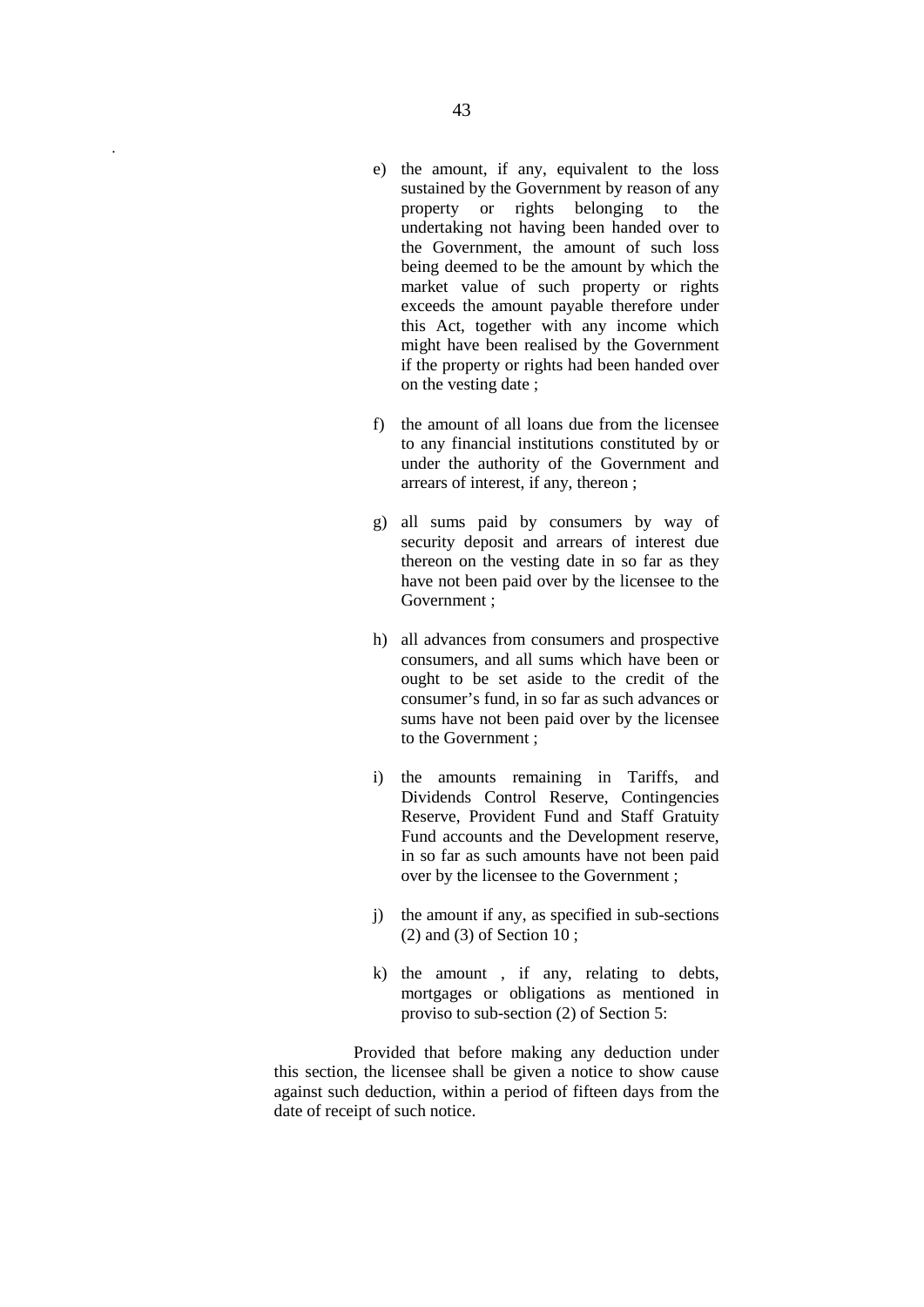Effect of transactions not bonafide.

Manner of payment of act amount

8. Where the Government are of opinion that the licensee has on or before the  $1<sup>st</sup>$  January, 1975, disposed of any fixed asset whether by way of sale, exchange, gift, lease or otherwise, or incurred any expenditure, liability or obligation otherwise than in the normal course of events, with a view to benefit unduly the licensee or some other person and thereby caused loss to the Government as succeeding owners of the undertaking the Government shall be entitled to deduct from the amount payable to the licensee under this Act, an amount which they consider to be the loss sustained by them :

Provided that before making such deduction, the licensee shall be given a notice within nine months of the vesting date to show cause against such deduction, within a period of fifteen days from the date of receipt of such notice.

9. (1) The Government shall appoint, by order in writing, a person having adequate knowledge and experience in matters relating to accounts, as Special Officer to assess the net amount payable under this Act by the Government to the licensee, after making the deductions mentioned in Section 7.

(2) The Special Officer may call for the assistance of such Officers and staff of the Government or Board, or the undertaking as he may deem fit, in assessing the net amount payable.

(3) The net amount due to the licensee under this Act shall be paid by the Government to the licensee within one year from the vesting date.

Provided that this period may be suitably extended by the Government if the licensee fails to furnish or delays the furnishing of accounts, information, particulars or documents as mentioned in section 11.

(4) The net amount payable shall bear simple interest at the rates of one per centum over the average of the Reserve Bank rates between the vesting date and the date of payment or tender of payment:

Provided that no interest shall be payable during any extension of time granted under the proviso to sub-section (3).

(5) Where the gross amount payable to the licensee is equal to or less than the total amount to be deducted under section 7, no payment shall be made to the licensee by the Government.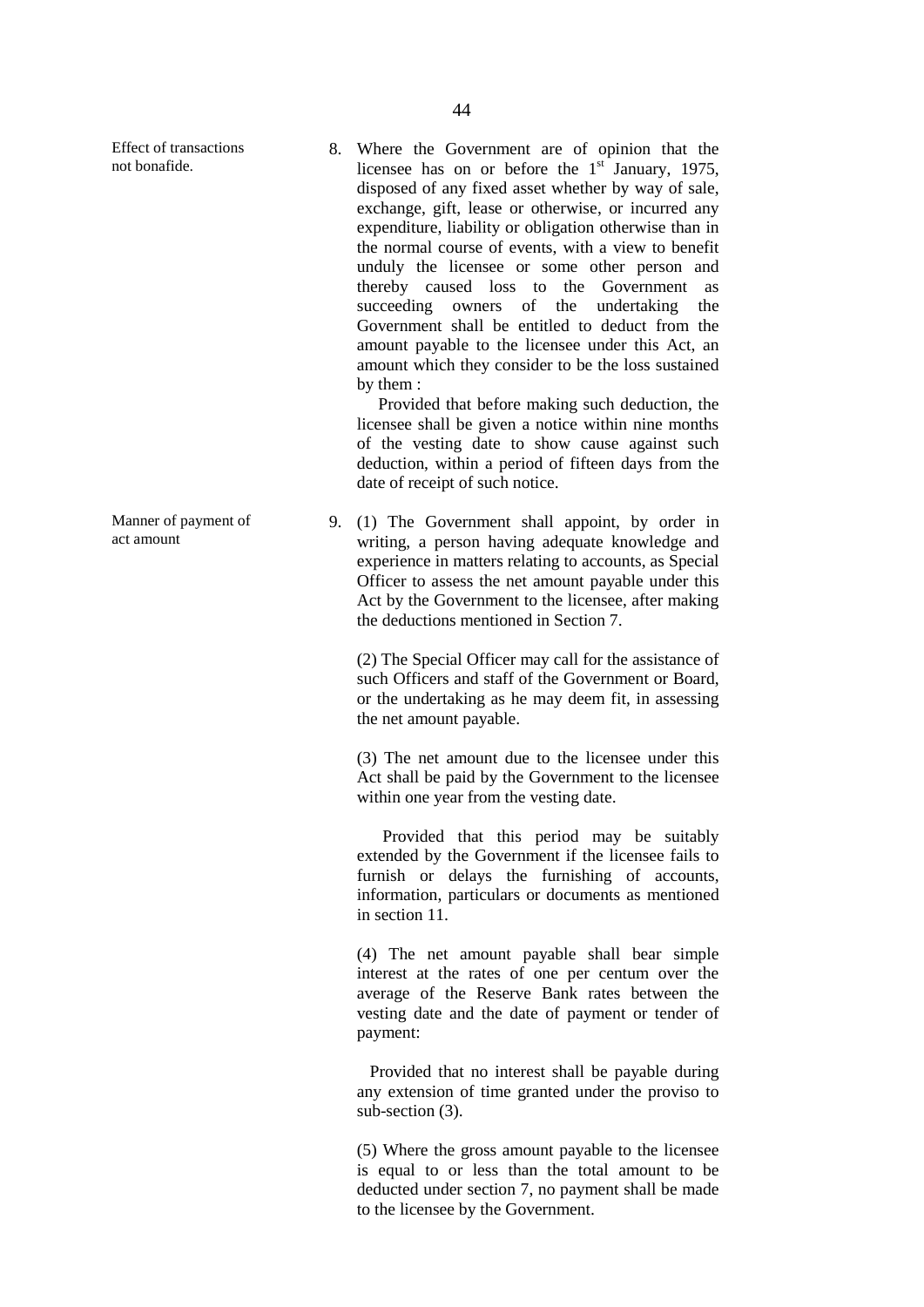Provisions for existing staff of licensee.

10. (1) Every person who was employed in connection with the affairs of the undertaking as its employee immediately before the vesting date, other than directors or advisers, shall become on the vesting date an employee of the Government and thereafter an employee of the Board on the date of transfer of the undertaking to the Board under section 4, and shall hold his service on the same term and conditions and with the same rights to pension, gratuity and other matters as would have been admissible to him if the undertaking had not been transferred to and vested in the Government or the Board, as the case may be, and continue to do so unless and until his employment under the Government or the Board, as the case may be, is terminated after giving him three calendar months' notice in writing, or paying him three months' pay in lieu of such notice, as the case may be, or until his remuneration, terms or conditions are duly altered by the Government or the Board, as the case may be.

(2) If the licensee fails to pay such an employee his dues arising or accrued on or before the vesting date, the Government or the Board, as the case may be, may pay him the said dues and the amount so paid shall be deducted from the amount payable by the Government to the licensee.

(3) In case the Government or the Board, as the may be, retrench any such employee within a period of one year from the vesting date, the amount payable to such an employee on retrenchment shall be deducted from the amount payable by the Government to the licensee.

(4) For the persons who immediately before the vesting date were the trustees for any pension, provident, gratuity or other like fund constituted for employees of the licensee, these may be substituted as trustees, such persons as the Government may, by general or special order, specify.

(5) Notwithstanding anything contained in the Industrial Disputes Act, 1947 (Act 14 of 1947), or in any other law for the time being in force, the transfer of the services of any employee from the licensee to the Government or from the Government to the board, shall not entitle such employee to any compensation under this Act or any other law from the time being in force and no such claim shall be entertained by any court, tribunal or other authority.

.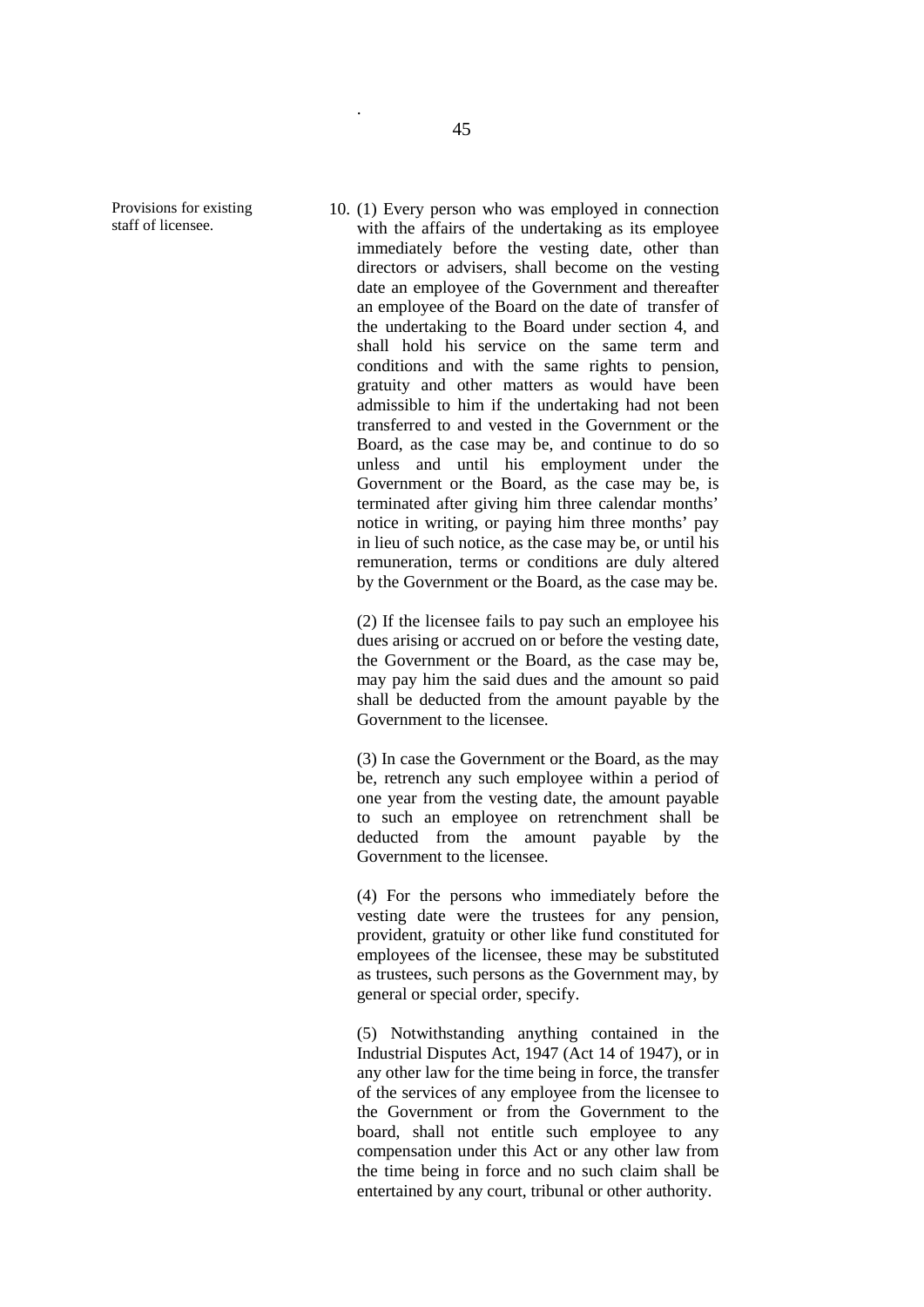(6) If any question arises as to whether or not any person was employed in connection with the affairs of the undertaking as its employee immediately before the vesting date, or whether or not the services of any persons have been transferred to the Government or Board under this Act, it shall be decided by an officer authorised for this purpose by the Government and an appeal shall lie against his decision to the Government whose decision shall be final.

11. (1) The licensee shall, within ninety days from the vesting date or such further time as may be granted by the Government, prepare and hand over to the Government a complete inventory of all property including fixed assets belonging to the undertaking along with the book value, year of purchase and all relevant documents.

> (2) The licensee shall also write up the accounts of the undertaking up to the vesting date, get them audited and submit them to the Government within four months from that date or such further time as may be granted by the Government.

> (3) The licensee shall also, within such time as may be specified by the Government, furnish to them such information and particulars as may be required by the Government in regard to documents relating to the undertaking.

> (4) The licensee shall not destroy any document relating to the undertaking and shall hand over to the Government on vesting date all such documents as are necessary for ascertaining the assets of the undertaking, the rights, liabilities and obligation attaching thereto and for determining the amount payable or deductable in respect of the undertaking under this Act.

> (5) Where the documents aforesaid have been taken possession of by the Government, the licensee or any person authorised by him in this behalf, shall have access to such documents at all reasonable times and shall also be entitled to take copies thereof or extracts therefrom.

Power of entry. 12. Any employee of the Government or the Board authorised in this behalf by general or special order by the Government, or the special officer appointed under Section 9 may, at any time after giving the licensee reasonable notice, enter upon any land or premises in his possession and make any survey, examination or investigation preliminary or incidental to the purposes of this Act.

Inventory of assets and informations.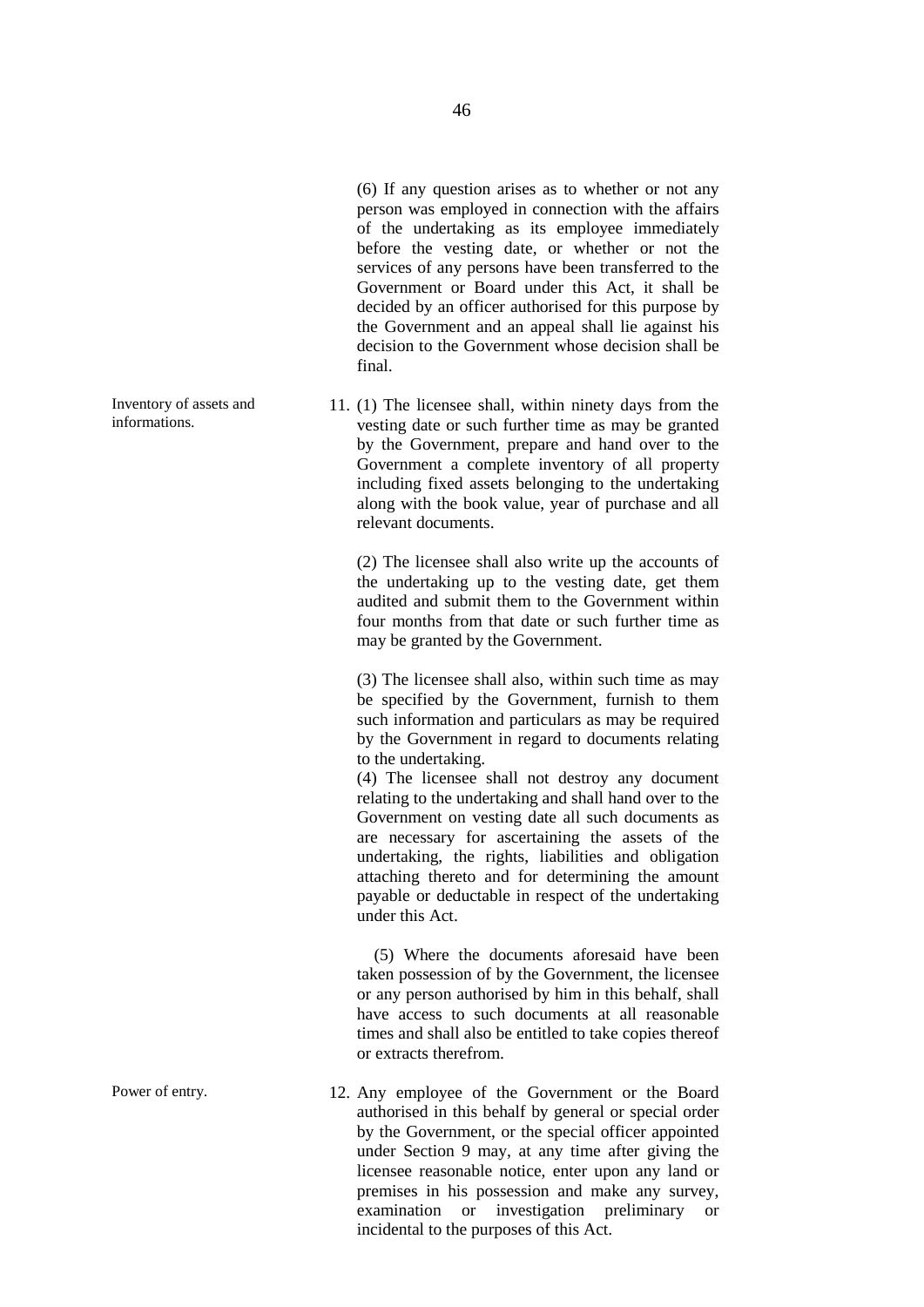Penalties. 13. (1) Whoever, being required to furnish any information or make any statement under this Act, furnishes any information or makes any statement which he knows to be false, or whoever wilfully fails to hand over to the Government or obstructs in taking over by the Government of any property, including fixed asset or documents belonging to the undertaking or wilfully suppresses or damages or destroys such property, fixed asset or document, which is to be taken over by the Government, shall be punishable with imprisonment for a term which may extend to two years, or with fine which may extend to five thousand rupees or with both, and in the case of a continuing offence, with an additional fine which may extend to five hundred rupees for every day after the first during which the offence continues.

> (2) Whoever fails, without reasonable cause, to comply with any of the provisions of this Act or the rules made thereunder, or any direction or order issued in pursuance thereof, shall, if the case be not governed by sub-section (1), be punishable with fine which may extend to five thousand rupees and in the case of continuing offence, with an additional fine which may extend to five hundred rupees for every day after the first during which the offence continues.

> (3) No Court shall take cognisance of an offence punishable under this section except with the previous sanction of the Government or of an officer authorised by them in this behalf.

- 14. Where a person committing any offence punishable under this Act is a company or an association or a body of persons, the Manager, Secretary, agent or other principal officer managing the affairs of the company, association or body shall be deemed to be guilty of such offencee.
- Protection of action. 15. No suit, prosecution or other legal proceeding shall lie against the Government or the Board or any employees of the Government of the Board or the Special Officer appointed under section 9 or any other person authorised or acting under the direction of the Government or the Board or aiding or assisting the Government or the Board or an employee of the Government or the Board, in respect of anything which is in good faith done or intended to be done in pursuance of this Act or any rule or order made thereunder.

Offence by Corporation.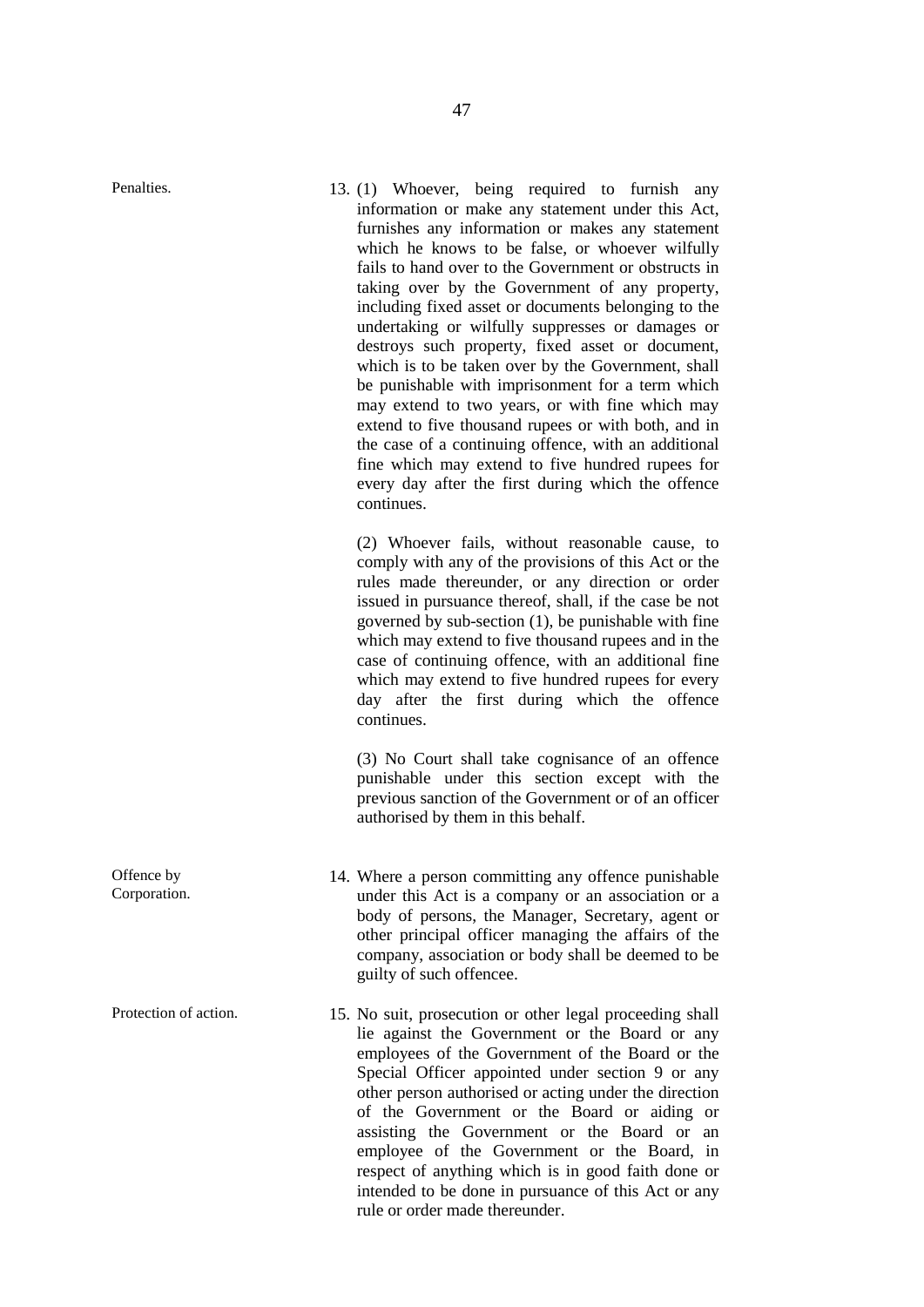| Bar to jurisdiction of<br>Court. | Act.                                                                                                                                                                                                                                                                                                                                                                                     | 16. Notwithstanding anything contained in any other law<br>for the time being in force, no court or tribunal shall<br>call in question any other notification, or any other<br>acct done or purported to have been done under this                                                                                                          |  |  |  |  |
|----------------------------------|------------------------------------------------------------------------------------------------------------------------------------------------------------------------------------------------------------------------------------------------------------------------------------------------------------------------------------------------------------------------------------------|---------------------------------------------------------------------------------------------------------------------------------------------------------------------------------------------------------------------------------------------------------------------------------------------------------------------------------------------|--|--|--|--|
| <b>Effect of other Laws</b>      |                                                                                                                                                                                                                                                                                                                                                                                          | 17. No provision of the Electricity Act, the Electricity<br>Supply Act, or any other Act, for the time being in<br>force and of any rule made under any of those Acts<br>or of any instrument including licence having effect<br>by virtue of any of those Acts or any rule made<br>thereunder, shall, in so far as it is inconsistent with |  |  |  |  |
| Power to remove<br>difficulties. | any of the provisions of this Act, have any effect<br>18. If any difficulty arises in giving effect to the<br>provisions of this Act, the Government may, as<br>occasion may require, do anything which appears to<br>them necessary for the purpose of removing the<br>difficulty:<br>Provided that no such order shall be made after<br>the expiry of two years from the vesting date. |                                                                                                                                                                                                                                                                                                                                             |  |  |  |  |
| Arbitration.                     |                                                                                                                                                                                                                                                                                                                                                                                          | 19. (1) Where any dispute arises in respect of any of the<br>matters specified below, it shall be determined by an<br>arbitrator appointed by the Government:-                                                                                                                                                                              |  |  |  |  |
|                                  |                                                                                                                                                                                                                                                                                                                                                                                          | a) Whatever any property belonging, or any<br>right, liability or obligation attaching to the<br>undertaking, vests in the Government;                                                                                                                                                                                                      |  |  |  |  |
|                                  |                                                                                                                                                                                                                                                                                                                                                                                          | b) Whether any fixed asset forms part of the<br>undertaking;                                                                                                                                                                                                                                                                                |  |  |  |  |
|                                  |                                                                                                                                                                                                                                                                                                                                                                                          | c) Whether any contract including any contract<br>or agreement referred to in clauses (ii) and<br>(iii) of sub-section $(1)$ of section 5 has been<br>entered into bonafide or not;                                                                                                                                                         |  |  |  |  |
|                                  |                                                                                                                                                                                                                                                                                                                                                                                          | d) Whether any agreement to supply electricity<br>entered into by the licensee prior to the<br>vesting date is of the nature referred to in the<br>first date is of the nature referred to in the first<br>proviso to sub-section $(3)$ of section 5;                                                                                       |  |  |  |  |
|                                  |                                                                                                                                                                                                                                                                                                                                                                                          | e) Any other dispute that may arise regarding the<br>gross or net amount payable to the licensee<br>under this Act.                                                                                                                                                                                                                         |  |  |  |  |
|                                  |                                                                                                                                                                                                                                                                                                                                                                                          | (2) Subject to the provision of this section, they<br>provisions of the Arbitration Act, 1940 (Act 10 of 1940), shall<br>apply to all arbitration under this Act.                                                                                                                                                                           |  |  |  |  |

Power to make rules. 20. The Government may make rules to carry out the purposes of this Act.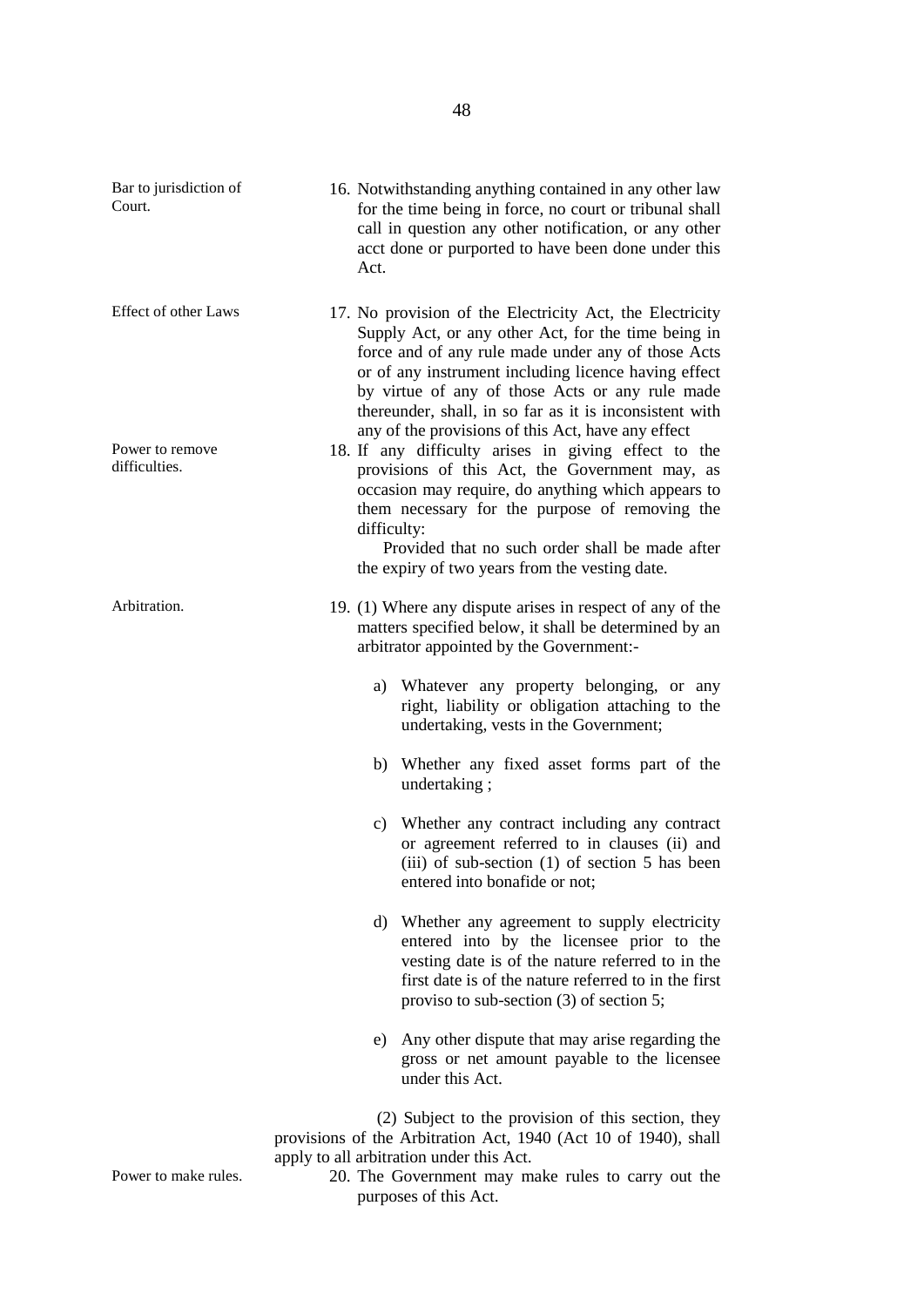Repeal and Savings. 21. (1) The Shillong] Electric Supply Undertaking (Acquisition) Ordinance, 1977 is hereby repealed.

> (2) Notwithstanding such repeal, any action taken or purported to have been taken or anything done or purported to have been done including taking over possession of the property of the undertaking under the Ordinance so repealed shall be deemed to have been taken or done under the corresponding provisions of this Act by or on behalf of the Government or the Board.

#### SCHEDULE

#### [*See* section 6 (1)]

For purpose s of determining the amount payable under section 6 (1), the depreciation shall be calculated at annual rates arrived at by dividing ninety percent of the book value of each asset by the number of years of life of the asset as specified in the table below running in each case from the beginning of the year of account next following that in which the particular asset become available for use in the business. For the period after the licensee's last completed financial year till the vesting date, the depreciation shall be calculated pro-rata. Depreciation shall not be calculated for any period beyond the life of the asset as prescribed herein.

#### **TABLE**

|    | <b>Description of asset</b>                                                                                                                                                                                                                                               | Number of years of life of asset |                                                                                                                                                                                      |  |  |
|----|---------------------------------------------------------------------------------------------------------------------------------------------------------------------------------------------------------------------------------------------------------------------------|----------------------------------|--------------------------------------------------------------------------------------------------------------------------------------------------------------------------------------|--|--|
|    | (1)                                                                                                                                                                                                                                                                       |                                  | (2)                                                                                                                                                                                  |  |  |
| A. | Land owned under full title                                                                                                                                                                                                                                               | Infinity                         |                                                                                                                                                                                      |  |  |
| B. | Land held under lease $-$<br>(a) for investment in the land<br>(b) for each of clearing site                                                                                                                                                                              |                                  | The period of the lease, or the period<br>remaining unexpired on the assignment<br>of the lease.<br>The period of the lease remaining<br>unexpired at the date of clearing the site. |  |  |
| C. | Assets purchased new -<br>(a) Plant and machinery<br>stations, including plant<br>foundations-<br>(i)<br>Hydro electric<br>$\cdots$<br>Steam electric<br>(ii)<br>$\cdots$<br>Diesel electric<br>(iii)<br>$\cdots$<br>(b) Cooling towers and<br>circulating water systems. |                                  | Thirty-five.<br>Twenty-five.<br>Fifteen.<br>Thirty.                                                                                                                                  |  |  |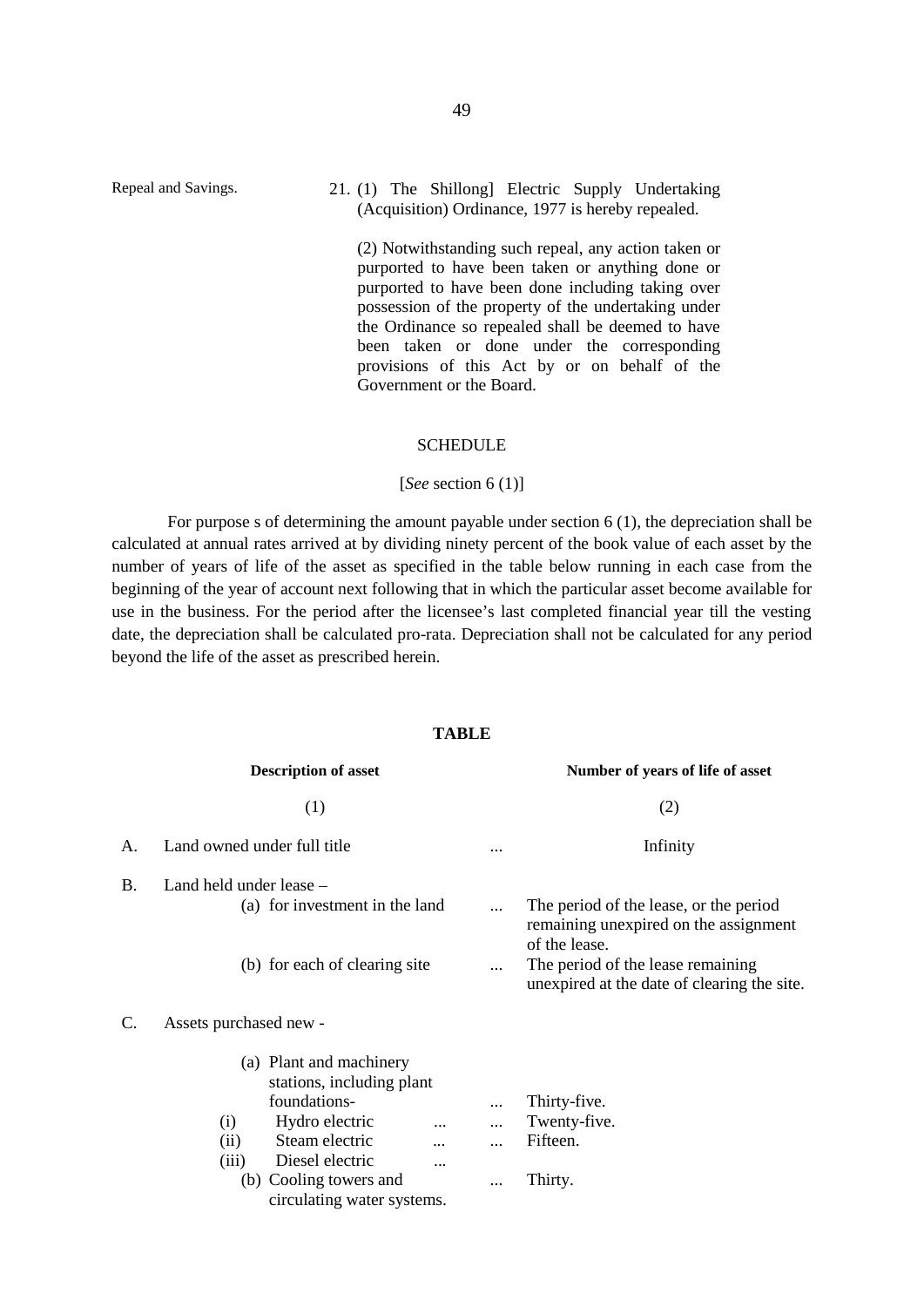| <b>Description of asset</b>                                                                                                                                              | Number of years of life of asset |
|--------------------------------------------------------------------------------------------------------------------------------------------------------------------------|----------------------------------|
| (1)                                                                                                                                                                      | (2)                              |
| (c) Hydraulic works forming<br>part of a hydro-electric<br>system including-                                                                                             |                                  |
| Dam spillways, weirs,<br>(i)<br>canals, reinforced concrete<br>flumes and siphons.                                                                                       | One hundred                      |
| (ii) Reinforced concrete pipe<br>line and surge tanks, steel<br>pipe lines, sluice gates,<br>steel surge tanks, hydraulic<br>control valves and other<br>hydraulic works | Forty.                           |
| (d) Building and civil engineering<br>works of a permanent character,<br>not mentioned above -                                                                           |                                  |
| (i)<br>Office and showrooms                                                                                                                                              | Fifty.                           |
| (ii) Containing thermo-electric<br>generating plant.                                                                                                                     | Thirty.                          |
| (iii) Containing hydro-electric<br>generating plant.                                                                                                                     | Thirty-five.                     |
| (iv) Temporary erections such<br>as wooden structures.                                                                                                                   | Five.                            |
| (v) Roads other than katcha<br>roads                                                                                                                                     | <br>One hundred.                 |
| (vi) Others<br>$\cdots$                                                                                                                                                  | Fifty.                           |
| (e) Transformers, transformers<br>kiosks, sub-station<br>equipment and other fixed<br>apparatus (including plan<br>foundation) $-$                                       |                                  |
| Transformers (including<br>(i)<br>foundation) having a rating<br>of 100 kilovolt amperes<br>and over                                                                     | <br>Thirty-five.                 |
| Others<br>(ii)                                                                                                                                                           | <br>Twenty-five.                 |
| (f) Switchgear, including cable<br>connections.                                                                                                                          | Twenty.                          |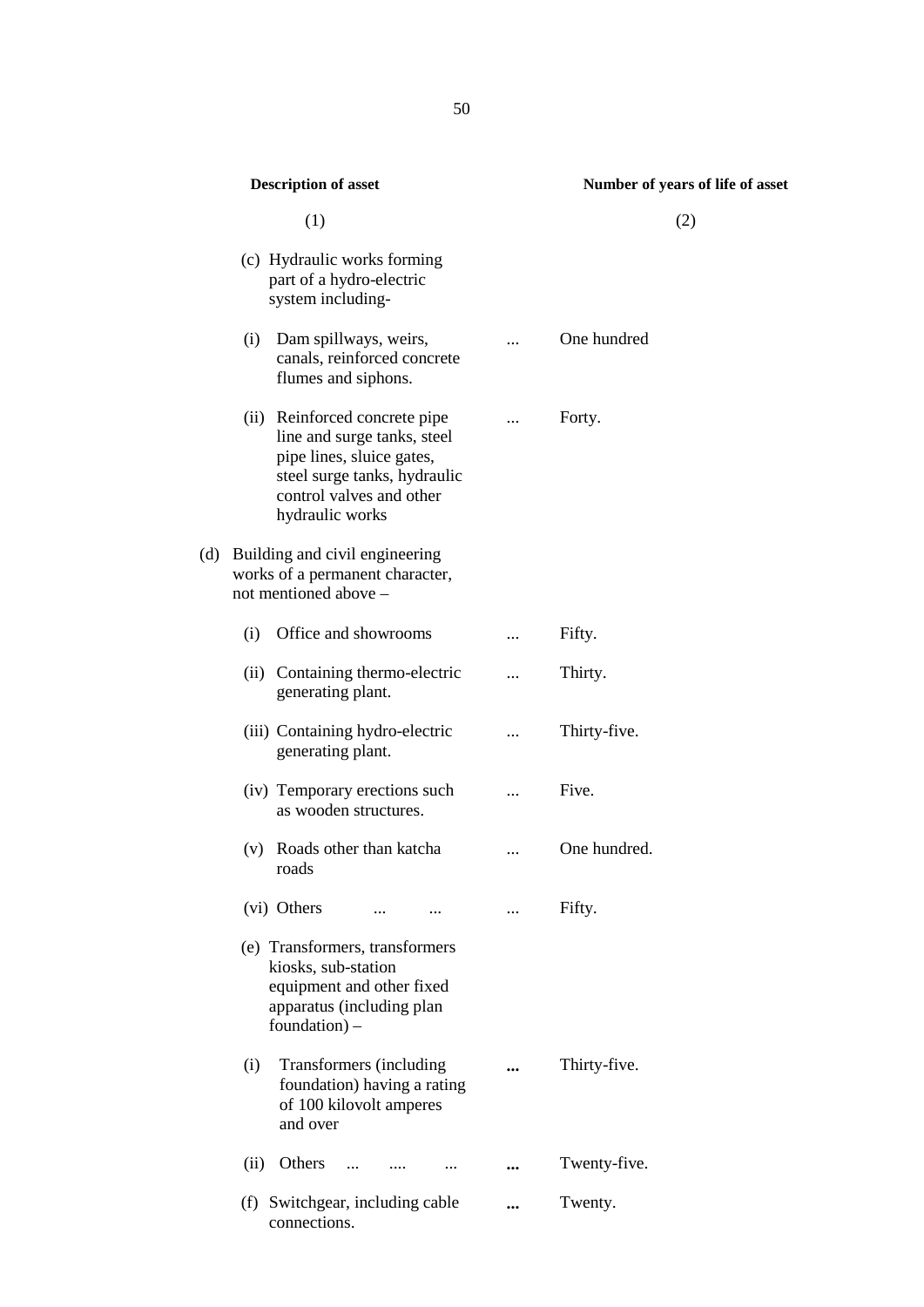#### $(1)$  (2)

# **Description of asset Number of years of life of asset**

| (g) Lightning arrestor s-                                     |           |              |
|---------------------------------------------------------------|-----------|--------------|
| Station type<br>(i)<br>                                       |           | Twenty       |
| (ii)<br>Pole type                                             | $\ddotsc$ | Fifteen.     |
| (iii) Synchronous condensers                                  |           | Thirty-five. |
| (h) Batteries<br>$\sim$ $\sim$<br>                            |           | Ten.         |
| (i) (i) Underground cables                                    |           | Forty.       |
| including<br>joint boxes and<br>disconnecting<br>boxes.       |           |              |
| (ii) Cable duct system<br>$\ddotsc$                           |           | Sixty.       |
| (j) Overhead lines including<br>support-                      |           |              |
| (i) Lines on fabricated steel<br>support operating at nominal |           | Thirty-five. |
| voltages higher than 60<br>kilovolts.                         |           |              |
| (ii) Lines on steel supports<br>operating at nominal voltages | $\ddotsc$ | Thirty.      |
| higher than 13.2 kilovolts but<br>not exceeding 66 kilovolts. |           |              |
| (iii) Lines on steel or reinforced                            |           | Twenty-five. |
| concrete supports.<br>(iv) Lines on treated wood<br>supports  |           | Twenty.      |
| (k) Meters<br>$\cdots$                                        |           | Fifteen.     |
| (1) Self-propelled vehicles                                   |           | Seven.       |
| (m) Static-machine tools                                      |           | Twenty.      |
| (n) Air conditioning plant -                                  |           |              |
| (i) Static                                                    |           | Fifteen.     |
| (ii)Portable<br>                                              |           | Seven.       |
| (o) (i) Office furniture and<br>fittings                      |           | Twenty.      |
| Office equipment<br>(i)<br>                                   |           | Ten.         |
| (iii) Internal wiring, including<br>fittings and apparatus.   | .         | Fifteen.     |
| (iv) Street-light fittings                                    |           | Fifteen.     |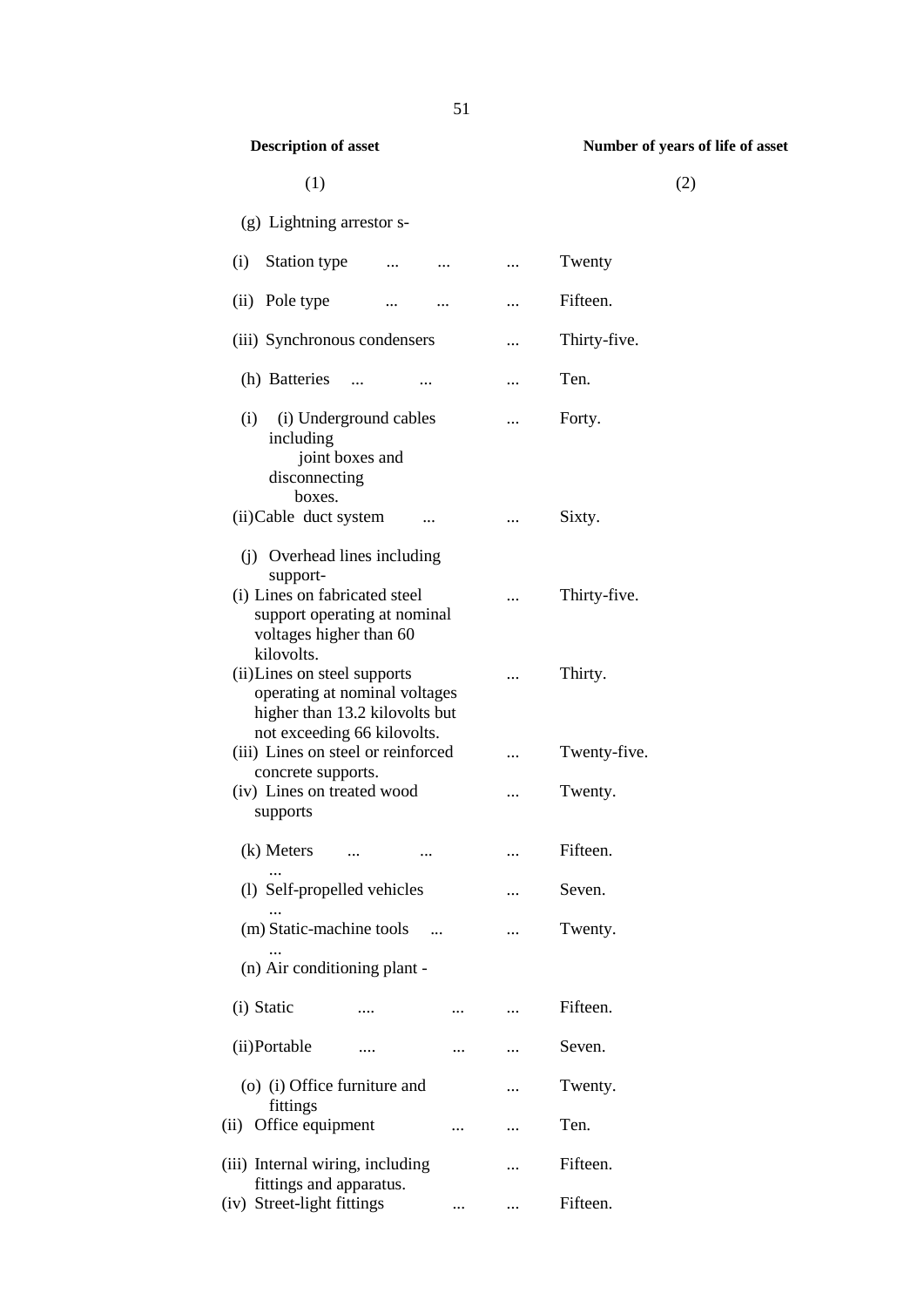|   | <b>Description of asset</b>                                                          |           | Number of years of life of asset                                                                                                                 |  |
|---|--------------------------------------------------------------------------------------|-----------|--------------------------------------------------------------------------------------------------------------------------------------------------|--|
|   | (1)                                                                                  |           | (2)                                                                                                                                              |  |
|   | (p) Apparatus let on hire-                                                           |           |                                                                                                                                                  |  |
|   | (i) Other than meters                                                                |           | Seven.                                                                                                                                           |  |
|   | (ii) Meters<br>$\cdots$<br>                                                          |           | Twenty.                                                                                                                                          |  |
|   | (q) Communications<br>equipment-                                                     |           |                                                                                                                                                  |  |
|   | Radio and high frequency<br>(i)                                                      |           | Fifteen.                                                                                                                                         |  |
|   | Telephone lines and<br>(i)<br>telephone.                                             |           | Twenty.                                                                                                                                          |  |
| D | Assets purchased second hand and assets<br>not otherwise provided for in this table. | $\ddotsc$ | Such reasonable period as<br>Government determines in each case<br>having regard to the nature of the<br>asset at the time of its acquisition by |  |

the licensee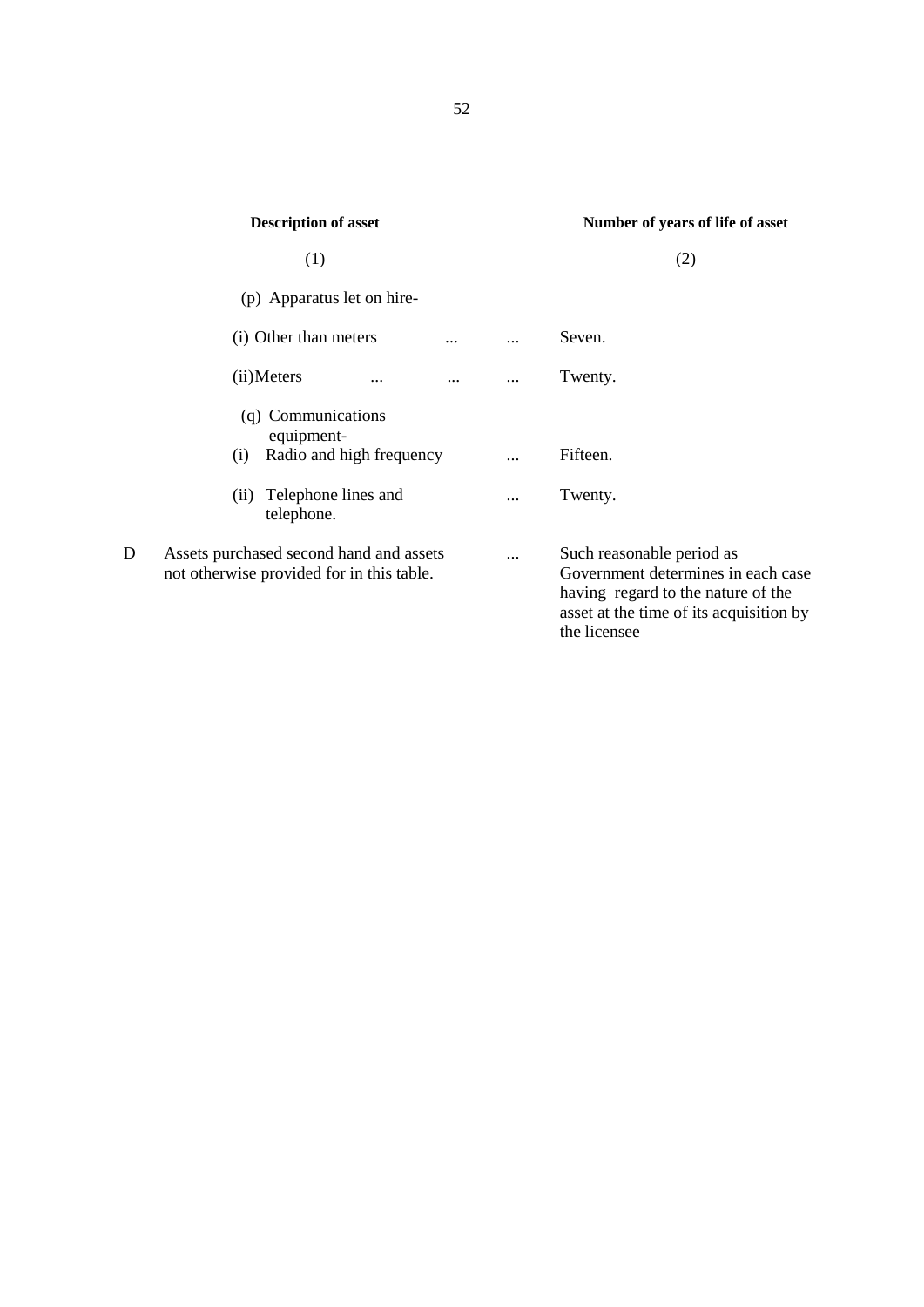#### **MEGHALAYA ORDINANCE 1 OF 1977**

#### THE LEGISLATIVE ASSEMBLY OF MEGHALAYA (MEMBERS' SALARIES AND ALLOWANCES) (AMENDMENT) ORDINANCE, 1977

*An*

#### *Ordinance*

*further to amend the Legislative Assembly of Meghalaya (Members' Salaries and Allowances) Act, 1972.*

Whereas, the Legislative Assembly of Meghalaya is not in Session and the Governor is satisfied that circumstances exist which render it necessary for him to take immediate action;

Now, therefore, in exercise of the powers conferred by clause (1) of Article 213 of the Constitution of India, the Governor is pleased to promulgate in the Twenty seventh year of the Republic of India the following Ordinances, namely:-

1. *Short title and commencement.-* (1) This Ordinance may be called the Legislative Assembly of Meghalaya (Members' Salaries and Allowances) (Amendment) Ordinance, 1977.

(2) It shall be deemed to have come into force on the  $1<sup>st</sup>$  day of October, 1976.

2. *Insertion of new Section 6A in Act 8 of 1972*.- After Section 6 of the Legislative Assembly of Meghalaya (Members' Salaries and Allowances) Act, 1972, the following section shall be inserted as Section 6A,namely:-

6A."Entitlement of telephone connection and telephone charges.- (1) Each member shall be entitled to have a telephone connection in a place of his choice where he normally resides or carries on his duties as the member of the Assembly.

(2) The annual rent and the installation charges of such telephone shall be borne by the Government and the member shall also be paid a telephone allowance of one hundred rupees per month for telephone calls and the charges for the excess over the minimum calls permissible to the subscriber.

(3) The telephone allowance under this section shall be paid to each member irrespective of the fact whether or not telephone connection has been provided to him."

**Dated Shillong: LALLAN PRASAD SINGH. The 24<sup>th</sup> January, 1977. Governor of Meghalaya.**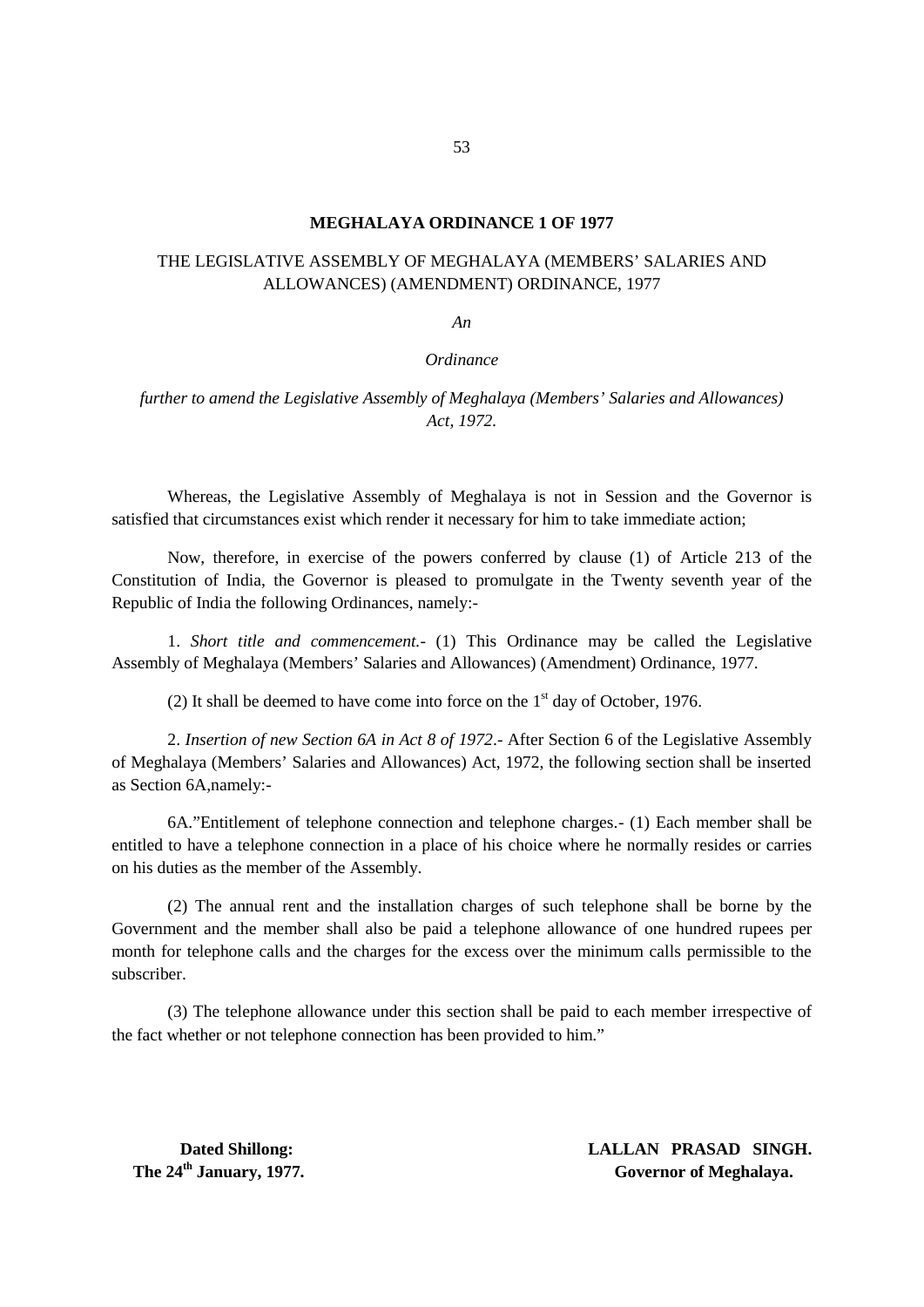#### **MEGHALAYA ORDINANCE 2 OF 1977**

#### THE SHILLONG ELECTRIC SUPPLY UNDERTAKING (ACQUSITION) ORDINANCE 1977

#### **An**

#### **Ordinance**

#### **to provide for the acquisition of the Shillong Electric Supply Undertaking for a public purposes and for giving effect to the policy of the State towards securing the principles specified in Clause (b) of Article 39 of the Constitution of India.**

Whereas, the Legislature of the State of Meghalaya is not in session and the Governor of Meghalaya is satisfied that circumstances exist which reader it necessary for him to take immediate action;

And whereas instructions from the President have been obtaining to promulgate the Ordinances;

Now, therefore, in exercise of the powers conferred by clause (1) of Article 213 of the Constitution of India, the Governor is pleased to promulgate in the Twenty-eight Year of the Republic of India the following Ordinance, namely:-

**1. Short title, extent and commencement**.- (1) This Ordinance may be called the Shillong Electric Supply Undertaking (Acquisition) Ordinance, 1977.

(2) It extends to the whole of the State of Meghalaya.

(3) It shall come into force at once.

**2. Definitions and Interpretation**.- In this Ordinance, unless these context otherwise requires-

- (a) 'Annual Account' means the account of the undertaking rendered to the Government annually under and in accordance with the Electricity Act;
- (b) 'Board' means the Meghalaya State Electricity Board constituted under Section 5 of the Electricity Supply Act;
- (c) 'Document' in relation to the undertaking, includes its books, accounts, registers, maps and plans, and all other documents of whatever nature relating to the undertakings.
- (d) 'Electricity Act' means the Indian Electricity Act, 1910 (Act 9 of 1910).
- (e) 'Electricity Supply Act' means the Electricity (Supply) Act, 1948 (Act 54 of 1948).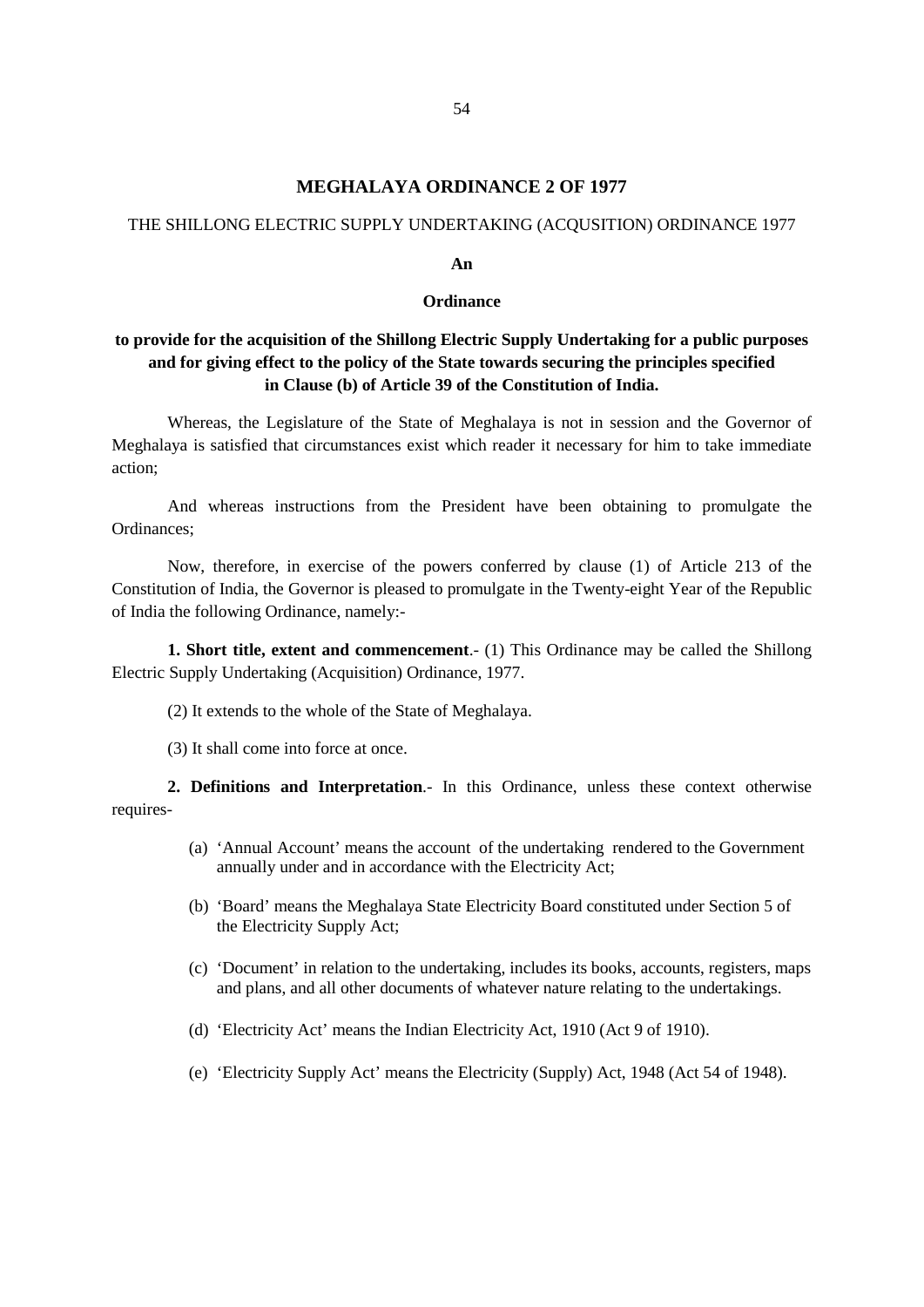- (f) 'Fixed Assets' includes works spare parts, stores, tools, motor and other vehicles, instruments, office and other equipments and furniture ;
- (g) 'Government' means the Government of Meghalaya;
- (h) 'Licensee' means the Shillong Hydro Electric Ltd;
- (i) 'Prescribed' means prescribed by rules made under this Ordinance;
- (j) 'Schedule' means the Schedule appended to this Ordinance;
- (k) 'Undertaking' means the electric supply undertaking at Shillong owned and managed by the Shillong Hydro Electric Ltd.;
- (l) 'Vesting date' means the date on which the undertaking shall vest in the Government under Section 3;
- (m) 'Works' includes electric supply lines, any lands, buildings, structures, plan, machinery or apparatus required to supply energy and to carry into effect the object of a licence granted under the Electricity Act;
- (n) Other expressions shall have the meanings respectively assigned to them in the Electricity Act.

**3. Power of Government to take over the undertaking.-** (1) The Government may, by notification in the Official Gazette, take over the undertaking on the date and time specified in the notifications.

(2) On and from the date and time specified int he notification issued under sub-section (1), the undertaking shall be deemed to be transferred to and shall vest in the Government.

(3) The Government shall, by force of vesting in it of the undertaking under sub-sections (2) , be deemed to have entered into possession of all the properties, movable and immovable, fixed assets, rights, powers authorities and privileges of the undertaking from the vesting date.

**4. Transfer of undertaking to Board**.- The Government may by an order in writing , transfer the undertaking acquired under this Ordinance to the Board on such terms and conditions, as may be specified therein, and on such transfer the undertaking together with all assets, liabilities, rights and obligations, which by virtue of this Ordinance have vested in the Government shall thereupon vest and devolve on the Board.

5. Vesting of undertaking.- (1) The property, rights, liabilities and obligations specified below in respect of the undertaking shall vest in the Government on the vesting date:-

(i) all the fixed of the license and all the documents relating to the undertaking;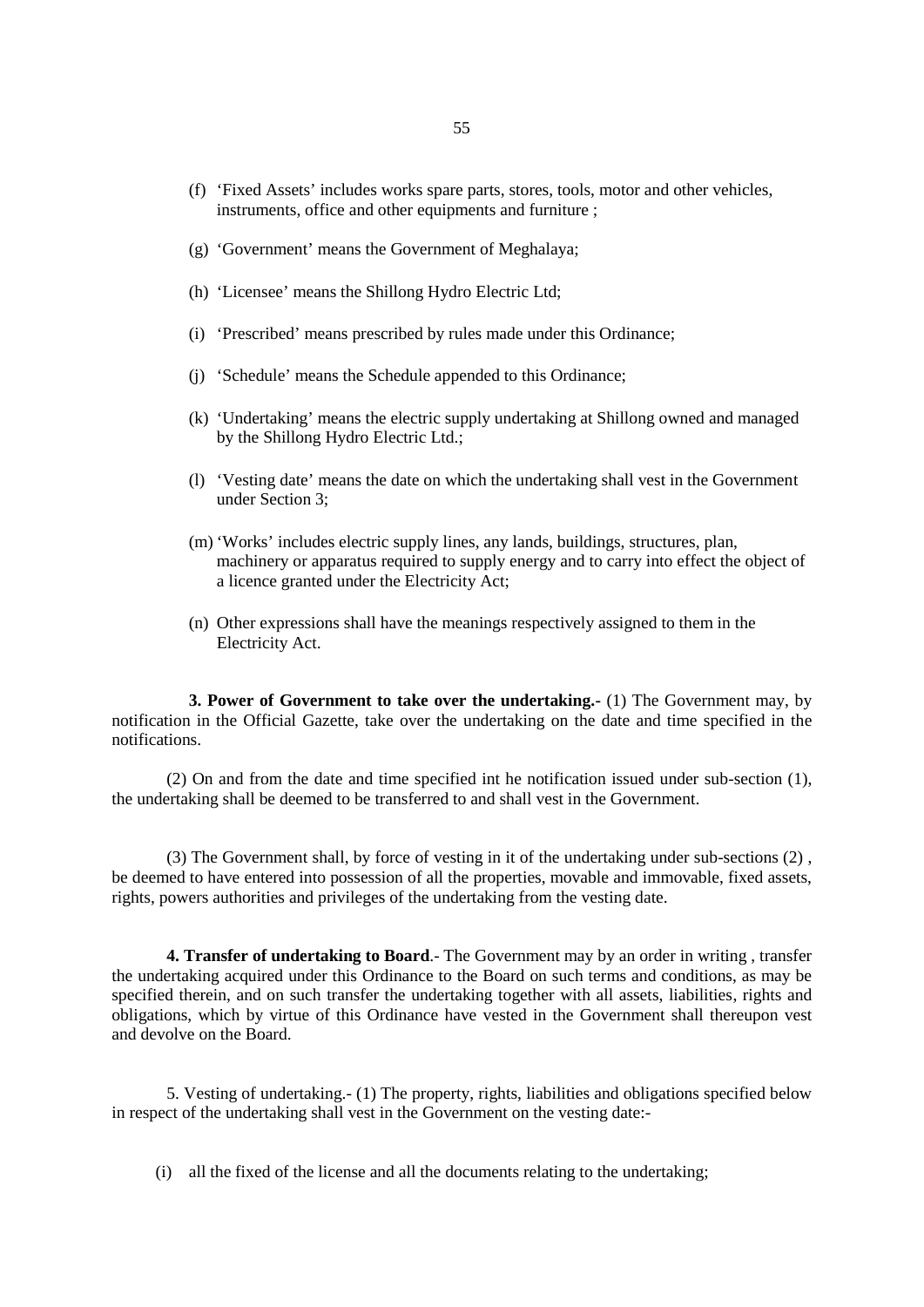- (ii) all the rights, liabilities and obligations of the licensee under hire-purchase agreements, if any, for the supply of materials or equipment made bonafide before the vesting date;
- (iii) all the rights, liabilities and obligations of the licensee under any other contract entered into *bonafide* before the vesting date not being a contract relating to the borrowing or lending of money, or to the employment of staff.
- (iv) (a) all cash and bank balances of the licensee relatable to the undertaking on the vesting date;
	- (b) all amounts due or accruable or accrued to the licensee, in connection with electrical energy supplied or other supplies made or services rendered by the licensee, in the course of operations of the undertaking, upto the vesting date; and
	- (c) all investments, loans, advances or deposits relatable to the operations of the undertakings, made by the licensee and outstanding on the vesting date, except loans and advances to the employees of the licensee.

(2) All the assets specified in Clause (i) of sub-section (1) shall vest in the Government free from any encumbrances, debts mortgages or similar obligations of the licensee or attacking to the undertaking;

Provided that such debts, mortgages or obligations shall attach to the amount payable under this Ordinance for the assets.

(3) The licence granted to the undertaking under the Electricity Act shall be deemed to have been terminated on the vesting date and all the rights liabilities and obligations of the licensee under any agreement to supply electricity entered into before that date shall devolve or shall be deemed to have devolved on the Government:

Provided that where any such agreements is not in conformity with the rates and conditions of supply approved by the Government and in force on the vesting date, the agreement shall be voidable at the option of the Government:

Provided further that on an from the vesting date the consumers will be governed by the Tariff for supply of electricity and the general conditions of supply of the Board.

(4) On and from the vesting date, it shall be lawful for the Government or their authorised representative, after removing obstruction, if any, to take physical possession of all the property, movable and immovable, including fixed assets and documents of the undertaking:

(5) All the liabilities and obligations, other than those vesting in the Government under sub-sections (1) and (3), shall continue to be the liabilities and obligations of the licensee, after the vesting date.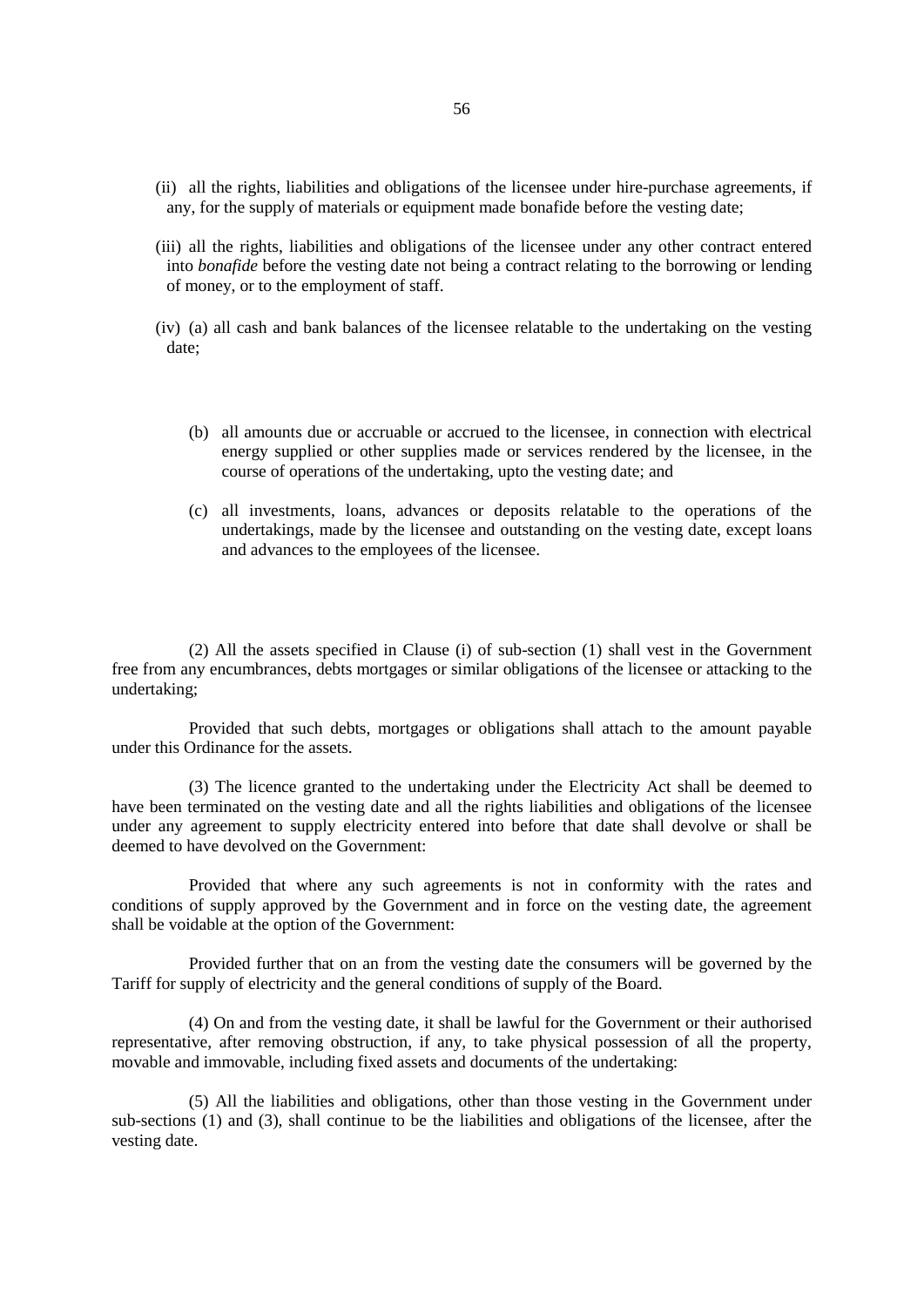**Explanation** – All liabilities and obligations in respect of staff, taxes provident fund, Employees State Insurance, industrial disputes and all other matters, upto and including the vesting date shall continue to be the liabilities and obligations of the licensee, after the vesting date.

**6. Gross amount payable to Licensee**:- (1) The gross amount payable to the licensee shall be the aggregate value of the amounts specified below:-

- (i) the book value of all completed works in beneficial use pertaining to the undertaking and taken over by the Government (excluding works paid for by consumers) less depreciation calculated in accordance with the Schedule;
- (ii)the book value of all works in progress taken over by the Government, excluding works paid for by consumers or prospective consumers;
- (iii) the book value of all stores including sparts taken over by the Government and in the case of used stores and spare parts, if taken over, such sum as may be decided upto by the Government.
- (iv) the book value all other fixed assets in use on the vesting date and taken over by the Government less depreciation calculated in accordance with the Schedule;
- (v) the book value of all plants and equipment existing on the vesting date, it taken over by the Government , but no longer in such value has not be written off in the books of the licensee less depreciation calculated in accordance with the Schedule;
- (vi) the amount due from consumers in respect of every hire purchase agreements referred to Clause (ii) of sub-section (1) of Section 5, less a sum which bears to the difference between the total amount of the instalments and the original cost of the materials or equipment, the same proportion as the amount due bears to the total amount of the instalments;
- (vii) any amount paid actually by the licensee in respect of every contract referred to in Clause (iii) of sub-section (1) of Section 5;
- (viii) the amount of cash and bank balance taken over by the Government under sub-clause (a) of Clause (iv) of sub-section (1) of Section 5 ;
- (ix) the value of the items taken over by the Governments under sub-clauses (b) and (c) of Clauses (iv) of sub-section (1) of Section 5, less bed debts or unrealisable amount, as the case may be.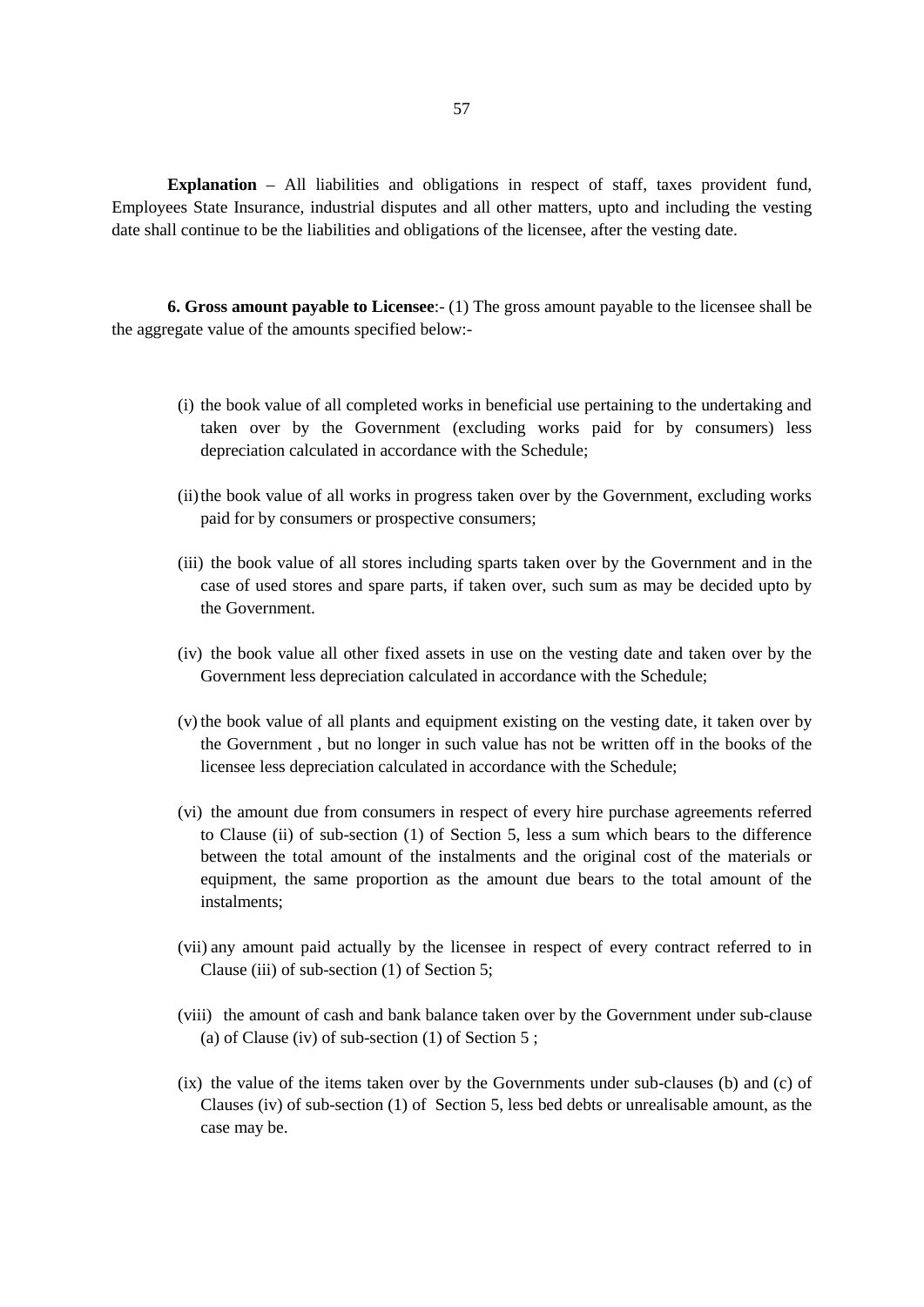**Explanation**: The book value of any fixed asset means its original cost and shall comprise.

- (i) the purchase price paid by the licensee for the asset., including the cost of delivery and all charges properly incurred in erecting and bringing the asset into beneficial use as shown in the books of the undertaking;
- (ii) the cost of supervision, if any, actually incurred and charged to the value of the assets in the books of the undertaking, but not exceeding fifteen percent of the amount referred to in paragraph (i):

Provided that before deciding the amount under this sub-section the licensee shall be given an opportunity by the Government of being heard, after giving him a notice of at least 15 days therefor.

(2) In addition a sum equal to 10 percent of the amounts assessed under clauses (i) to (iv) of sub-section (1) shall be paid to the licensee by the Government.

(3) When any asset has been acquired by the licensee after the expiry of the period to which the latest annual accounts relate, the book value of the asset shall be such as may be decided upon by the Government:

Provided that before deciding the book value of any such asset, the licensee shall be given an opportunity by the Government of being heard after giving him a notice of at least 15 days therefor.

#### **7. Deductions from the gross amounts:-**

The Government shall be entitled to deduct the following sums from the gross amount payable under this Ordinance to the licensee-

- (a) the amount , if any, already paid in advance;
- (b) the amount, if any, specified in Section 8;
- (c) the amount payable, due, or accrued, if any, including interest and/or surcharge thereon from the licensee to the Board, for energy supplied by the Board before the vesting date;
- (d) all amounts and arrears of interest, if any, thereon, due from the licensee to the Government;
- (e) the amount , if any, equivalent to the loss sustained by the Government by reason of any property or rights belonging to the undertaking not having been handed over to the Government, the amount of such loss being deemed to be the amount by which the market value of such property or rights exceeds the amount payable therefor under this Ordinance, together with any income which might have been realised by the Government if the property or rights had been handed over on the vesting date;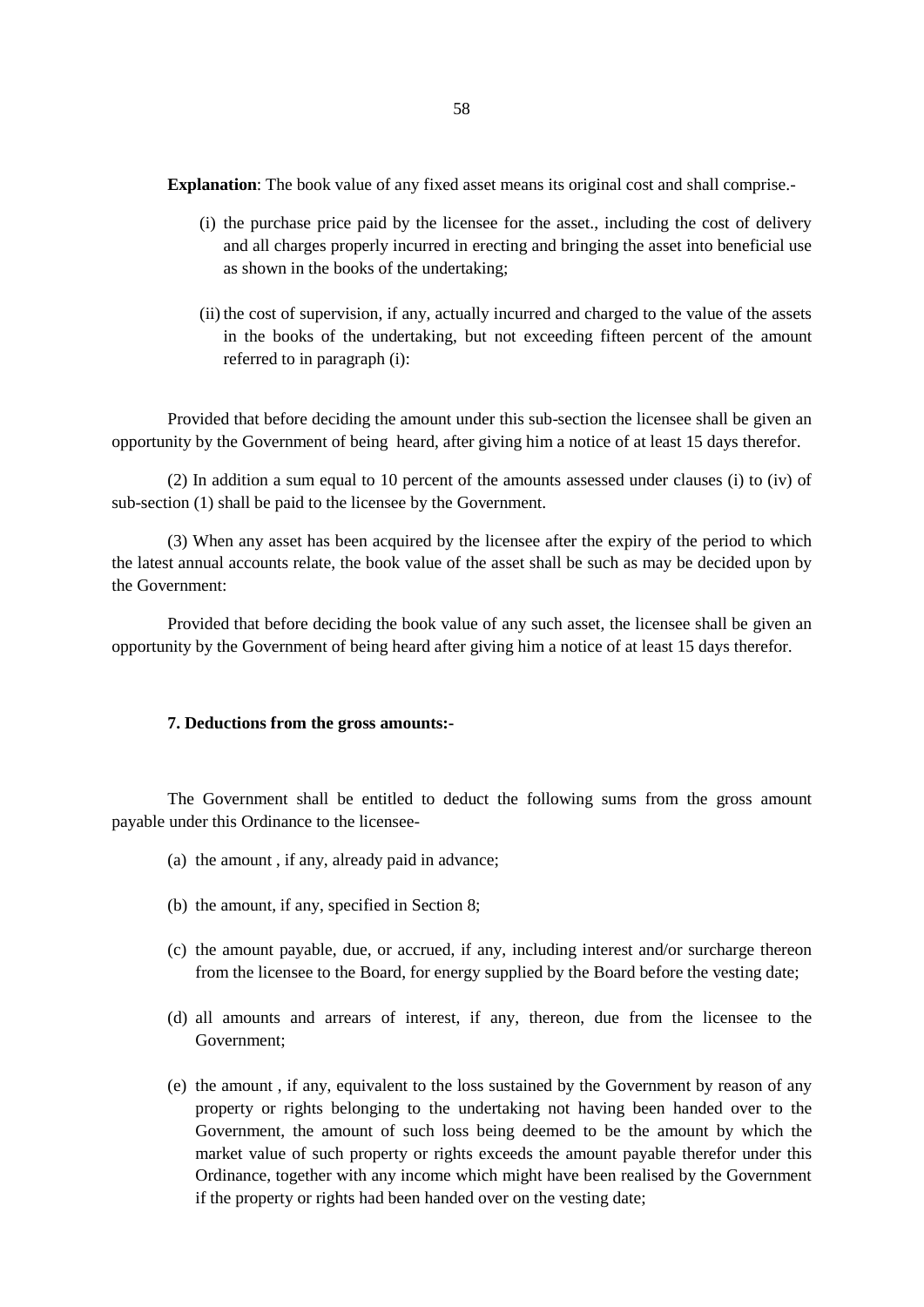- (f) the amount of all loans due from the licensee to any financial institutions constituted by or under the authority of the Government and arrears of interest, if any , thereon;
- (g) all sums paid by consumers by way of security deposit and arrears of interest due thereon the vesting date, in so far as they have not been paid over by the licensee to the Government;
- (h) all advances from consumers and prospective consumers, and all sums which have been or ought to be set aside to the credit of the consumer's fund, in so far as such advances or sums have not been paid over by the licensee to the Government;
- (i) the amounts remaining in Tariffs and Dividends Control Reserve, Contingencies Reserve, Provident Fund and Staff Gratuity Fund accounts and the Development Reserve, in so far as such amounts have not been paid over by the licensee to the Government;
- (j) the amount, if any , as specified in sub-section (2) and (3) of Section 10;
- (k) the amount , if any , relating to debts, mortgages or obligations as mentioned in proviso to sub-section (2) of Section 5:

Provided that before making any deduction under this Section, the licensee shall be given a notice to show cause against such deduction within a period of fifteen days from the date of receipt of such notice.

**8. Effect of transactions not** *bonafide*:- Where the Government are of opinion that the licensee has on or after the  $1<sup>st</sup>$  January,1975, disposed of any fixed asset whether by way of after, exchange,gift,lease of otherwise, or incurred any expenditure, liability or obligation otherwise than in the normal course of events, with a view to benefit unduly the licensee or some other person and thereby caused loss to the Government as succeeding owners of the undertaking, the Government shall be entitled deduct from the amount payable to the licensee under this Ordinance, an amount which they consider to be loss sustained by them:

Provided that before making such deduction, the licensee shall be given a notice within nine months of the vesting date to show cause against such deduction, within a period of fifteen days from the date of receipt of such notice.

**9. Manner of payment of net amount**: - (1) The Government shall appoint, by order in writing, a person having adequate knowledge and experience in matters relating to accounts, as Special Office to assess the net amount payable under this Ordinance by the Government to the licensee, after making the deductions mentioned in section 7.

(2) The Special Officer may call for the assistance of such Officers and staff of the Government Board or the undertaking as he may deem fit, in assessing the net amount payable.

(3) The net amount due to the licensee under this Ordinance shall be paid by the Government to the licensee within one hear from the vesting date: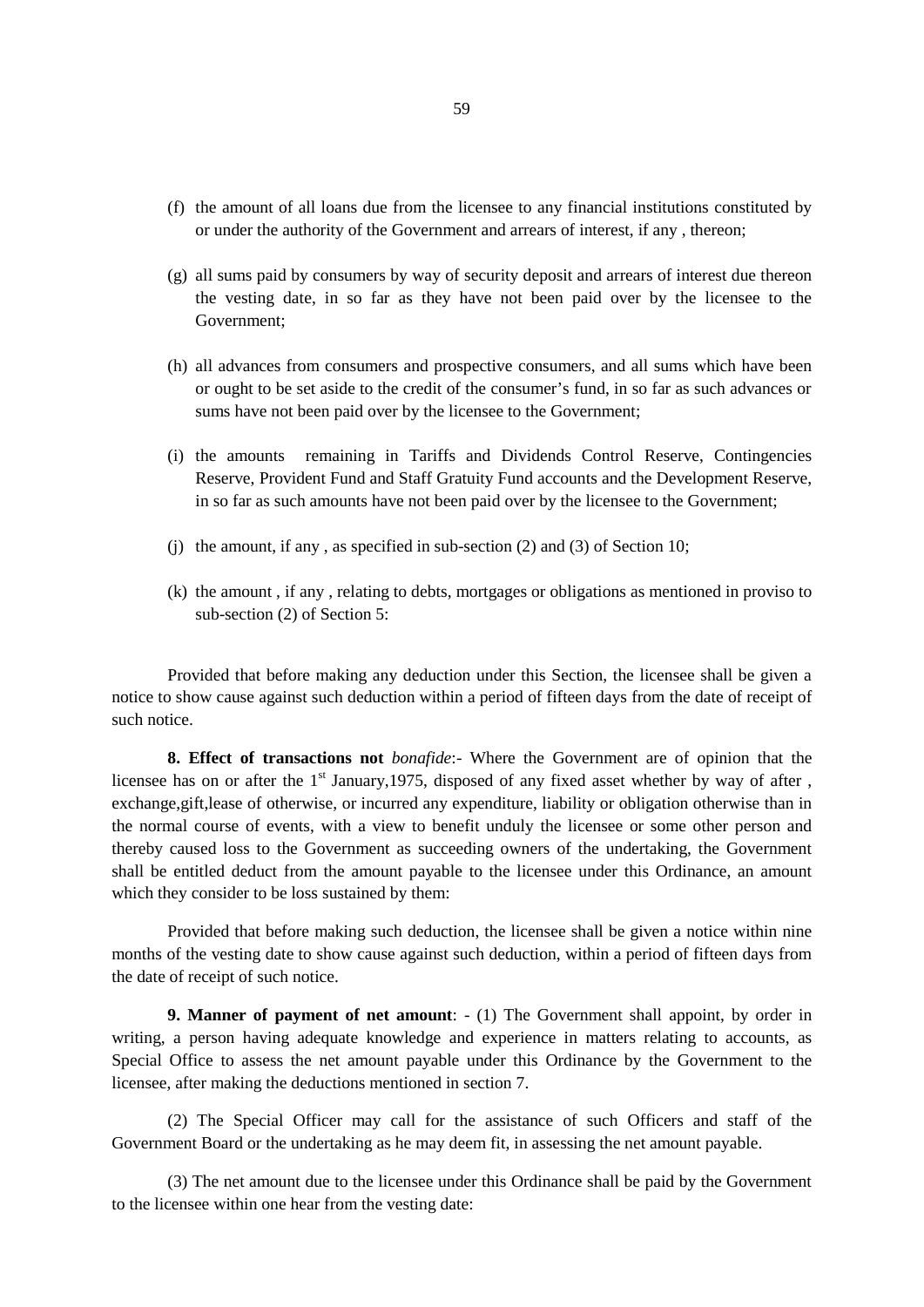Provided that this period may be suitably extended by the Government if the licensee fails to furnish or delays the furnishing of accounts, information, particulars or documents as mentioned in Section 11.

(4) The net amount payable shall bear simple interest at the rates of one percentum over the average of the Reserve Bank rates between the vesting dated and the date of payment or tender of payment:

Provided that no interest shall be payable during any extension of time granted under the proviso to sub-section (3).

(5) Where the gross amount shall be payable to the licensee is equal to or less than the total amount to be deducted under section 7,no payment shall be made to the licensee by the Government.

**10. Provisions for existing staff of licensee: -** (1) Every person who was employed in connection with the affairs of the undertaking as its employee immediately before the vesting date, other than directors or advisers, shall become on the vesting date an employee of the Government and thereafter an employee of the Board on the date of transfer of the undertaking to the Board under section 4 , and shall hold his service on the same terms and conditions and with the same rights to pension, gratuity and other matters as would have been admissible to him if the undertaking had not been transferred to and vested in the Government or the Board, as the case may be, and continue to do so unless and until his employment under the Government or the Board, as the case may be is terminated after giving him three calendar months, notice in writing, or paying him three months' pay in lieu of such notice, as the case may be, or until his remuneration, terms or conditions are duly altered by the Government or the Board, as the case may be.

(2) If the Licensee fails to pay such an employee his dues arising or accrued on or before the vesting date, the Government or the Board, as the case may be, may pay him the said dues and the amount so paid shall be deducted from the amount payable by the Government to the Licensee.

(3) In case the Government or the Board, as the case may be, retrench any such employee within a period of one year from the vesting date, the amount payable to such an employee on retrenchment shall be deducted from the amount payable by the Government to the licensee.

(4) For the persons who immediately before the vesting date were the trustees for any pension, provident, gratuity or other like fund constituted for the employees of the licensee, there may be substituted as trustees, such persons as the Government may, by general or special order, specify.

(5) Notwithstanding anything contained in the Industrial Disputes Act, 1947 (Act 14 of 1947), or in any other law for the time being in force3, the transfer of the services of any employee from the licensee to the Government or from the Government to the Board, shall not entitle such employee to any compensation under this Ordinance or any other law for the time being in force and no such claim shall be entertained by any court, tribunal or other authority.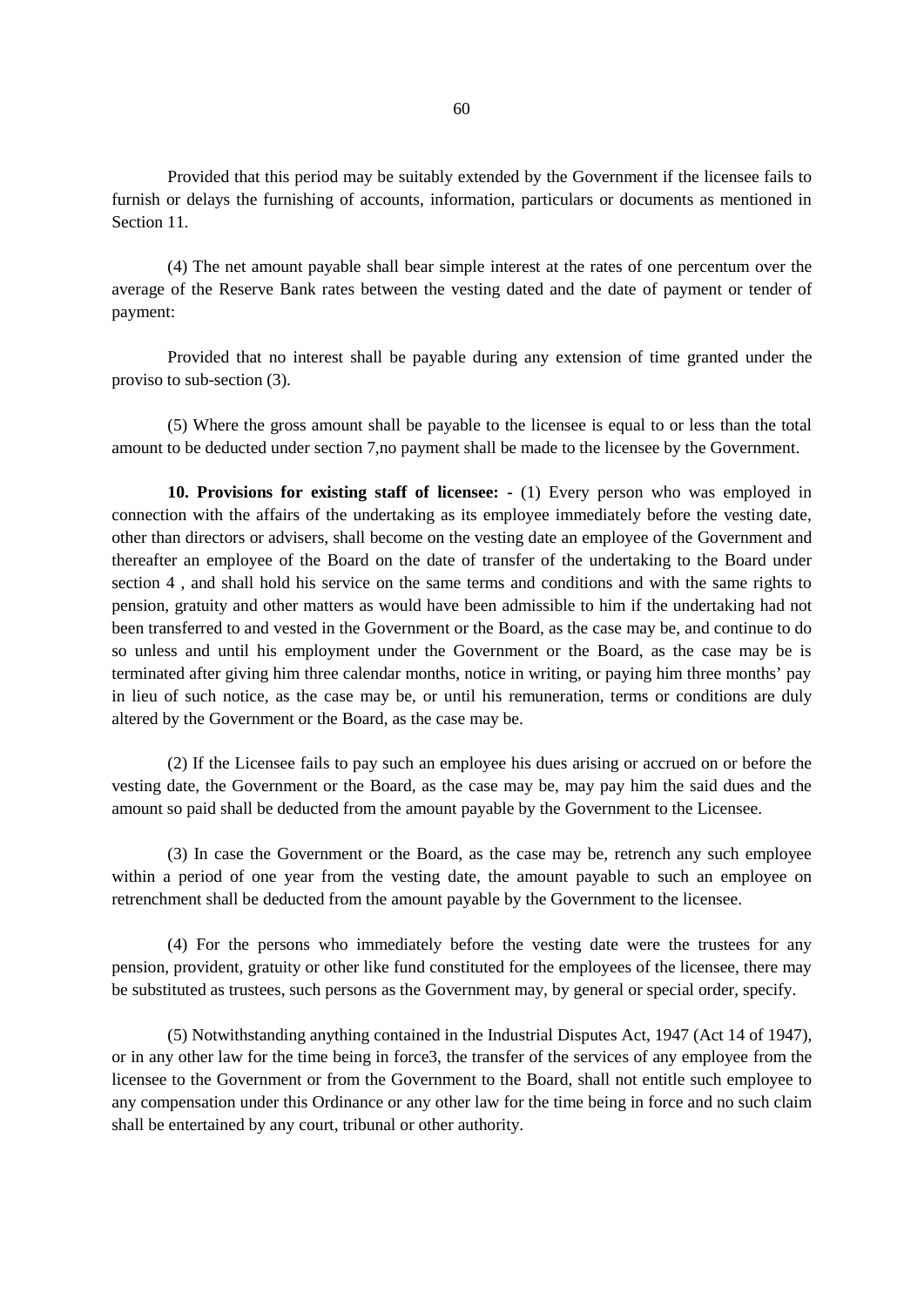(6) If any question arises as to whether or not any person was employed in connection with the affairs of the undertaking as its employee immediately before the vesting date, or whether or not the services of any person have been transferred to the Government or Board under this Ordinance, it shall be decided by an Officer authorised for this purpose by the Government an and appeal shall lie against his decision to the Government whose decision shall be final.

**11. Inventory of assets and information** – (1) The licensee shall, within ninety days from the vesting date or such further time as may be granted by the Government, prepare and hand over to the Government a complete inventory of all property including fixed assets belonging to the undertaking along with the book value, year of purchase and all relevant documents.

(2) The license shall also write up the accounts of the undertaking upto the vesting date, get them audited and submit them to the Government within four months from that date or such further time as may be granted by the Government.

(3) The licensee shall also within such time as may be specified by the Government, furnish to them such information and particulars as may be required by the Government in regard to documents relating to the undertaking.

(4) The licensee shall not destroy any document relating to the undertaking and shall hand over to the Government on vesting date all such documents as are necessary for ascertaining the assets of the undertaking the rights, liabilities and obligations attaching thereto, and determining the amount payable or deductible in respect of the undertaking under this Ordinance.

(5) Where the documents, aforesaid have been taken possession of by the Government, the licensee or any person authorised by him in this behalf, shall have access to such documents at all reasonable times and shall also be entitled to take copies thereof or extracts therefrom.

**12. Power of entry-** Any employee of the Government or the Board authorised in this behalf by general or special order by the Government, or the special officer appointed under section 9 may, at any time after giving the licensee reasonable notice, enter upon any land or premises in his possession and make any survey, examination or investigation preliminary or incidental to the purposes of this Ordinance.

**13. Penalties** - (1) Whoever, being required to , furnish any information or make any statement under this Ordinance furnishes any information or makes any statement which he knows to be false, or whoever wilfully fails to hand over to the Government or obstructs in taking over by the Government of any property, including fixed asset or documents, belonging to the undertaking or wilfully suppresses or damages or destroys such property, fixed asset or document, which is to be taken over by the Government, shall be punishable with imprisonment for a term which may extend to two years, or with fine which may extend to five thousand rupees or with both, and in the case of continuing offence, with an additional fine which may extend to five hundred rupees for every day after the first during which the offence continues.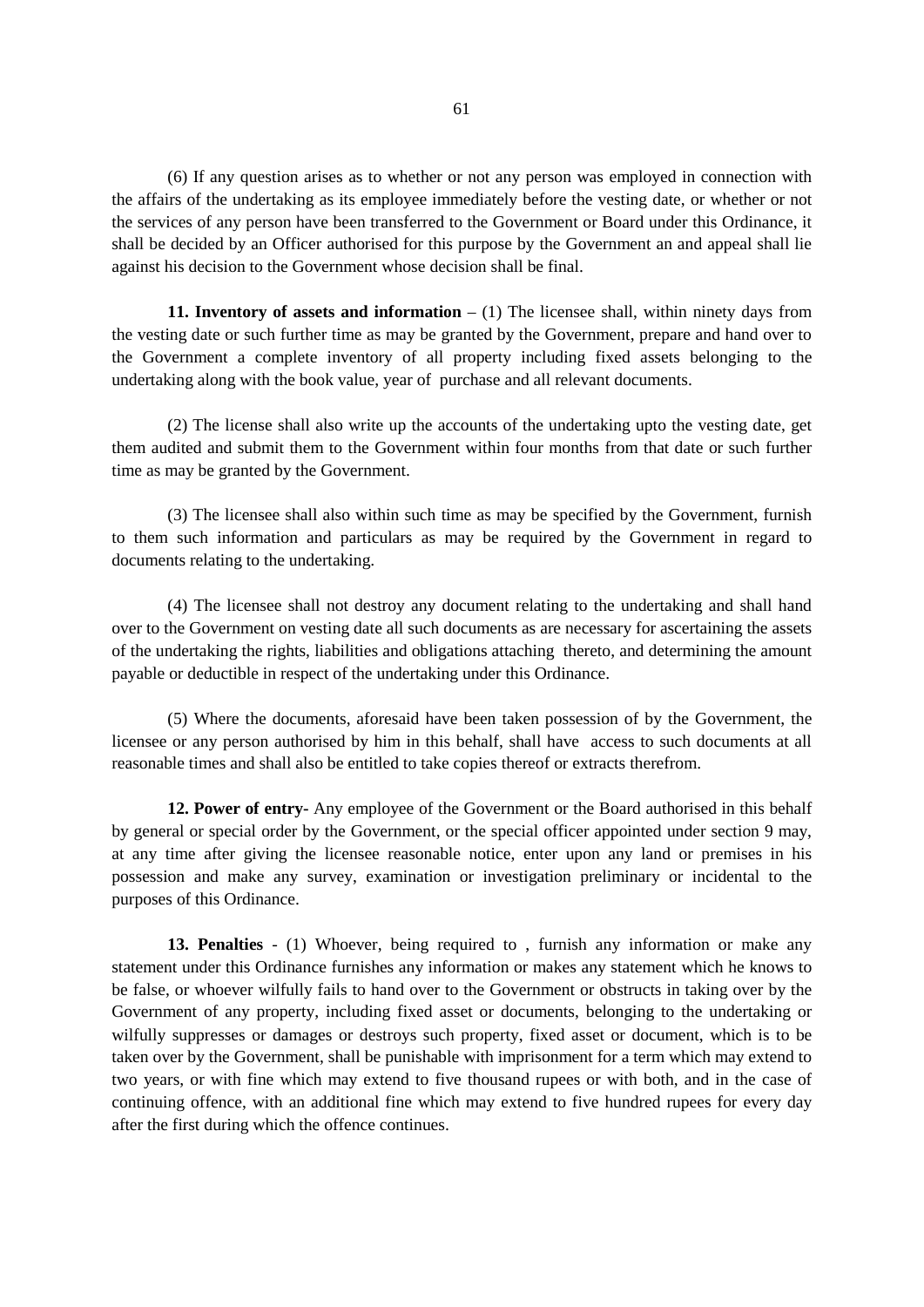(2) Whoever fails, without reasonable cause, to comply with any of the provisions of this Ordinance or the rules made thereunder, or any direction or order issued in pursuance there of shall if the case be not governed by sub-section (1), be punishable with fine which may extend to five thousand rupees and in the case of continuing offence, with an additional fine which may extend to five hundred rupees for every day after the first during which the offence continues.

(3) No, Court shall take cognizance of an offence punishable under this section except with the previous sanction of the Government or of an officer authorised by them in this behalf.

**14. Offences by Corporation.-** Where a person committing any offence punishable under this Ordinance is a company or any association or a body of persons, the Manager, Secretary, agent or other principal officer managing the affairs of the company, association or body shall be deemed to be guilty of such offence.

**15. Protection of action. –** No suit, prosecution or other legal proceeding shall lie against the Government or the Board or any employees of the Government or the Board or the Special Officer appointed under section 9 or any other person authorised or acting under the direction of the Government or the Board or aiding or assisting the Government or the Board or an employee of the Government or the Board in respect of anything which is in good faith done or intended to be done in pursuance of this Ordinance or any rule or order made thereunder.

**16. Bar to jurisdiction of Court. -** Notwithstanding anything contained in any other law for the time being in force, no court or tribunal ired shall call in question any order act done or purported to have been done under this Ordinance.

**17. Effect of other Laws: -** No provision of the Electricity Act, the Electricity Supply Act, or any other Act for the time being in force and of any rule made under any of those Acts or of any instrument including license having effect by virtue of any of those Acts or any rule made thereunder, shall, in so far as it is inconsistent with any of the provisions of this Ordinance, have any effect.

**18. Power to remover difficulties-** If any difficulty arises in giving effect to the provisions of this Ordinance the Government may as occasion may require, do anything which appears to them necessary for the purpose of removing the difficulty:

Provided that no such order shall be made after the expiry of two years from the vesting date.

**19. Arbitration –** (1) Where any dispute arises in respect of any of the matters specified below, it shall be determined by an arbitrator appointed by the Government.

- (a) whether any property belonging, or any right, liability or obligation attaching to the undertaking, vest in the Government ;
- (b) whether any fixed asset forms part of the undertaking;
- (c) whether any contract including any contract or agreement referred to in clauses (ii) and (iii) of sub-section (1) of section 5 has been entered into *bonafide* or not ;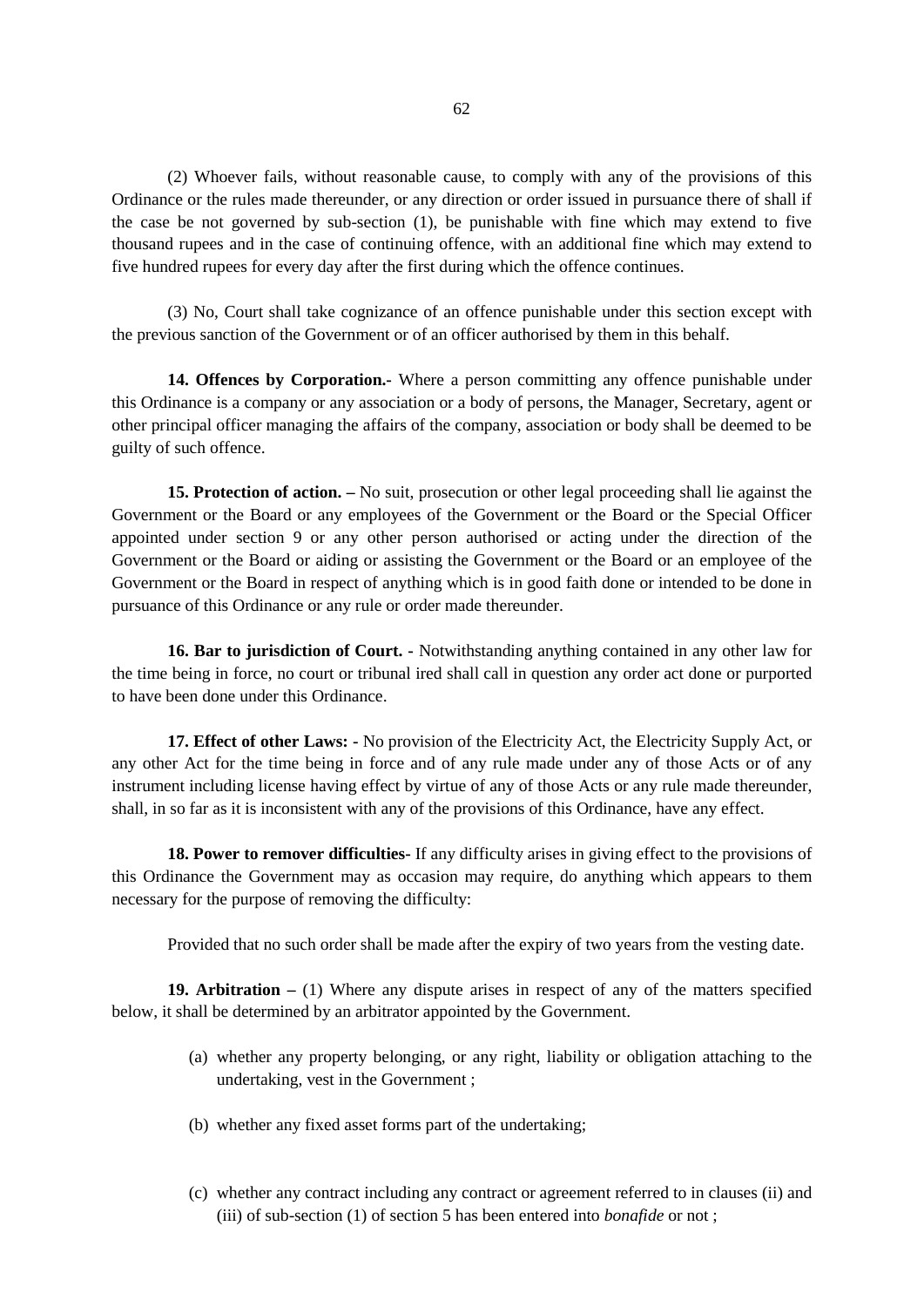- (d) whether any agreement to supply electricity entered into by the licensee prior to the vesting date is of the nature referred to in the first proviso to sub-section (3) of Section 5 ;
- (e) any other dispute that may arise regarding the gross or net amount payable tot he licensee under this Ordinance.

(2) Subject to the provision of this section, the provisions of the Arbitration Act, 1940 (Act 10 of 1940) , shall apply to all arbitration under this Ordinance.

20. Power to make rules:- The Government may make rules to carry out the purposes of this Ordinance.

**22. Declaration: -** It is hereby declared that this Ordinance is for giving effect to the policy of the policy of the State towards securing the principles specified in Clause (b) of Articles 39 of the Constitution of India.

#### **SCHEDULE**

#### (*See* section 6(1))

For the purpose of determining the amount payable under section 6(1), the depreciation shall be calculated at annual rates arrived at by dividing ninety percent of the book value of each asset by the number of years of life of the asset as specified in the table below running in each case from the beginning of the year of account next following that in which the particulars asset became available for use in the business. For the period after the licensee's last completed financial year till the vesting date, the depreciation shall be calculated pro-rata. Depreciation shall not be calculated for any period beyond the life of the asset as prescribed herein.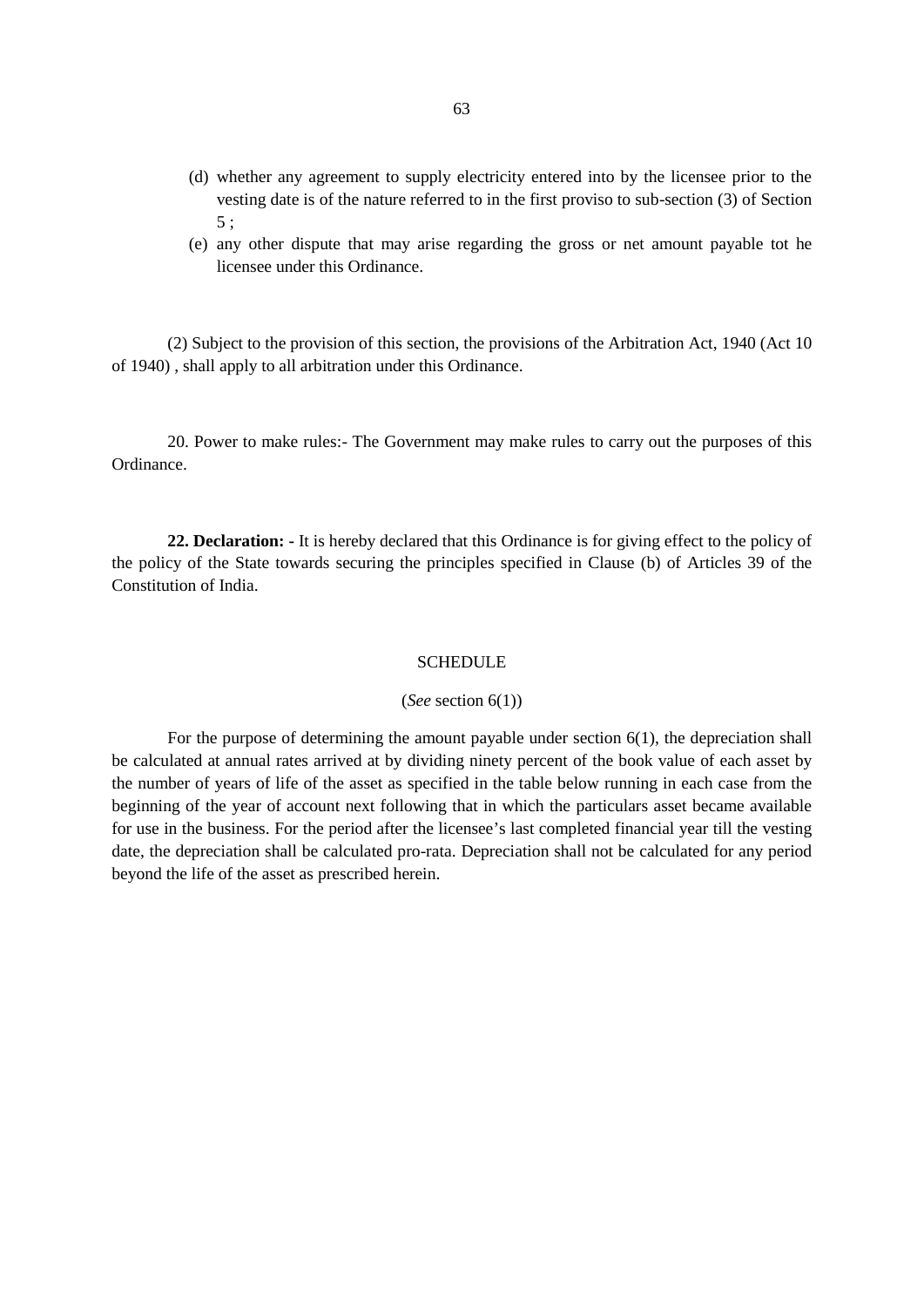# **TABLE**

|           |       | <b>Description of asset</b>                                                                                                                                        |            | Number of years of life of asset                                                                 |  |  |  |  |
|-----------|-------|--------------------------------------------------------------------------------------------------------------------------------------------------------------------|------------|--------------------------------------------------------------------------------------------------|--|--|--|--|
|           |       | (1)                                                                                                                                                                |            | (2)                                                                                              |  |  |  |  |
| A         |       | Land owned under full title<br>$\cdots$                                                                                                                            |            | Infinity                                                                                         |  |  |  |  |
| <b>B.</b> |       | Land held under lease -<br>                                                                                                                                        |            |                                                                                                  |  |  |  |  |
|           |       | (a) for investment in the Land                                                                                                                                     | $\cdots$   | The period of the lease, or the period<br>remaining unexpired on the assignment of<br>the lease. |  |  |  |  |
|           |       | (b) for cost of clearing site                                                                                                                                      |            | The period of the lease remaining<br>unexpired at the date of clearing the site.                 |  |  |  |  |
| C.        |       | Asset purchased new-                                                                                                                                               |            |                                                                                                  |  |  |  |  |
|           |       |                                                                                                                                                                    |            | (a) Plant and machinery in generating stations, including plant foundations –                    |  |  |  |  |
|           | (i)   | Hydro electric<br>                                                                                                                                                 | $\cdots$   | Thirty-five.                                                                                     |  |  |  |  |
|           | (ii)  | Steam electric<br>$\ddotsc$                                                                                                                                        | $\cdots$   | Twenty-five                                                                                      |  |  |  |  |
|           | (iii) | Diesel electric<br>$\cdots$                                                                                                                                        |            | Fifteen.                                                                                         |  |  |  |  |
|           |       | (b) Cooling towers and circulating<br>water systems.                                                                                                               |            | Thirty.                                                                                          |  |  |  |  |
|           |       | (c) Hydraulic works forming part of a hydro electric system, including-                                                                                            |            |                                                                                                  |  |  |  |  |
|           | (i)   | Dam, spillway, weirs, canals,<br>reinforced concrete flumes<br>and syphones.                                                                                       | $\cdots$   | One hundred.                                                                                     |  |  |  |  |
|           | (ii)  | Reinforced concrete pipe lines<br>and surge tanks, steel pipe<br>lines, sluice gates, steel surge<br>tanks, hydraulic central valves<br>and other hydraulic works. | $\dddotsc$ | Forty.                                                                                           |  |  |  |  |
|           |       |                                                                                                                                                                    |            | (d) Building and civil engineering works of a permanent character, not mentioned above –         |  |  |  |  |
|           |       |                                                                                                                                                                    |            |                                                                                                  |  |  |  |  |

(i) Office and show-rooms ... Fifty.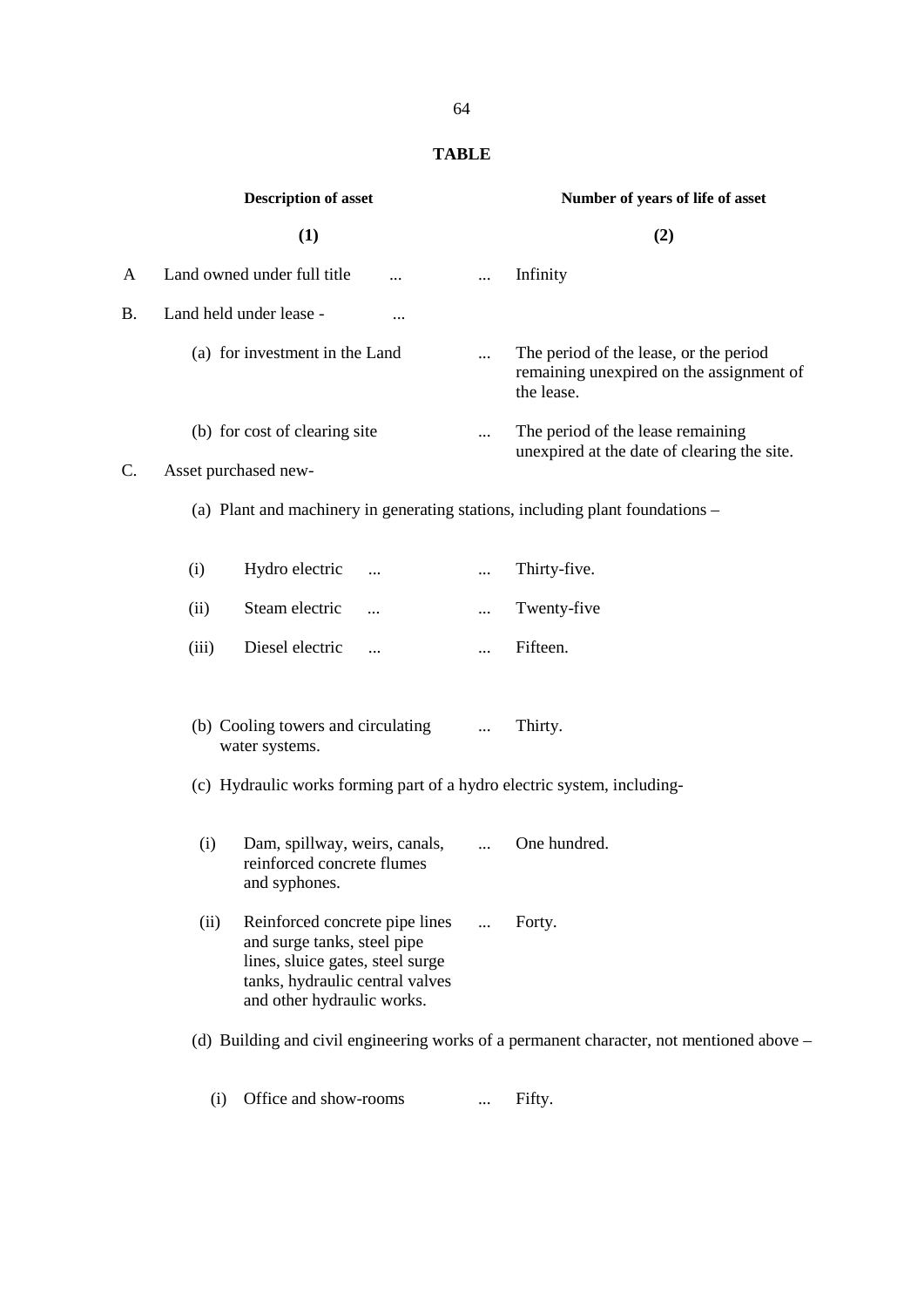|     |               | Description of asset                                                                                                   |                                                                                     |                       | value of years of the of asset                                                        |
|-----|---------------|------------------------------------------------------------------------------------------------------------------------|-------------------------------------------------------------------------------------|-----------------------|---------------------------------------------------------------------------------------|
|     |               | (1)                                                                                                                    |                                                                                     |                       | (2)                                                                                   |
|     |               | (ii) containing thermo electric<br>generation plant.                                                                   |                                                                                     | $\cdots$              | Thirty.                                                                               |
|     |               | (iii) containing hydro-electric<br>generating plant.                                                                   |                                                                                     |                       | Thirty-five.                                                                          |
|     |               | (iv) Temporary erections such as<br>wooden structures.                                                                 |                                                                                     |                       | Five.                                                                                 |
|     |               | (iva) roads other than katcha roads                                                                                    |                                                                                     | $\dddot{\phantom{0}}$ | One hundred.                                                                          |
| (v) |               | Others                                                                                                                 |                                                                                     | $\cdots$              | Fifty.                                                                                |
|     |               |                                                                                                                        |                                                                                     |                       | (e) Transformers, transformer kiosks, sub-station equipment and other fixed apparatus |
|     | (i)<br>over.  | (including plant foundation)-<br>Transformers (including<br>foundation) having a rating of<br>100 kilovolt amperes and |                                                                                     | $\cdots$              | Thirty-five.                                                                          |
|     | (ii) Others   | $\cdots$                                                                                                               | <b>ALCOHOL:</b>                                                                     | $\cdots$              | Twenty-five.                                                                          |
|     |               | (iii) Switchgear, including cable<br>connection                                                                        |                                                                                     | $\cdots$              | Twenty.                                                                               |
|     |               | (f) Lightning arrestors $-$                                                                                            |                                                                                     |                       |                                                                                       |
|     | (i)           | Station type                                                                                                           | $\mathcal{L}^{\text{max}}_{\text{max}}$ and $\mathcal{L}^{\text{max}}_{\text{max}}$ | $\cdots$              | Twenty                                                                                |
|     | (ii)          | Pole type                                                                                                              | $\cdots$                                                                            | $\cdots$              | Fifteen.                                                                              |
|     | (iii)         | Synchronous condensers                                                                                                 |                                                                                     | $\cdots$              | Thirty-five.                                                                          |
|     | (g) Batteries | $\cdots$                                                                                                               | $\ldots$                                                                            | $\cdots$              | Ten.                                                                                  |
|     | boxes.        | (h) (i) Underground cables including<br>joint boxes and disconnecting                                                  |                                                                                     |                       | Forty.                                                                                |
|     |               | (ii) Cable duct system                                                                                                 | $\cdots$                                                                            | $\cdots$              | Sixty.                                                                                |
| (i) | $support -$   | Overhead lines including                                                                                               |                                                                                     |                       |                                                                                       |
|     |               | (i) Lines on fabricated steel supports<br>operating at nominal voltages<br>higher than 06 kilovolts.                   |                                                                                     | $\cdots$              | Thirty-five.                                                                          |
|     | 66 kilovolts. | (ii) Lines on steel supports operating<br>at nominal voltages higher than<br>13-2 kilovolts but not exceeding          |                                                                                     | $\cdots$              | Thirty.                                                                               |

#### **Description of asset Number of years of life of asset**